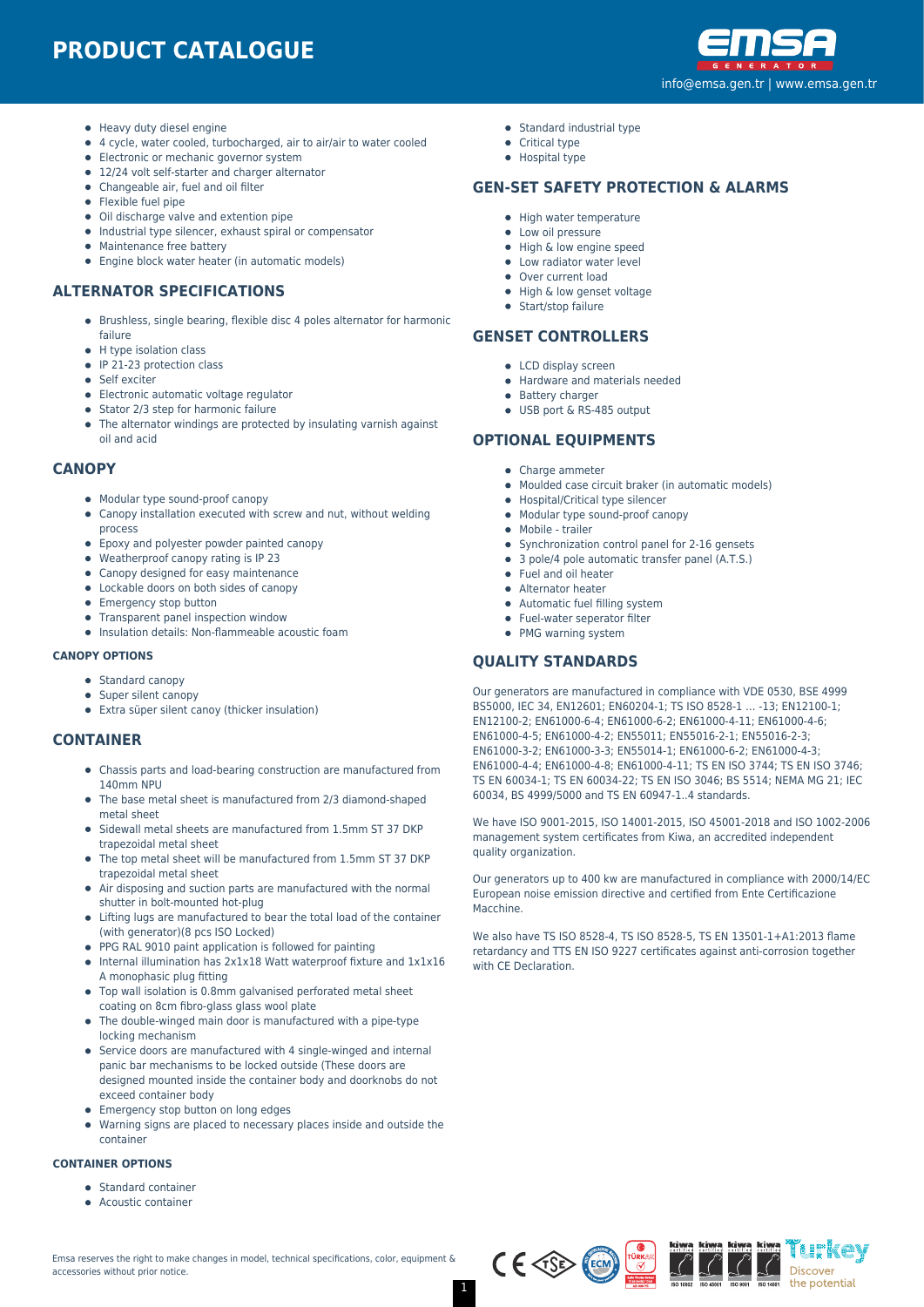

**& Perkins**® **Diesel Power** 

## **PERKINS Series 50 Hz., 3 phase, 400 / 230V Diesel Generator Sets**

|              | <b>GENSET SPECIFICATIONS</b> |                     |            |                 |                |                |                 | <b>ENGINE SPECIFICATIONS</b> |                              |                                      |                                |                 | <b>ALTERNATOR SPECIFICATIONS</b> |                       |                                     |
|--------------|------------------------------|---------------------|------------|-----------------|----------------|----------------|-----------------|------------------------------|------------------------------|--------------------------------------|--------------------------------|-----------------|----------------------------------|-----------------------|-------------------------------------|
|              |                              | <b>GENSET POWER</b> |            |                 |                |                |                 | <b>GENSET POWER</b>          |                              |                                      |                                |                 |                                  |                       | <b>FUEL TANK</b><br><b>CAPACITY</b> |
| <b>MODEL</b> |                              | <b>STAND BY</b>     |            | <b>PRIME</b>    | <b>BRAND</b>   | <b>MODEL</b>   | <b>STAND BY</b> | <b>PRIME</b>                 | <b>DISPLACEM</b><br>ENT (It) | <b>NUMBER OF</b><br><b>CYLINDERS</b> | <b>GOVERNOR</b><br><b>TYPE</b> | <b>BRAND</b>    | <b>MODEL</b>                     | <b>POWER</b><br>(KVA) | (LT)                                |
|              | kVA                          | kW                  | <b>kVA</b> | kW              |                |                | kW              | kW                           |                              |                                      |                                |                 |                                  |                       |                                     |
| E PR EM 0010 | 10                           | 8                   | 9          | $\overline{7}$  | <b>PERKINS</b> | 403A-11G1      | 9,2             | 8,4                          | 1,131                        | 3, in line                           | Mechanic                       | <b>EMSA</b>     | EGK160-10N2                      | 15                    | 82                                  |
| E PR ST 0010 | 10                           | 8                   | 9          | $7\phantom{.0}$ | <b>PERKINS</b> | 403A-11G1      | 9,2             | 8,4                          | 1,131                        | 3, in line                           | Mechanic                       | <b>STAMFORD</b> | S0L1-H1                          | 11                    | 82                                  |
| E PR EM 0015 | 15                           | 12                  | 13         | 10              | <b>PERKINS</b> | 403A-15G1      | 13,2            | 12                           | 1,496                        | 3, in line                           | Mechanic                       | <b>EMSA</b>     | EGK160-10N2                      | 15                    | 82                                  |
| E PR ST 0015 | 15                           | 12                  | 13         | 10              | <b>PERKINS</b> | 403A-15G1      | 13,2            | 12                           | 1,496                        | 3, in line                           | Mechanic                       | <b>STAMFORD</b> | S0L1-P1                          | 11                    | 82                                  |
| E PR EM 0022 | 22                           | 18                  | 20         | 16              | <b>PERKINS</b> | 404A-22G1      | 20,3            | 18,4                         | 2,216                        | 4, in line                           | Mechanic                       | <b>EMSA</b>     | EGK160-16N2                      | 23                    | 82                                  |
| E PR ST 0022 | 22                           | 18                  | 20         | 16              | <b>PERKINS</b> | 404A-22G1      | 20,3            | 18,4                         | 2,216                        | 4, in line                           | Mechanic                       | <b>STAMFORD</b> | S0L2-G1                          | 22                    | 82                                  |
| E PR EM 0033 | 33                           | 26                  | 30         | 24              | <b>PERKINS</b> | 1103A-33G      | 30,4            | 27,7                         | 3,3                          | 3, in line                           | Mechanic                       | <b>EMSA</b>     | EGK180-24N2                      | 35                    | 101                                 |
| E PR ST 0033 | 33                           | 26                  | 30         | 24              | <b>PERKINS</b> | 1103A-33G      | 30,4            | 27,7                         | 3,3                          | 3, in line                           | Mechanic                       | <b>STAMFORD</b> | SOL2-P                           | 33                    | 101                                 |
| E PR EM 0050 | 50                           | 40                  | 45         | 36              | <b>PERKINS</b> | 1103A-33TG1    | 45,6            | 41,3                         | 3,3                          | 3. in line                           | Mechanic                       | <b>EMSA</b>     | EGK180-36N2                      | 50                    | 101                                 |
| E PR ST 0050 | 50                           | 40                  | 45         | 36              | <b>PERKINS</b> | 1103A-33TG1    | 45,6            | 41,3                         | 3,3                          | 3, in line                           | Mechanic                       | <b>STAMFORD</b> | <b>S1L2-N</b>                    | 49,5                  | 101                                 |
| E PR EM 0066 | 66                           | 53                  | 60         | 48              | <b>PERKINS</b> | 1103A-33TG2    | 59,3            | 53,8                         | 3,3                          | 3, in line                           | Mechanic                       | <b>EMSA</b>     | EGK225-50N                       | 72                    | 101                                 |
| E PR ST 0066 | 66                           | 53                  | 60         | 48              | <b>PERKINS</b> | 1103A-33TG2    | 59,3            | 53,8                         | 3,3                          | 3, in line                           | Mechanic                       | <b>STAMFORD</b> | <b>S1L2-Y</b>                    | 68,8                  | 101                                 |
| E PR EM 0072 | 72                           | 58                  | 65         | 52              | <b>PERKINS</b> | 1104A-44TG1    | 64,3            | 58,4                         | 4,4                          | 4, in line                           | Mechanic                       | <b>EMSA</b>     | EGK225-50N                       | 72                    | 139                                 |
| E PR ST 0072 | 72                           | 58                  | 65         | 52              | <b>PERKINS</b> | 1104A-44TG1    | 64,3            | 58,4                         | 4,4                          | 4, in line                           | Mechanic                       | <b>STAMFORD</b> | <b>S1L2-Y</b>                    | 68,8                  | 139                                 |
| E PR EM 0088 | 88                           | 70                  | 80         | 64              | <b>PERKINS</b> | 1104A-44TG2    | 79,1            | 71,9                         | 4,4                          | 4, in line                           | Mechanic                       | <b>EMSA</b>     | EGK225-70N                       | 92                    | 139                                 |
| E PR ST 0088 | 88                           | 70                  | 80         | 64              | <b>PERKINS</b> | 1104A-44TG2    | 79,1            | 71,9                         | 4,4                          | 4, in line                           | Mechanic                       | <b>STAMFORD</b> | <b>UCI224G</b>                   | 90,8                  | 139                                 |
| E PR ST 0110 | 110                          | 88                  | 100        | 80              | <b>PERKINS</b> | 1104C-44TAG2   | 99,5            | 90,1                         | 4,4                          | 4, in line                           | Electronic                     | <b>STAMFORD</b> | <b>UCI274C</b>                   | 110                   | 139                                 |
| E PR EM 0112 | 112                          | 90                  | 101,4      | 81              | <b>PERKINS</b> | 1104C-44TAG2   | 99,5            | 90,1                         | 4,4                          | 4, in line                           | Electronic                     | <b>EMSA</b>     | EGK225-80N                       | 112                   | 139                                 |
| E PR EM 0150 | 150                          | 120                 | 135        | 108             | <b>PERKINS</b> | 1106A-70TG1    | 131,4           | 118,3                        | 7,01                         | 6, in line                           | Mechanic                       | <b>EMSA</b>     | EGK225-120N                      | 154                   | 275                                 |
| E PR ST 0150 | 150                          | 120                 | 135        | 108             | <b>PERKINS</b> | 1106A-70TG1    | 131,4           | 118,3                        | 7,01                         | 6, in line                           | Mechanic                       | <b>STAMFORD</b> | <b>UCI274E</b>                   | 150                   | 275                                 |
| E PR EM 0165 | 165                          | 132                 | 150        | 120             | <b>PERKINS</b> | 1106A-70TAG2   | 144,1           | 131                          | 7,01                         | 6, in line                           | Mechanic                       | <b>EMSA</b>     | EGK280-150N                      | 167                   | 275                                 |
| E PR ST 0165 | 165                          | 132                 | 150        | 120             | <b>PERKINS</b> | 1106A-70TAG2   | 144,1           | 131                          | 7,01                         | 6, in line                           | Mechanic                       | <b>STAMFORD</b> | <b>UCI274F</b>                   | 175                   | 275                                 |
| E PR EM 0200 | 200                          | 160                 | 180        | 144             | <b>PERKINS</b> | 1106A-70TAG3   | 175,2           | 157,7                        | 7,01                         | 6, in line                           | Mechanic                       | <b>EMSA</b>     | EGK280-165N                      | 200                   | 275                                 |
| E PR ST 0200 | 200                          | 160                 | 180        | 144             | <b>PERKINS</b> | 1106A-70TAG3   | 175,2           | 157,7                        | 7,01                         | 6, in line                           | Mechanic                       | <b>STAMFORD</b> | <b>UCI274G</b>                   | 200                   | 275                                 |
| E PR EM 0220 | 220                          | 176                 | 200        | 160             | <b>PERKINS</b> | 1106A-70TAG4   | 196,3           | 178,9                        | 7,01                         | 6, in line                           | Electronic                     | <b>EMSA</b>     | EGK280-170N                      | 220                   | 275                                 |
| E PR ST 0220 | 220                          | 176                 | 200        | 160             | <b>PERKINS</b> | 1106A-70TAG4   | 196,3           | 178,9                        | 7,01                         | 6, in line                           | Electronic                     | <b>STAMFORD</b> | <b>UCI274H</b>                   | 220                   | 275                                 |
| E PR EM 0250 | 250                          | 200                 | 225        | 180             | <b>PERKINS</b> | 1206A-E70TTAG2 | 226,1           | 204,2                        | 7,01                         | 6, in line                           | Electronic                     | <b>EMSA</b>     | EGK280-220N                      | 286                   | 415                                 |
| E PR ST 0250 | 250                          | 200                 | 225        | 180             | <b>PERKINS</b> | 1206A-E70TTAG2 | 226,1           | 204,2                        | 7,01                         | 6, in line                           | Electronic                     | <b>STAMFORD</b> | UCDI274K                         | 275                   | 415                                 |
| E PR EM 0275 | 275                          | 220                 | 250        | 200             | <b>PERKINS</b> | 1206A-E70TTAG3 | 248,6           | 226,2                        | 7,01                         | 6, in line                           | Electronic                     | EMSA            | EGK280-220N                      | 286                   | 415                                 |
| E PR ST 0275 | 275                          | 220                 | 250        | 200             | <b>PERKINS</b> | 1206A-E70TTAG3 | 248,6           | 226,2                        | 7,01                         | 6, in line                           | Electronic                     | <b>STAMFORD</b> | UCDI274K                         | 275                   | 415                                 |
| E PR EM 0300 | 300                          | 240                 | 275        | 220             | <b>PERKINS</b> | 1506A-E88TAG4  | 267             | 244                          | 8,8                          | 6, in line                           | Electronic                     | <b>EMSA</b>     | EGK280-250N                      | 330                   | 415                                 |
| E PR ST 0300 | 300                          | 240                 | 275        | 220             | <b>PERKINS</b> | 1506A-E88TAG4  | 267             | 244                          | 8,8                          | 6, in line                           | Electronic                     | <b>STAMFORD</b> | S4L1D-D                          | 340                   | 415                                 |
| E PR EM 0330 |                              |                     | 300        | 240             | <b>PERKINS</b> |                | 293             |                              |                              |                                      |                                |                 |                                  |                       | 415                                 |
|              | 330                          | 264                 |            |                 |                | 1506A-E88TAG5  |                 | 267                          | 8,8                          | 6, in line                           | Electronic                     | EMSA            | EGK280-250N                      | 330                   |                                     |
| E PR ST 0330 | 330                          | 264                 | 300        | 240             | <b>PERKINS</b> | 1506A-E88TAG5  | 293             | 267                          | 8,8                          | 6. in line                           | Electronic                     | <b>STAMFORD</b> | S4L1D-D                          | 340                   | 415                                 |
| E PR EM 0400 | 400                          | 320                 | 350        | 280             | <b>PERKINS</b> | 2206A-E13TAG2  | 349             | 305                          | 12,5                         | 6, in line                           | Electronic                     | <b>EMSA</b>     | EGK315-290N                      | 400                   | 578                                 |
| E PR ST 0400 | 400                          | 320                 | 350        | 280             | <b>PERKINS</b> | 2206A-E13TAG2  | 349             | 305                          | 12,5                         | 6, in line                           | Electronic                     | <b>STAMFORD</b> | S4L1D-E                          | 415                   | 578                                 |
| E PR EM 0440 | 440                          | 352                 | 400        | 320             | <b>PERKINS</b> | 2206A-E13TAG3  | 392             | 349                          | 12,5                         | 6, in line                           | Electronic                     | <b>EMSA</b>     | EGK315-320N                      | 440                   | 578                                 |
| E PR ST 0450 | 450                          | 360                 | 400        | 320             | <b>PERKINS</b> | 2206A-E13TAG3  | 392             | 349                          | 12,5                         | 6, in line                           | Electronic                     | <b>STAMFORD</b> | S4L1D-F                          | 465                   | 578                                 |
| E PR EM 0500 | 500                          | 400                 | 455        | 364             | <b>PERKINS</b> | 2506A-E15TAG1  | 435             | 396                          | 15,2                         | 6, in line                           | Electronic                     | <b>EMSA</b>     | EGK315-400N                      | 550                   | 578                                 |
| E PR ST 0500 | 500                          | 400                 | 455        | 364             | <b>PERKINS</b> | 2506A-E15TAG1  | 435             | 396                          | 15,2                         | 6, in line                           | Electronic                     | <b>STAMFORD</b> | S4L1D-G                          | 500                   | 578                                 |
| E PR EM 0550 | 550                          | 440                 | 500        | 400             | <b>PERKINS</b> | 2506A-E15TAG2  | 478             | 435                          | 15,2                         | 6, in line                           | Electronic                     | EMSA            | EGK315-400N                      | 550                   | 578                                 |
| E PR ST 0550 | 550                          | 440                 | 500        | 400             | <b>PERKINS</b> | 2506A-E15TAG2  | 478             | 435                          | 15,2                         | 6, in line                           | Electronic                     | <b>STAMFORD</b> | <b>HCI544D</b>                   | 590                   | 578                                 |
| E PR EM 0650 | 650                          | 520                 | 591        | 473             | <b>PERKINS</b> | 2806A-E18TAG1A | 574             | 522                          | 18,1                         | 6, in line                           | Electronic                     | EMSA            | EGK355-470N                      | 660                   | 1086                                |
| E PR ST 0660 | 660                          | 528                 | 600        | 480             | <b>PERKINS</b> | 2806A-E18TAG1A | 574             | 522                          | 18,1                         | 6, in line                           | Electronic                     | <b>STAMFORD</b> | <b>HCI544E</b>                   | 665                   | 1086                                |
| E PR EM 0700 | 700                          | 560                 | 650        | 520             | <b>PERKINS</b> | 2806A-E18TAG2  | 609             | 565                          | 18,1                         | 6, in line                           | Electronic                     | <b>EMSA</b>     | EGK355-550N                      | 715                   | 1086                                |
| E PR ST 0700 | 700                          | 560                 | 650        | 520             | <b>PERKINS</b> | 2806A-E18TAG2  | 609             | 565                          | 18,1                         | 6, in line                           | Electronic                     | <b>STAMFORD</b> | <b>HCI544F</b>                   | 738                   | 1086                                |
| E PR EM 0785 | 785                          | 628                 | 715        | 572             | <b>PERKINS</b> | 2806A-E18TTAG4 | 685             | 623                          | 18,1                         | 6, in line                           | Electronic                     | <b>EMSA</b>     | EGK355-600N                      | 850                   | 1600                                |
| E PR ST 0785 | 785                          | 628                 | 715        | 572             | <b>PERKINS</b> | 2806A-E18TTAG4 | 685             | 623                          | 18,1                         | 6, in line                           | Electronic                     | <b>STAMFORD</b> | <b>HCI634G</b>                   | 860                   | 1600                                |
| E PR EM 0850 | 850                          | 680                 | 770        | 616             | <b>PERKINS</b> | 2806A-E18TTAG5 | 739             | 671                          | 18,1                         | 6, in line                           | Electronic                     | <b>EMSA</b>     | EGK355-600N                      | 850                   | 1600                                |
| E PR ST 0850 | 850                          | 680                 | 770        | 616             | <b>PERKINS</b> | 2806A-E18TTAG5 | 739             | 671                          | 18,1                         | 6, in line                           | Electronic                     | <b>STAMFORD</b> | <b>HCI634G</b>                   | 860                   | 1600                                |
| E PR EM 0900 | 900                          | 720                 | 800        | 640             | <b>PERKINS</b> | 4006-23TAG3A   | 760             | 679                          | 22,921                       | 6, in line                           | Electronic                     | EMSA            | EGK400-640N                      | 900                   | 2070                                |
| E PR ST 0900 | 900                          | 720                 | 800        | 640             | <b>PERKINS</b> | 4006-23TAG3A   | 760             | 679                          | 22,921                       | 6, in line                           | Electronic                     | <b>STAMFORD</b> | <b>HCI634H</b>                   | 1010                  | 2070                                |
| E PR EM 1002 | 1002                         | 802                 | 911        | 729             | <b>PERKINS</b> | 4008TAG1A      | 855             | 778                          | 30,561                       | 8, in line                           | Electronic                     | <b>EMSA</b>     | EGK400-800N                      | 1125                  | 2070                                |
| E PR ST 1002 | 1002                         | 802                 | 911        | 729             | <b>PERKINS</b> | 4008TAG1A      | 855             | 778                          | 30,561                       | 8, in line                           | Electronic                     | <b>STAMFORD</b> | <b>HCI634H</b>                   | 1010                  | 2070                                |
| E PR ST 1110 | 1110                         | 888                 | 1010       | 808             | <b>PERKINS</b> | 4008TAG2A      | 958             | 872                          | 30,561                       | 8, in line                           | Electronic                     | <b>STAMFORD</b> | <b>HCI634J</b>                   | 1110                  | 2070                                |
| E PR EM 1125 | 1125                         | 900                 | 1022       | 818             | <b>PERKINS</b> | 4008TAG2A      | 958             | 872                          | 30,561                       | 8, in line                           | Electronic                     | <b>EMSA</b>     | EGK400-800N                      | 1125                  | 2070                                |
| E PR EM 1250 | 1250                         | 1000                | 1125       | 900             | <b>PERKINS</b> | 4008 30TAG3    | 1055            | 947                          | 30,561                       | 8, in line                           | Electronic                     | <b>EMSA</b>     | EGK400-900N                      | 1250                  | 2070                                |
| E PR ST 1250 | 1250                         | 1000                | 1125       | 900             | <b>PERKINS</b> | 4008-30TAG3    | 1055            | 947                          | 30,561                       | 8, in line                           | Electronic                     | <b>STAMFORD</b> | <b>HCI634K</b>                   | 1230                  | 2070                                |
|              |                              |                     |            |                 |                |                |                 |                              |                              |                                      |                                |                 |                                  |                       |                                     |

Emsa reserves the right to make changes in model, technical specifications, color, equipment & accessories without prior notice.





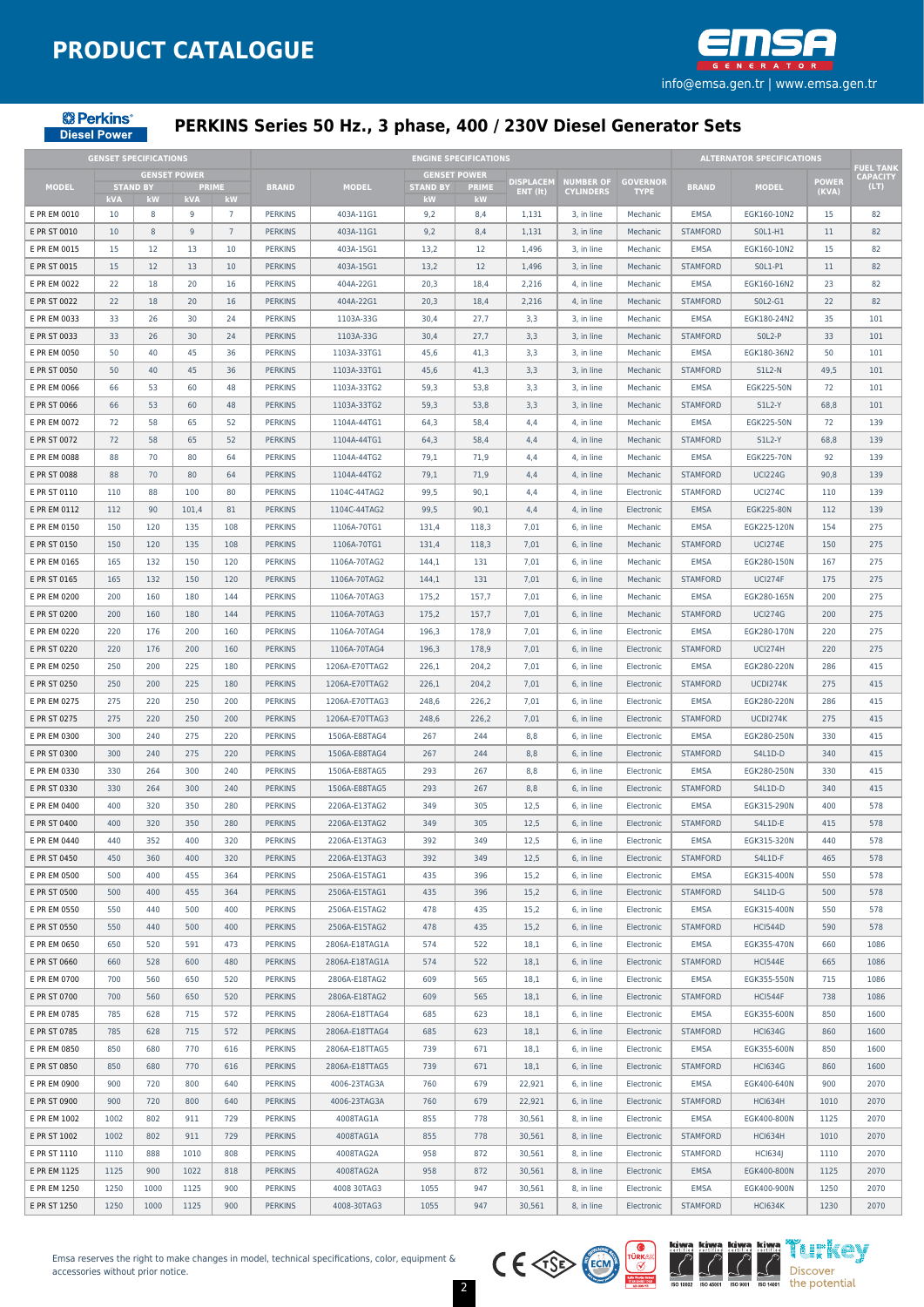

#### **MERICALIST** Diesel Power

## **PERKINS Series 50 Hz., 3 phase, 400 / 230V Diesel Generator Sets**

|              | <b>GENSET SPECIFICATIONS</b> |                       |                                   |                    |                |              |                                              | <b>ENGINE SPECIFICATIONS</b> |                              |                                      |                                |                 | <b>ALTERNATOR SPECIFICATIONS</b> |                       | <b>FUEL TANK</b>        |
|--------------|------------------------------|-----------------------|-----------------------------------|--------------------|----------------|--------------|----------------------------------------------|------------------------------|------------------------------|--------------------------------------|--------------------------------|-----------------|----------------------------------|-----------------------|-------------------------|
| <b>MODEL</b> | <b>kVA</b>                   | <b>STAND BY</b><br>kW | <b>GENSET POWER</b><br><b>kVA</b> | <b>PRIME</b><br>kW | <b>BRAND</b>   | <b>MODEL</b> | <b>GENSET POWER</b><br><b>STAND BY</b><br>kW | <b>PRIME</b><br><b>kW</b>    | <b>DISPLACEM</b><br>ENT (It) | <b>NUMBER OF</b><br><b>CYLINDERS</b> | <b>GOVERNOR</b><br><b>TYPE</b> | <b>BRAND</b>    | <b>MODEL</b>                     | <b>POWER</b><br>(KVA) | <b>CAPACITY</b><br>(LT) |
| E PR EM 1385 | 1385                         | 1108                  | 1250                              | 1000               | <b>PERKINS</b> | 4012-46TWG2A | 1166                                         | 1055                         | 45.842                       | $12 - 60°V$                          | Electronic                     | <b>EMSA</b>     | EGK400-1000N                     | 1400                  | 2000                    |
| E PR ST 1385 | 1385                         | 1108                  | 1250                              | 1000               | <b>PERKINS</b> | 4012-46TWG2A | 1166                                         | 1055                         | 45.842                       | $12 - 60°V$                          | Electronic                     | <b>STAMFORD</b> | <b>PI734B</b>                    | 1500                  | 2000                    |
| E PR EM 1500 | 1500                         | 1200                  | 1350                              | 1080               | <b>PERKINS</b> | 4012-46TWG3A | 1321                                         | 1207                         | 45,842                       | $12 - 60^\circ V$                    | Electronic                     | <b>EMSA</b>     | EG400-1000N                      | 1438                  | 2500                    |
| E PR ST 1500 | 1500                         | 1200                  | 1350                              | 1080               | <b>PERKINS</b> | 4012-46TWG3A | 1321                                         | 1207                         | 45,842                       | $12 - 60°V$                          | Electronic                     | <b>STAMFORD</b> | <b>PI734B</b>                    | 1500                  | 2500                    |
| E PR EM 1656 | 1656                         | 1325                  | 1505                              | 1204               | <b>PERKINS</b> | 4012-46TAG2A | 1395                                         | 1267                         | 45.842                       | $12 - 60°V$                          | Electronic                     | <b>EMSA</b>     | EG450-1200N                      | 1725                  | 2500                    |
| E PR ST 1656 | 1656                         | 1325                  | 1505                              | 1204               | <b>PERKINS</b> | 4012-46TAG2A | 1395                                         | 1267                         | 45,842                       | $12 - 60°V$                          | Electronic                     | <b>STAMFORD</b> | <b>PI734C</b>                    | 1660                  | 2500                    |
| E PR EM 1880 | 1880                         | 1504                  | 1710                              | 1368               | <b>PERKINS</b> | 4012-46TAG3A | 1583                                         | 1440                         | 45,842                       | $12 - 60^\circ V$                    | Electronic                     | <b>EMSA</b>     | EG450-1350N                      | 1941                  | 3000                    |
| E PR ST 1880 | 1880                         | 1504                  | 1710                              | 1368               | <b>PERKINS</b> | 4012-46TAG3A | 1583                                         | 1440                         | 45,842                       | $12 - 60^\circ V$                    | Electronic                     | <b>STAMFORD</b> | S7L1D-E                          | 1873                  | 3000                    |
| E PR EM 2028 | 2028                         | 1622                  | 1844                              | 1475               | <b>PERKINS</b> | 4016TAG1A    | 1690                                         | 1537                         | 61,123                       | $16 - 60°V$                          | Electronic                     | <b>EMSA</b>     | EG450-1500N                      | 2156                  | 3000                    |
| E PR ST 2028 | 2028                         | 1622                  | 1844                              | 1475               | <b>PERKINS</b> | 4016TAG1A    | 1690                                         | 1537                         | 61,123                       | $16 - 60°V$                          | Electronic                     | <b>STAMFORD</b> | <b>PI734E</b>                    | 2035                  | 3000                    |
| E PR ST 2250 | 2250                         | 1800                  | 2050                              | 1640               | <b>PERKINS</b> | 4016TAG2A    | 1886                                         | 1715                         | 61,123                       | $16 - 60°V$                          | Electronic                     | <b>STAMFORD</b> | <b>PI734F</b>                    | 2250                  | 4000                    |
| E PR EM 2264 | 2264                         | 1811                  | 2058                              | 1646               | <b>PERKINS</b> | 4016TAG2A    | 1886                                         | 1715                         | 61,123                       | $16 - 60°V$                          | Electronic                     | <b>EMSA</b>     | EG450-1600N                      | 2300                  | 4000                    |
| E PR EM 2500 | 2500                         | 2000                  | 2250                              | 1800               | <b>PERKINS</b> | 4016-61TRG3  | 2083                                         | 1875                         | 61.123                       | $16 - 60°V$                          | Electronic                     | <b>EMSA</b>     | EG500-1800N                      | 2588                  | 4000                    |
| E PR ST 2500 | 2500                         | 2000                  | 2250                              | 1800               | <b>PERKINS</b> | 4016-61TRG3  | 2083                                         | 1875                         | 61,123                       | $16 - 60°V$                          | Electronic                     | <b>STAMFORD</b> | <b>PI734H</b>                    | 2600                  | 4000                    |

**Standby Rating** for a standby engine should be sized for a maximum of 70% average load factor and roughly 200 hours per year. Standby power ratings should never be applied except in true emergency outage situations. With

operation.<br>**Continuous Power** is used in applications where suppliying power is at a constant %100 load for an unlimited number of hours each year. Continuous power rated units are most widely used in applications where th unreachable.

#### **& Perkins**® **Diesel Power**

## **PERKINS Series 60 Hz., 3 phase, 220 / 440V Diesel Generator Sets**

|                |            | <b>GENSET SPECIFICATIONS</b> |            |                    |                |                |                       | <b>ENGINE SPECIFICATIONS</b> |                  |                     |                 |                 | <b>ALTERNATOR SPECIFICATIONS</b> |              |                                     |
|----------------|------------|------------------------------|------------|--------------------|----------------|----------------|-----------------------|------------------------------|------------------|---------------------|-----------------|-----------------|----------------------------------|--------------|-------------------------------------|
|                |            | <b>GENSET POWER</b>          |            |                    |                |                |                       | <b>GENSET POWER</b>          | <b>DISPLACEM</b> | <b>NUMBER OF</b>    | <b>GOVERNOR</b> |                 |                                  | <b>POWER</b> | <b>FUEL TANK</b><br><b>CAPACITY</b> |
| <b>MODEL</b>   | <b>kVA</b> | <b>STAND BY</b><br>kW        | <b>kVA</b> | <b>PRIME</b><br>kW | <b>BRAND</b>   | <b>MODEL</b>   | <b>STAND BY</b><br>kW | <b>PRIME</b><br>kW           | ENT (It)         | <b>CYLINDERS</b>    | <b>TYPE</b>     | <b>BRAND</b>    | <b>MODEL</b>                     | (KVA)        | (LT)                                |
| E PR ST 0012/6 | 12         | 10                           | 11         | 9                  | <b>PERKINS</b> | 403A-11G1      | 11,4                  | 10.3                         | 1.131            | 3. in line          | Mechanic        | <b>STAMFORD</b> | $SOL1-H$                         | 12,3         | 82                                  |
| E PR ST 0017/6 | 17         | 13.6                         | 16         | 12.8               | <b>PERKINS</b> | 403A-15G1      | 15.9                  | 14,4                         | 1.496            | 3. in line          | Mechanic        | <b>STAMFORD</b> | $SOL1-P$                         | 18.5         | 82                                  |
| E PR ST 0027/6 | 27         | 21,6                         | 24         | 19,2               | <b>PERKINS</b> | 404A-22G1      | 23,9                  | 21,6                         | 2,216            | 4, in line          | Mechanic        | <b>STAMFORD</b> | SOL2-M                           | 30,8         | 82                                  |
| E PR ST 0038/6 | 38         | 30,4                         | 35         | 28                 | <b>PERKINS</b> | 1103A-33G      | 35,4                  | 32,2                         | 3,3              | 3, in line          | Mechanic        | <b>STAMFORD</b> | SOL2-P                           | 36,9         | 101                                 |
| E PR ST 0059/6 | 59         | 47.2                         | 53         | 42.4               | <b>PERKINS</b> | 1103A-33TG1    | 54                    | 49                           | 3.3              | 3. in line          | Mechanic        | <b>STAMFORD</b> | $SLL2-N$                         | 55.4         | 101                                 |
| E PR ST 0075/6 | 75         | 60                           | 68         | 54,4               | <b>PERKINS</b> | 1103A-33TG2    | 68                    | 61                           | 3.3              | 3. in line          | Mechanic        | <b>STAMFORD</b> | <b>S1L2-Y</b>                    | 76,2         | 101                                 |
| E PR ST 0084/6 | 84         | 67.2                         | 76         | 60,8               | <b>PERKINS</b> | 1104A-44TG1    | 75,5                  | 68,6                         | 4,4              | 4, in line          | Mechanic        | <b>STAMFORD</b> | <b>S1L2-Y</b>                    | 76,2         | 139                                 |
| E PR ST 0100/6 | 100        | 80                           | 91         | 72,8               | <b>PERKINS</b> | 1104A-44TG2    | 90,2                  | 82                           | 4.4              | 4, in line          | Mechanic        | <b>STAMFORD</b> | <b>UCI224G</b>                   | 106.3        | 139                                 |
| E PR ST 0127/6 | 127        | 101.6                        | 114        | 91.2               | <b>PERKINS</b> | 1104C-44TAG2   | 112.4                 | 101.7                        | 4.4              | 4. in line          | Electronic      | <b>STAMFORD</b> | <b>UCI274C</b>                   | 127.5        | 139                                 |
| E PR ST 0169/6 | 169        | 135.2                        | 152        | 121.6              | <b>PERKINS</b> | 1106A-70TG1    | 148.4                 | 133.5                        | 7.01             | 6. in line          | Mechanic        | <b>STAMFORD</b> | <b>UCI274E</b>                   | 181.3        | 275                                 |
| E PR ST 0188/6 | 188        | 150.4                        | 169        | 135,2              | <b>PERKINS</b> | 1106A-70TAG2   | 164                   | 147                          | 7,01             | 6, in line          | Mechanic        | <b>STAMFORD</b> | <b>UCI274F</b>                   | 206,3        | 275                                 |
| E PR ST 0219/6 | 219        | 175.2                        | 197        | 157,6              | <b>PERKINS</b> | 1106A-70TAG3   | 191.7                 | 172.5                        | 7.01             | 6, in line          | Mechanic        | <b>STAMFORD</b> | <b>UCI274G</b>                   | 234          | 275                                 |
| E PR ST 0250/6 | 250        | 200                          | 225        | 180                | <b>PERKINS</b> | 1206A-E70TTAG1 | 223,6                 | 201,6                        | 7,01             | 6, in line          | Electronic      | <b>STAMFORD</b> | <b>UCI274H</b>                   | 265          | 275                                 |
| E PR ST 0273/6 | 273        | 218.4                        | 248        | 198,4              | <b>PERKINS</b> | 1506A-E88TAG2  | 239                   | 218                          | 8.8              | 6, in line          | Electronic      | <b>STAMFORD</b> | <b>UCDI2741</b>                  | 306          | 360                                 |
| E PR ST 0320/6 | 320        | 256                          | 290        | 232                | <b>PERKINS</b> | 1506A-E88TAG3  | 278                   | 250                          | 8.8              | 6. in line          | Electronic      | <b>STAMFORD</b> | UCDI274K                         | 320          | 360                                 |
| E PR ST 0344/6 | 344        | 275.2                        | 313        | 250,4              | <b>PERKINS</b> | 1506A-E88TAG4  | 306                   | 278                          | 8.8              | 6. in line          | Electronic      | <b>STAMFORD</b> | S4L1D-D                          | 410          | 360                                 |
| E PR ST 0389/6 | 389        | 311.2                        | 352        | 281,6              | <b>PERKINS</b> | 1506A-E88TAG5  | 333                   | 300                          | 8.8              | 6. in line          | Electronic      | <b>STAMFORD</b> | S4L1D-D                          | 410          | 360                                 |
| E PR ST 0440/6 | 440        | 352                          | 400        | 320                | <b>PERKINS</b> | 2206A-E13TAG2  | 406.5                 | 373.4                        | 12.5             | 6. in line          | Electronic      | <b>STAMFORD</b> | S4L1D-E                          | 470          | 980                                 |
| E PR ST 0500/6 | 500        | 400                          | 438        | 350,4              | <b>PERKINS</b> | 2206A-E13TAG3  | 438                   | 400                          | 12,5             | 6, in line          | Electronic      | <b>STAMFORD</b> | S4L1D-F                          | 550          | 980                                 |
| E PR ST 0563/6 | 563        | 450.4                        | 513        | 410,4              | <b>PERKINS</b> | 2506A-E15TAG1  | 490                   | 435                          | 15.2             | 6, in line          | Electronic      | <b>STAMFORD</b> | <b>HCI544C</b>                   | 600          | 980                                 |
| E PR ST 0624/6 | 624        | 499.2                        | 569        | 455,2              | <b>PERKINS</b> | 2506A-E15TAG4  | 543                   | 495                          | 15.2             | 6. in line          | Electronic      | <b>STAMFORD</b> | <b>HCI544D</b>                   | 644          | 980                                 |
| E PR ST 0700/6 | 700        | 560                          | 650        | 520                | <b>PERKINS</b> | 2806A-E18TAG1A | 598                   | 543                          | 18.1             | 6. in line          | Electronic      | <b>STAMFORD</b> | <b>HCI544E</b>                   | 769          | 980                                 |
| E PR ST 0750/6 | 750        | 600                          | 681        | 544.8              | <b>PERKINS</b> | 2806A-E18TAG3  | 652                   | 592                          | 18.1             | 6. in line          | Electronic      | <b>STAMFORD</b> | <b>HCI544E</b>                   | 769          | 980                                 |
| E PR ST 0888/6 | 888        | 710.4                        | 802        | 641,6              | <b>PERKINS</b> | 2806A-E18TTAG5 | 748                   | 675                          | 18.1             | 6. in line          | Electronic      | <b>STAMFORD</b> | <b>HCI634G</b>                   | 1000         | 1704                                |
| E PR ST 0944/6 | 944        | 755.2                        | 849        | 679.2              | <b>PERKINS</b> | 4006-23TAG3A   | 795                   | 715                          | 22.921           | 6. in line          | Electronic      | <b>STAMFORD</b> | <b>HCI634G</b>                   | 1000         | 2072                                |
| E PR ST 1097/6 | 1100       | 880                          | 1000       | 800                | <b>PERKINS</b> | 4008TAG2       | 948                   | 842                          | 30,561           | 8, in line          | Electronic      | <b>STAMFORD</b> | <b>HCI634H</b>                   | 1163         | 2500                                |
| E PR ST 1385/6 | 1385       | 1108                         | 1253       | 1002,4             | <b>PERKINS</b> | 4012-46TWG2A   | 1166                  | 1055                         | 45,842           | $12 - 60°V$         | Electronic      | <b>STAMFORD</b> | <b>HCI634K</b>                   | 1463         | 2500                                |
| E PR ST 1656/6 | 1656       | 1324,8                       | 1505       | 1204               | <b>PERKINS</b> | 4012-46TAG2A   | 1399                  | 1272                         | 45,842           | $12 - 60^{\circ}$ V | Electronic      | <b>STAMFORD</b> | <b>PI734B</b>                    | 1740         | 2500                                |
| E PR ST 1880/6 | 1880       | 1504                         | 1710       | 1368               | <b>PERKINS</b> | 4012-46TAG3A   | 1583                  | 1440                         | 45,842           | $12 - 60°V$         | Electronic      | <b>STAMFORD</b> | <b>PI734C</b>                    | 1945         | 3000                                |



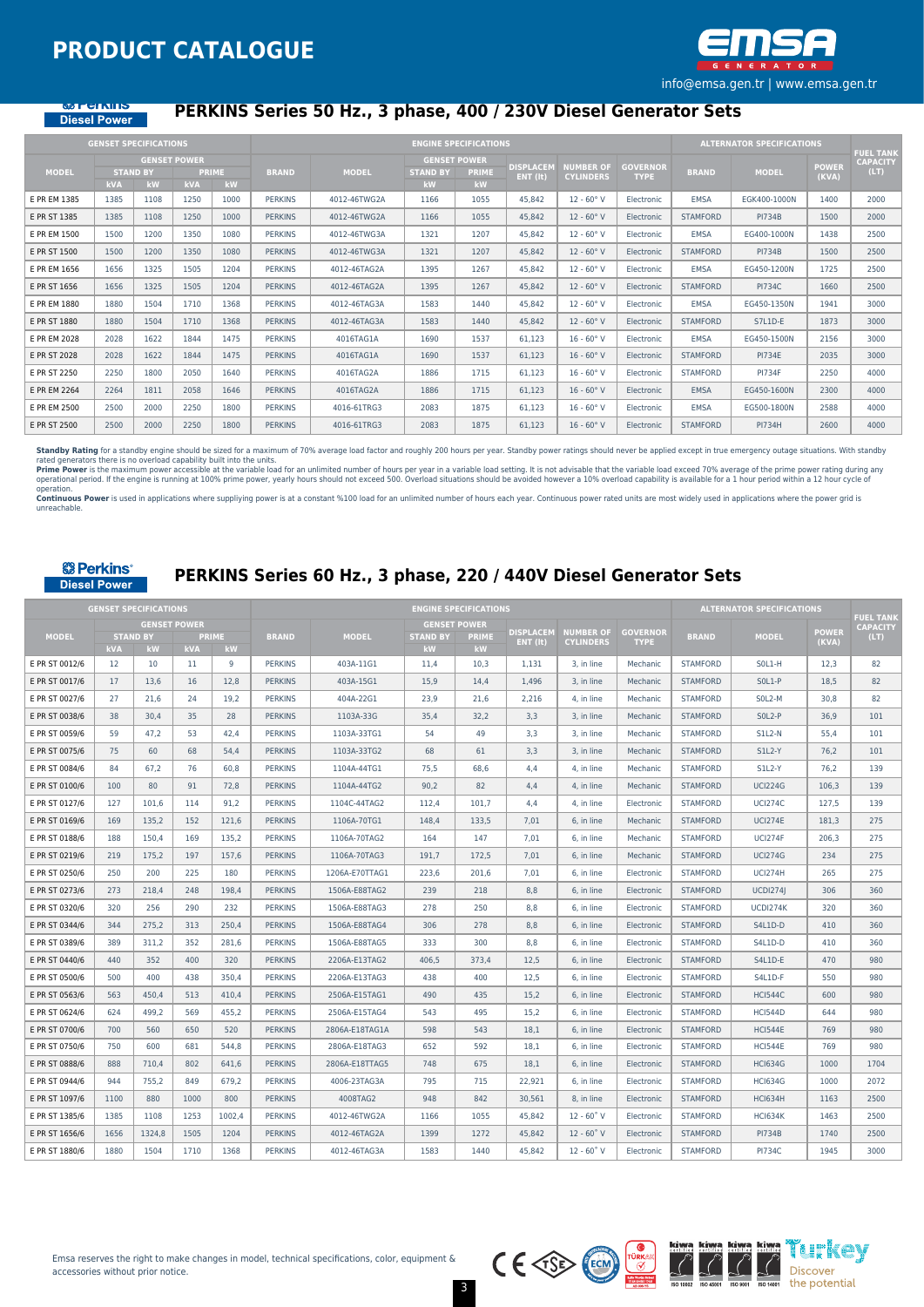

#### **MARGET DE Diesel Power**

## **PERKINS Series 60 Hz., 3 phase, 220 / 440V Diesel Generator Sets**

|              | <b>GENSET SPECIFICATIONS</b> |                     |              |              |                     | <b>ENGINE SPECIFICATIONS</b> |          |                                                |                                |              | <b>ALTERNATOR SPECIFICATIONS</b> |                       | <b>FUEL TANK</b> |
|--------------|------------------------------|---------------------|--------------|--------------|---------------------|------------------------------|----------|------------------------------------------------|--------------------------------|--------------|----------------------------------|-----------------------|------------------|
|              |                              | <b>GENSET POWER</b> |              |              | <b>GENSET POWER</b> |                              |          |                                                |                                |              |                                  |                       | <b>CAPACITY</b>  |
| <b>MODEL</b> | <b>STAND BY</b>              | <b>PRIME</b>        | <b>BRAND</b> | <b>MODEL</b> | <b>STAND BY</b>     | PRIMÉ                        | ENT (It) | <b>DISPLACEM NUMBER OF</b><br><b>CYLINDERS</b> | <b>GOVERNOR</b><br><b>TYPE</b> | <b>BRAND</b> | MODEL                            | <b>POWER</b><br>(KVA) | (LT)             |
|              | <b>kVA</b><br><b>PS 1.1</b>  | kW<br><b>LVA</b>    |              |              | kW                  | <b>CONTRACTOR</b><br>13V     |          |                                                |                                |              |                                  |                       |                  |

**Standby Rating** for a standby engine should be sized for a maximum of 70% average load factor and roughly 200 hours per year. Standby power ratings should never be applied except in true emergency outage situations. With

operation. Continuous Power is used in applications where suppliving power is at a constant %100 load for an unlimited number of hours each year. Continuous power rated units are most widely used in applications where the power grid unreachable.



## **PERKINS Series 60 Hz., 3 phase, 380V Diesel Generator Sets**

|                |            | <b>GENSET SPECIFICATIONS</b>                 |            |             |                |                |                                                     | <b>ENGINE SPECIFICATIONS</b> |                                       |                                      |                                |                 | <b>ALTERNATOR SPECIFICATIONS</b> |                       |                                             |
|----------------|------------|----------------------------------------------|------------|-------------|----------------|----------------|-----------------------------------------------------|------------------------------|---------------------------------------|--------------------------------------|--------------------------------|-----------------|----------------------------------|-----------------------|---------------------------------------------|
| <b>MODEL</b>   | <b>kVA</b> | <b>GENSET POWER</b><br><b>STAND BY</b><br>kW | <b>kVA</b> | PRIME<br>kW | <b>BRAND</b>   | <b>MODEL</b>   | <b>GENSET POWER</b><br><b>STAND BY</b><br><b>kW</b> | <b>PRIME</b><br>kW           | <b>DISPLACEM</b><br>$ENT$ ( $\{t\}$ ) | <b>NUMBER OF</b><br><b>CYLINDERS</b> | <b>GOVERNOR</b><br><b>TYPE</b> | <b>BRAND</b>    | <b>MODEL</b>                     | <b>POWER</b><br>(KVA) | <b>FUEL TANK</b><br><b>CAPACITY</b><br>(LT) |
| E PR ST 0012/6 | 12         | 10                                           | 11         | 9           | <b>PERKINS</b> | 403A-11G1      | 11,4                                                | 10,3                         | 1,131                                 | 3, in line                           | Mechanic                       | <b>STAMFORD</b> | SOL1-L                           | 13,1                  | 82                                          |
| E PR ST 0017/6 | 17         | 13,6                                         | 16         | 12,8        | <b>PERKINS</b> | 403A-15G1      | 15,9                                                | 14,4                         | 1,496                                 | 3, in line                           | Mechanic                       | <b>STAMFORD</b> | SOL2-F                           | 18,3                  | 82                                          |
| E PR ST 0027/6 | 27         | 21.6                                         | 24         | 19,2        | <b>PERKINS</b> | 404A-22G1      | 23,9                                                | 21.6                         | 2,216                                 | 4, in line                           | Mechanic                       | <b>STAMFORD</b> | SOL2-M                           | 26                    | 82                                          |
| E PR ST 0038/6 | 38         | 30.4                                         | 35         | 28          | <b>PERKINS</b> | 1103A-33G      | 35.4                                                | 32.2                         | 3.3                                   | 3. in line                           | Mechanic                       | <b>STAMFORD</b> | <b>S1L2-K</b>                    | 41.8                  | 101                                         |
| E PR ST 0059/6 | 59         | 47.2                                         | 53         | 42.4        | <b>PERKINS</b> | 1103A-33TG1    | 54                                                  | 49                           | 3.3                                   | 3. in line                           | Mechanic                       | <b>STAMFORD</b> | <b>S1L2-Y</b>                    | 65.3                  | 101                                         |
| E PR ST 0075/6 | 75         | 60                                           | 68         | 54.4        | <b>PERKINS</b> | 1103A-33TG2    | 68                                                  | 61                           | 3.3                                   | 3. in line                           | Mechanic                       | <b>STAMFORD</b> | <b>UCI224F</b>                   | 83.8                  | 101                                         |
| E PR ST 0084/6 | 84         | 67,2                                         | 76         | 60,8        | <b>PERKINS</b> | 1104A-44TG1    | 75,5                                                | 68,6                         | 4,4                                   | 4, in line                           | Mechanic                       | <b>STAMFORD</b> | UCI224F                          | 83,8                  | 139                                         |
| E PR ST 0100/6 | 100        | 80                                           | 91         | 72,8        | <b>PERKINS</b> | 1104A-44TG2    | 90,2                                                | 82                           | 4,4                                   | 4, in line                           | Mechanic                       | <b>STAMFORD</b> | <b>UCI274C</b>                   | 108,8                 | 139                                         |
| E PR ST 0127/6 | 127        | 101.6                                        | 114        | 91,2        | <b>PERKINS</b> | 1104C-44TAG2   | 112,4                                               | 101,7                        | 4,4                                   | 4, in line                           | Electronic                     | <b>STAMFORD</b> | <b>UCI274D</b>                   | 130                   | 139                                         |
| E PR ST 0169/6 | 169        | 135.2                                        | 152        | 121.6       | <b>PERKINS</b> | 1106A-70TG1    | 148.4                                               | 133.5                        | 7.01                                  | 6. in line                           | Mechanic                       | <b>STAMFORD</b> | <b>UCI274F</b>                   | 175                   | 275                                         |
| E PR ST 0188/6 | 188        | 150.4                                        | 169        | 135,2       | <b>PERKINS</b> | 1106A-70TAG2   | 164                                                 | 147                          | 7,01                                  | 6. in line                           | Mechanic                       | <b>STAMFORD</b> | <b>UCI274G</b>                   | 199                   | 275                                         |
| E PR ST 0219/6 | 219        | 175.2                                        | 197        | 157,6       | <b>PERKINS</b> | 1106A-70TAG3   | 191.7                                               | 172.5                        | 7,01                                  | 6. in line                           | Mechanic                       | <b>STAMFORD</b> | <b>UCI274H</b>                   | 233,8                 | 275                                         |
| E PR ST 0250/6 | 250        | 200                                          | 225        | 180         | <b>PERKINS</b> | 1206A-E70TTAG1 | 223.6                                               | 201.6                        | 7.01                                  | 6. in line                           | Electronic                     | <b>STAMFORD</b> | <b>UCDI2741</b>                  | 264.3                 | 275                                         |
| E PR ST 0273/6 | 273        | 218.4                                        | 248        | 198.4       | <b>PERKINS</b> | 1506A-E88TAG2  | 239                                                 | 218                          | 8.8                                   | 6. in line                           | Electronic                     | <b>STAMFORD</b> | UCDI274K                         | 276.4                 | 360                                         |
| E PR ST 0320/6 | 320        | 256                                          | 290        | 232         | <b>PERKINS</b> | 1506A-E88TAG3  | 278                                                 | 250                          | 8,8                                   | 6, in line                           | Electronic                     | <b>STAMFORD</b> | S4L1D-D                          | 354,1                 | 360                                         |
| E PR ST 0344/6 | 344        | 275.2                                        | 313        | 250,4       | <b>PERKINS</b> | 1506A-E88TAG4  | 306                                                 | 278                          | 8.8                                   | 6. in line                           | Electronic                     | <b>STAMFORD</b> | S4L1D-D                          | 354.1                 | 360                                         |
| E PR ST 0389/6 | 389        | 311.2                                        | 352        | 281,6       | <b>PERKINS</b> | 1506A-E88TAG5  | 333                                                 | 300                          | 8.8                                   | 6. in line                           | Electronic                     | <b>STAMFORD</b> | S4L1D-E                          | 405.9                 | 360                                         |
| E PR ST 0440/6 | 440        | 352                                          | 400        | 320         | <b>PERKINS</b> | 2206A-E13TAG2  | 406.5                                               | 373.4                        | 12.5                                  | 6, in line                           | Electronic                     | <b>STAMFORD</b> | S4L1D-F                          | 475                   | 980                                         |
| E PR ST 0500/6 | 500        | 400                                          | 438        | 350,4       | <b>PERKINS</b> | 2206A-E13TAG3  | 438                                                 | 400                          | 12.5                                  | 6, in line                           | Electronic                     | <b>STAMFORD</b> | <b>HCI544C</b>                   | 518,2                 | 980                                         |
| E PR ST 0563/6 | 563        | 450.4                                        | 513        | 410.4       | <b>PERKINS</b> | 2506A-E15TAG1  | 490                                                 | 435                          | 15.2                                  | 6. in line                           | Electronic                     | <b>STAMFORD</b> | <b>HCI544D</b>                   | 556.2                 | 980                                         |
| E PR ST 0624/6 | 624        | 499.2                                        | 569        | 455.2       | <b>PERKINS</b> | 2506A-E15TAG4  | 543                                                 | 495                          | 15.2                                  | 6. in line                           | Electronic                     | <b>STAMFORD</b> | <b>HCI544E</b>                   | 664.1                 | 980                                         |
| E PR ST 0700/6 | 700        | 560                                          | 650        | 520         | <b>PERKINS</b> | 2806A-E18TAG1A | 598                                                 | 543                          | 18,1                                  | 6, in line                           | Electronic                     | <b>STAMFORD</b> | <b>HCI544F</b>                   | 728,9                 | 980                                         |
| E PR ST 0750/6 | 750        | 600                                          | 681        | 544,8       | <b>PERKINS</b> | 2806A-E18TAG3  | 652                                                 | 592                          | 18,1                                  | 6, in line                           | Electronic                     | <b>STAMFORD</b> | <b>HCI634G</b>                   | 863,6                 | 980                                         |
| E PR ST 0888/6 | 888        | 710.4                                        | 802        | 641,6       | <b>PERKINS</b> | 2806A-E18TTAG5 | 748                                                 | 675                          | 18,1                                  | 6, in line                           | Electronic                     | <b>STAMFORD</b> | <b>HCI634H</b>                   | 1004,4                | 1704                                        |
| E PR ST 0944/6 | 944        | 755.2                                        | 849        | 679,2       | <b>PERKINS</b> | 4006-23TAG3A   | 795                                                 | 715                          | 22,921                                | 6, in line                           | Electronic                     | <b>STAMFORD</b> | <b>HCI634H</b>                   | 1004.4                | 2072                                        |
| E PR ST 1097/6 | 1100       | 880                                          | 1000       | 800         | <b>PERKINS</b> | 4008TAG2       | 948                                                 | 842                          | 30.561                                | 8. in line                           | Electronic                     | <b>STAMFORD</b> | <b>HCI634I</b>                   | 1122.7                | 2500                                        |
| E PR ST 1385/6 | 1385       | 1108                                         | 1253       | 1002.4      | <b>PERKINS</b> | 4012-46TWG2A   | 1166                                                | 1055                         | 45.842                                | $12 - 60^{\circ}$ V                  | Electronic                     | <b>STAMFORD</b> | <b>PI734A</b>                    | 1386.1                | 2500                                        |
| E PR ST 1656/6 | 1656       | 1324.8                                       | 1505       | 1204        | <b>PERKINS</b> | 4012-46TAG2A   | 1399                                                | 1272                         | 45.842                                | $12 - 60^{\circ}$ V                  | Electronic                     | <b>STAMFORD</b> | <b>PI734C</b>                    | 1679.8                | 2500                                        |
| E PR ST 1880/6 | 1880       | 1504                                         | 1710       | 1368        | <b>PERKINS</b> | 4012-46TAG3A   | 1583                                                | 1440                         | 45,842                                | $12 - 60°V$                          | Electronic                     | <b>STAMFORD</b> | <b>PI734E</b>                    | 2042,5                | 3000                                        |

Standby Rating for a standby engine should be sized for a maximum of 70% average load factor and roughly 200 hours per year. Standby power ratings should never be applied except in true emergency outage situations. With st rated generators there is no overload capability built into the units.

**Prime Power** is the maximum power accessible at the variable load for an unlimited number of hours per year in a variable load setting. It is not advisable that the variable load exceed 70% average of the prime power rati

operation.<br>Continuous Power is used in applications where suppliying power is at a constant %100 load for an unlimited number of hours each year. Continuous power rated units are most widely used in applications where the unreachable

#### **& Perkins Diesel Power**

## **PERKINS Series 50 Hz., 1 phase, 220V Diesel Generator Sets**

|                | <b>GENSET SPECIFICATIONS</b> |                 |                                      |              |                |              |                 | <b>ENGINE SPECIFICATIONS</b> |                  |                  |                 |                 | <b>ALTERNATOR SPECIFICATIONS</b> |                       |                                     |
|----------------|------------------------------|-----------------|--------------------------------------|--------------|----------------|--------------|-----------------|------------------------------|------------------|------------------|-----------------|-----------------|----------------------------------|-----------------------|-------------------------------------|
|                |                              |                 | <b>GENSET POWER</b><br>COS PHI 0,8/1 |              |                |              |                 | <b>GENSET POWER</b>          | <b>DISPLACEM</b> | <b>NUMBER OF</b> | <b>GOVERNOR</b> |                 |                                  | <b>POWER</b><br>(KVA) | <b>FUEL TANK</b><br><b>CAPACITY</b> |
| <b>MODEL</b>   |                              | <b>STAND BY</b> |                                      | <b>PRIME</b> | <b>BRAND</b>   | <b>MODEL</b> | <b>STAND BY</b> | <b>PRIME</b>                 | ENT (It)         | <b>CYLINDERS</b> | <b>TYPE</b>     | <b>BRAND</b>    | <b>MODEL</b>                     | <b>COS PHI</b>        | (LT)                                |
|                | <b>kVA</b>                   | kW              | <b>kVA</b>                           | kW           |                |              | kW.             | kW                           |                  |                  |                 |                 |                                  | 0,8/1                 |                                     |
| E PR ST 0010/M | 9,8/7,8                      | 7,8/7,8         | 8,9/7,1                              | 7,1/7,1      | <b>PERKINS</b> | 403A-11G1    | 9.2             | 8.4                          | 1.131            | 3. in line       | Mechanic        | STAMFORD        | $SOL1-P$                         | 10/8                  | 82                                  |
| E PR EM 0010/M | 10/8                         | 8/8             | 9/7,2                                | 7,2/7,2      | <b>PERKINS</b> | 403A-11G1    | 9,2             | 8.4                          | 1,131            | 3. in line       | Mechanic        | <b>EMSA</b>     | EGK160-16N2                      | 14/11                 | 82                                  |
| E PR ST 0011/M | 11.1/8.9                     | 8,9/8,9         | 10, 1/8, 1                           | 8.1/8.1      | <b>PERKINS</b> | 403A-15G1    | 13.2            |                              | 1.496            | 3. in line       | Mechanic        | <b>STAMFORD</b> | $SOL2-F$                         | 11/9                  | 82                                  |
| E PR EM 0015/M | 15/12                        | 12/12           | 13/10,9                              | 10,4/10,9    | <b>PERKINS</b> | 403A-15G1    | 13.2            |                              | 1,496            | 3. in line       | Mechanic        | <b>EMSA</b>     | EGK180-20N2                      | 17/14                 | 82                                  |

4





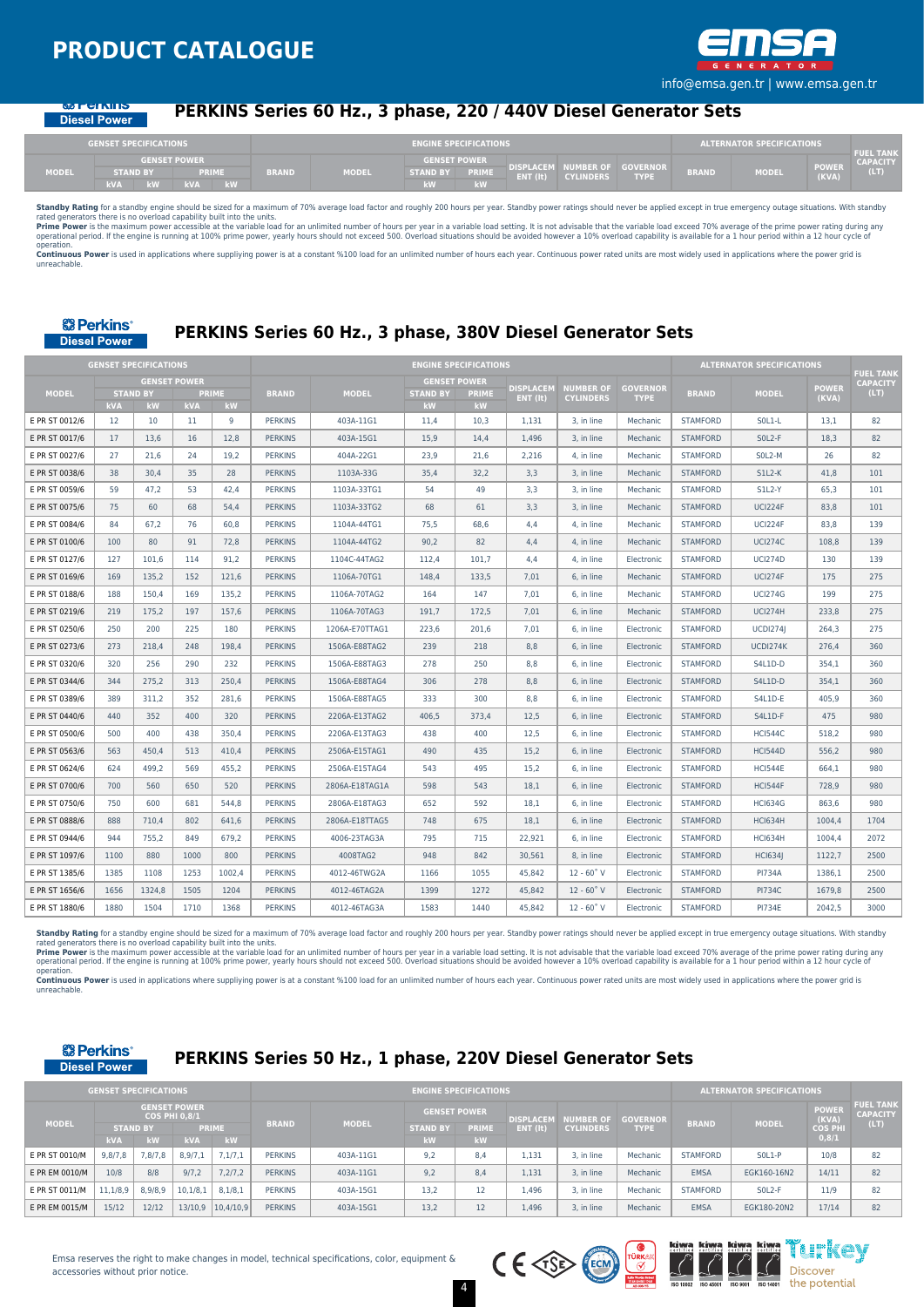

#### **SELLINE** Diesel Power

## **PERKINS Series 50 Hz., 1 phase, 220V Diesel Generator Sets**

|                |                         | <b>GENSET SPECIFICATIONS</b>                    |                                                           |                    |                |              |                                              | <b>ENGINE SPECIFICATIONS</b> |                                |                                      |                                |                 | <b>ALTERNATOR SPECIFICATIONS</b> |                                                  |                                             |
|----------------|-------------------------|-------------------------------------------------|-----------------------------------------------------------|--------------------|----------------|--------------|----------------------------------------------|------------------------------|--------------------------------|--------------------------------------|--------------------------------|-----------------|----------------------------------|--------------------------------------------------|---------------------------------------------|
| <b>MODEL</b>   | <b>kVA</b>              | <b>STAND BY</b><br>kW                           | <b>GENSET POWER</b><br><b>COS PHI 0.8/1</b><br><b>kVA</b> | <b>PRIME</b><br>kW | <b>BRAND</b>   | <b>MODEL</b> | <b>GENSET POWER</b><br><b>STAND BY</b><br>kW | <b>PRIME</b><br><b>kW</b>    | <b>DISPLACEM</b><br>$ENT$ (it) | <b>NUMBER OF</b><br><b>CYLINDERS</b> | <b>GOVERNOR</b><br><b>TYPE</b> | <b>BRAND</b>    | <b>MODEL</b>                     | <b>POWER</b><br>(KVA)<br><b>COS PHI</b><br>0,8/1 | <b>FUEL TANK</b><br><b>CAPACITY</b><br>(LT) |
| E PR ST 0015/M | 15/12                   | 12/12                                           | 13/10,9                                                   | 10,4/10,9          | <b>PERKINS</b> | 403A-15G1    | 13,2                                         | 12                           | 1.496                          | 3. in line                           | Mechanic                       | <b>STAMFORD</b> | SOL2-M                           | 16/13                                            | 82                                          |
| E PR EM 0022/M | 22/17,6                 | 17,6/17,6                                       | 20/16                                                     | 16/16              | <b>PERKINS</b> | 404A-22G1    | 20,3                                         | 18,4                         | 2,216                          | 4. in line                           | Mechanic                       | <b>EMSA</b>     | EGK180-36N2                      | 29/23                                            | 82                                          |
| E PR ST 0022/M | 22/17,6                 | 17,6/17,6                                       | 20/16                                                     | 16/16              | <b>PERKINS</b> | 404A-22G1    | 20,3                                         | 18.4                         | 2.216                          | 4. in line                           | Mechanic                       | <b>STAMFORD</b> | $SL2-K$                          | 25/20                                            | 82                                          |
| E PR EM 0021/M |                         | $20,8/16,6$   16,6/16,6   18,9/15,1   15,1/15,1 |                                                           |                    | <b>PERKINS</b> | 404A-22G1    | 20,3                                         | 18,4                         | 2,216                          | 4. in line                           | Mechanic                       | <b>EMSA</b>     | EGK180-24N2                      | 21/17                                            | 82                                          |
| E PR ST 0031/M | $31,4/26,4$ 25, 1/26, 4 |                                                 | 28,5/24                                                   | 22,8/24            | <b>PERKINS</b> | 1103A-33G    | 30,4                                         | 27.7                         | 3,3                            | 3, in line                           | Mechanic                       | <b>STAMFORD</b> | <b>UCI224C</b>                   | 31/28                                            | 101                                         |
| E PR ST 0033/M | 33/27,8                 | 26,4/27,8                                       | 30/25,3                                                   | 24/25,3            | <b>PERKINS</b> | 1103A-33G    | 30,4                                         | 27.7                         | 3,3                            | 3, in line                           | Mechanic                       | <b>STAMFORD</b> | <b>UCI224D</b>                   | 37/34                                            | 101                                         |
| E PR EM 0033/M | 33/27,8                 | 26,4/27,8                                       | 30/25,3                                                   | 24/25,3            | <b>PERKINS</b> | 1103A-33G    | 30,4                                         | 27.7                         | 3,3                            | 3. in line                           | Mechanic                       | <b>EMSA</b>     | EGK225-50N                       | 43/34                                            | 101                                         |
| E PR ST 0050/M | 50/40                   | 40/40                                           | 45/36,4                                                   | 36/36,4            | <b>PERKINS</b> | 1103A-33TG1  | 45,6                                         | 41,3                         | 3,3                            | 3. in line                           | Mechanic                       | <b>STAMFORD</b> | UCI224F                          | 53/43                                            | 101                                         |
| E PR EM 0050/M | 50/40                   | 40/40                                           | 45/36,4                                                   | 36/36,4            | <b>PERKINS</b> | 1103A-33TG1  | 45.6                                         | 41.3                         | 3.3                            | 3. in line                           | Mechanic                       | <b>EMSA</b>     | <b>EGK225-70N</b>                | 54/43                                            | 101                                         |
| E PR ST 0066/M | 66/52,8                 | 52,8/52,8                                       | 60/48                                                     | 48/48              | <b>PERKINS</b> | 1103A-33TG2  | 59,3                                         | 53,8                         | 3,3                            | 3. in line                           | Mechanic                       | <b>STAMFORD</b> | <b>UCI274C</b>                   | 66/53                                            | 101                                         |
| E PR EM 0066/M | 66/52,8                 | 52,8/52,8                                       | 60/48                                                     | 48/48              | <b>PERKINS</b> | 1103A-33TG2  | 59,3                                         | 53,8                         | 3,3                            | 3, in line                           | Mechanic                       | <b>EMSA</b>     | EGK225-80N                       | 68/54                                            | 101                                         |
| E PR EM 0068/M | 67,5/54                 | 54/54                                           | $61,4/49,1$ 49,1/49,1                                     |                    | <b>PERKINS</b> | 1104A-44TG1  | 64,3                                         | 58.4                         | 4,4                            | 4. in line                           | Mechanic                       | <b>EMSA</b>     | EGK225-80N                       | 68/54                                            | 139                                         |
| E PR ST 0072/M | 72/57.6                 | 57,6/57,6                                       | 65/52.4                                                   | 52/52.4            | <b>PERKINS</b> | 1104A-44TG1  | 64.3                                         | 58.4                         | 4.4                            | 4. in line                           | Mechanic                       | <b>STAMFORD</b> | <b>UCI274D</b>                   | 75/60                                            | 139                                         |
| E PR EM 0072/M |                         | 72/57,6 57,6/57,6                               | 65/52.4                                                   | 52/52.4            | <b>PERKINS</b> | 1104A-44TG1  | 64.3                                         | 58.4                         | 4.4                            | 4. in line                           | Mechanic                       | <b>EMSA</b>     | EGK225-120N                      | 95/76                                            | 139                                         |

**Standby Rating** for a standby engine should be sized for a maximum of 70% average load factor and roughly 200 hours per year. Standby power ratings should never be applied except in true emergency outage situations. With

operation.<br>**Continuous Power** is used in applications where suppliying power is at a constant %100 load for an unlimited number of hours each year. Continuous power rated units are most widely used in applications where th

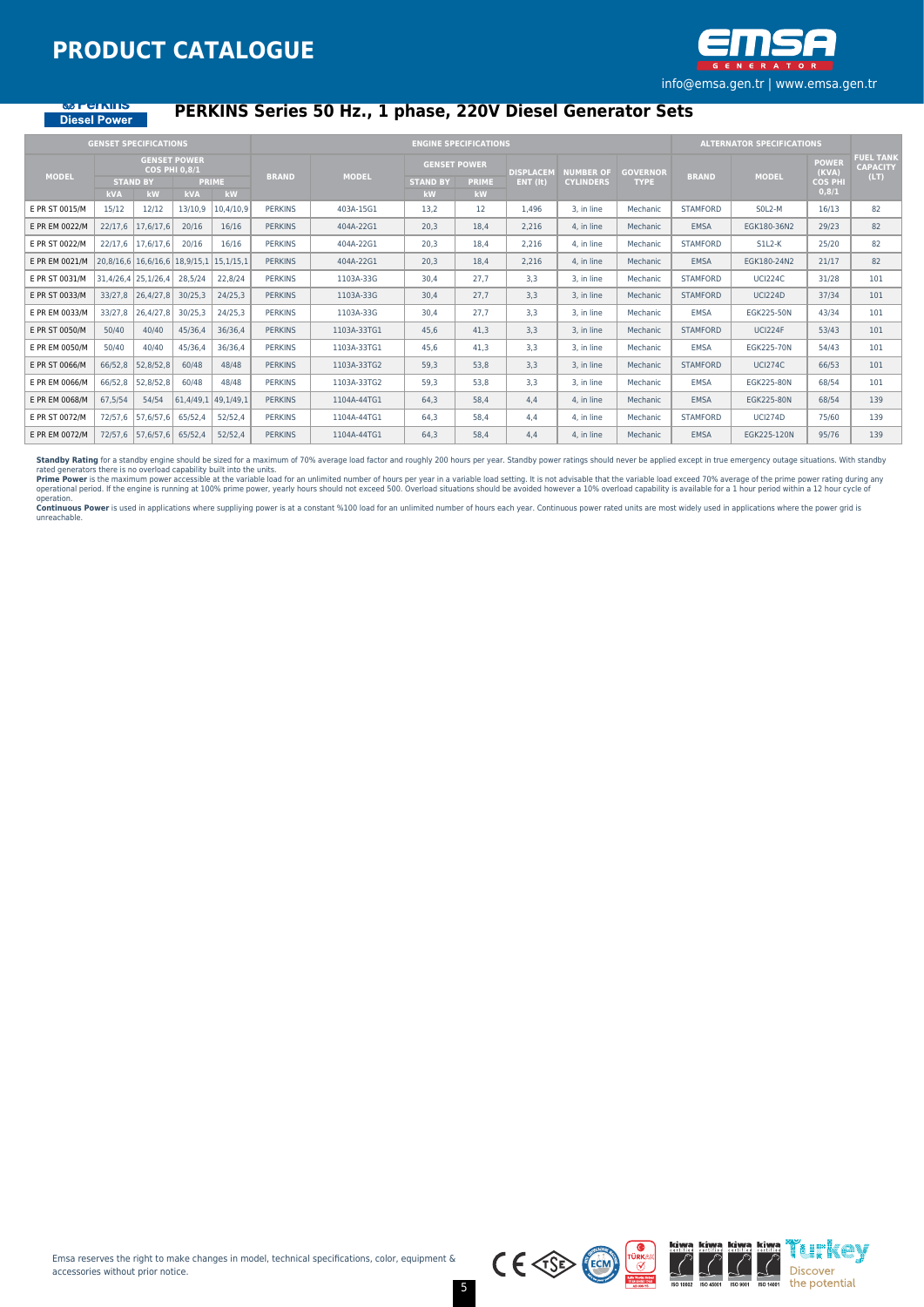

**LIBaudouin** 

#### **BAUDOUIN Series 50 Hz., 3 phase, 400 / 230V Diesel Generator Sets**

|                              | <b>GENSET SPECIFICATIONS</b><br><b>GENSET POWER</b> |            |              |            |                                    |                              |                 | <b>ENGINE SPECIFICATIONS</b> |                              |                               |                                                          |                                    | <b>ALTERNATOR SPECIFICATIONS</b> |                | <b>FUEL TANK</b>        |
|------------------------------|-----------------------------------------------------|------------|--------------|------------|------------------------------------|------------------------------|-----------------|------------------------------|------------------------------|-------------------------------|----------------------------------------------------------|------------------------------------|----------------------------------|----------------|-------------------------|
| <b>MODEL</b>                 | <b>STAND BY</b>                                     |            | <b>PRIME</b> |            | <b>BRAND</b>                       | <b>MODEL</b>                 | <b>STAND BY</b> | <b>GENSET POWER</b><br>PRIME | <b>DISPLACEMEN</b><br>r (lt) | NUMBER OF<br><b>CYLINDERS</b> | GOVERNOR<br>TYPE                                         | <b>BRAND</b>                       | <b>MODEL</b>                     | POWER<br>(KVA) | <b>CAPACITY</b><br>(LT) |
| E BD EM 0022                 | kVA<br>22                                           | 377<br>18  | kVA<br>20    | kW<br>16   | <b>BAUDOUIN</b>                    | 4M06G20/5                    | kМ<br>20        | кW<br>18                     | 2.3                          | 4, in line                    | Electronic                                               | EMSA                               | EGK160-16N2                      | 23             | 82                      |
| E BD ST 0022                 | 22                                                  | 18         | 20           | 16         | <b>BAUDOUIN</b>                    | 4M06G20/5                    | 20              | 18                           | 2,3                          | 4. in line                    | Electronic                                               | <b>STAMFORD</b>                    | $SOL2-G1$                        | 22             | 82                      |
| E BD EM 0027                 | 27                                                  | 22         | 25           | 20         | BAUDOUIN                           | 4M06G25/5                    | 25              | 23                           | 2,3                          | 4, in line                    | Electronic                                               | EMSA                               | EGK180-20N2                      | 30             | 82                      |
| E BD ST 0027                 | 27                                                  | 22         | 25           | 20         | <b>BAUDOUIN</b>                    | 4M06G25/5                    | 25              | 23                           | 2,3                          | 4, in line                    | Electronic                                               | <b>STAMFORD</b>                    | SOL2-M                           | 27,5           | 82                      |
| E BD EM 0035                 | 35                                                  | 28         | 32           | 26         | <b>BAUDOUIN</b>                    | 4M06G35/5                    | 33              | 30                           | 2,3                          | 4. in line                    | Electronic                                               | EMSA                               | EGK180-24N2                      | 35             | 101                     |
| E BD ST 0035                 | 35                                                  | 28         | 32           | 26         | <b>BAUDOUIN</b>                    | 4M06G35/5                    | 33              | 30                           | 2,3                          | 4, in line                    | Electronic                                               | <b>STAMFORD</b>                    | $SLL2-K$                         | 44             | 101                     |
| E BD EM 0044<br>E BD ST 0044 | 44<br>44                                            | 35<br>35   | 40<br>40     | 32<br>32   | BAUDOUIN<br><b>BAUDOUIN</b>        | 4M06G44/5<br>4M06G44/5       | 41<br>41        | 37<br>37                     | 2,3<br>2,3                   | 4, in line<br>4, in line      | Electronic<br>Electronic                                 | EMSA<br><b>STAMFORD</b>            | EGK180-36N2<br>$SLL2-K$          | 50<br>44       | 101<br>101              |
| E BD EM 0050                 | 50                                                  | 40         | 45           | 36         | <b>BAUDOUIN</b>                    | 4M06G50/5                    | 48              | 44                           | 2,3                          | 4, in line                    | Electronic                                               | EMSA                               | EGK180-36N2                      | 50             | 101                     |
| E BD ST 0050                 | 50                                                  | 40         | 45           | 36         | <b>BAUDOUIN</b>                    | 4M06G50/5                    | 48              | 44                           | 2,3                          | 4, in line                    | Electronic                                               | <b>STAMFORD</b>                    | $SLL2-N$                         | 49,5           | 101                     |
| E BD EM 0055                 | 55                                                  | 44         | 50           | 40         | <b>BAUDOUIN</b>                    | 4M06G55/5                    | 53              | 48                           | 2,3                          | 4. in line                    | PDF BLOK4 ENG<br>INE SPECIFICATI<br>ONS GOVERNOR<br>ECU  | <b>FMSA</b>                        | FGK180-40N2                      | 50             | 101                     |
| E BD ST 0055                 | 55                                                  | 44         | 50           | 40         | <b>BAUDOUIN</b>                    | 4M06G55/5                    | 53              | 48                           | 2,3                          | 4, in line                    | PDF BLOK4 ENG<br>INE SPECIFICATI<br>ONS GOVERNOR<br>_ECU | <b>STAMFORD</b>                    | <b>S1L2-Y</b>                    | 68,8           | 101                     |
| E BD EM 0070                 | 70                                                  | 56         | 65           | 52         | <b>BAUDOUIN</b>                    | 4M10G70/5                    | 66              | 60                           | 4,087                        | 4, in line                    | Electronic                                               | EMSA                               | EGK225-50N                       | 72             | 139                     |
| E BD ST 0072                 | 70                                                  | 56         | 65           | 52         | <b>BAUDOUIN</b>                    | 4M10G70/5                    | 66              | 60                           | 4,087                        | 4. in line                    | Electronic                                               | <b>STAMFORD</b>                    | <b>S1L2-Y</b>                    | 68,8           | 139                     |
| E BD EM 0088                 | 88                                                  | 70         | 80           | 64         | <b>BAUDOUIN</b>                    | 4M10G88/5                    | 80              | 72                           | 4,087                        | 4, in line                    | Electronic                                               | EMSA                               | EGK225-70N                       | 92             | 139                     |
| E BD ST 0088<br>E BD EM 0110 | 88<br>110                                           | 70<br>88   | 80<br>100    | 64<br>80   | <b>BAUDOUIN</b><br><b>BAUDOUIN</b> | 4M10G88/5<br>4M10G110/5      | 80<br>100       | 72<br>90                     | 4,087<br>4,087               | 4, in line<br>4. in line      | Electronic<br>Electronic                                 | <b>STAMFORD</b><br>EMSA            | <b>UCI224G</b><br>EGK225-80N     | 90,8<br>112    | 139<br>275              |
| E BD ST 0110                 | 110                                                 | 88         | 100          | 80         | <b>BAUDOUIN</b>                    | 4M10G110/5                   | 100             | 90                           | 4.087                        | 4, in line                    | Electronic                                               | <b>STAMFORD</b>                    | <b>UCI274C</b>                   | 110            | 275                     |
| E BD EM 0150                 | 150                                                 | 120        | 135          | 108        | <b>BAUDOUIN</b>                    | 6M11G150/5                   | 140             | 128                          | 6,75                         | 6, in line                    | Electronic                                               | EMSA                               | EGK225-120N                      | 154            | 275                     |
| E BD ST 0150                 | 150                                                 | 120        | 135          | 108        | <b>BAUDOUIN</b>                    | 6M11G150/5                   | 140             | 128                          | 6,75                         | 6. in line                    | Electronic                                               | <b>STAMFORD</b>                    | <b>UCI274E</b>                   | 150            | 275                     |
| E BD EM 0165                 | 165                                                 | 132        | 150          | 120        | <b>BAUDOUIN</b>                    | 6M11G165/5                   | 152             | 138                          | 6,75                         | 6, in line                    | Electronic                                               | <b>FMSA</b>                        | FGK280-150N                      | 167            | 275                     |
| E BD ST 0165                 | 165                                                 | 132        | 150          | 120        | <b>BAUDOUIN</b>                    | 6M11G165/5                   | 152             | 138                          | 6,75                         | 6, in line                    | Electronic                                               | <b>STAMFORD</b>                    | <b>UCI274F</b>                   | 175            | 275                     |
| E BD EM 0220                 | 220                                                 | 176        | 200          | 160        | <b>BAUDOUIN</b>                    | 6M16G220/5                   | 204             | 187                          | 9,726                        | 6. in line                    | Electronic                                               | EMSA                               | EGK280-170N                      | 220            | 415                     |
| E BD ST 0220                 | 220                                                 | 176        | 200          | 160        | <b>BAUDOUIN</b>                    | 6M16G220/5                   | 204             | 187                          | 9.726                        | 6, in line                    | Electronic                                               | <b>STAMFORD</b>                    | <b>UCI274H</b>                   | 220            | 415                     |
| E BD EM 0250                 | 250                                                 | 200        | 230          | 184        | <b>BAUDOUIN</b>                    | 6M16G250/5                   | 238             | 216                          | 9,726                        | 6, in line                    | Electronic                                               | EMSA                               | EGK280-220N                      | 286            | 415                     |
| E BD ST 0250                 | 250<br>275                                          | 200        | 230          | 184<br>200 | <b>BAUDOUIN</b>                    | 6M16G250/5                   | 238             | 216                          | 9,726<br>9,726               | 6. in line                    | Electronic                                               | <b>STAMFORD</b><br>EMSA            | UCDI274K                         | 275            | 415<br>415              |
| E BD EM 0275<br>E BD ST 0275 | 275                                                 | 220<br>220 | 250<br>250   | 200        | <b>BAUDOUIN</b><br><b>BAUDOUIN</b> | 6M16G275/5<br>6M16G275/5     | 264<br>264      | 240<br>240                   | 9,726                        | 6, in line<br>6, in line      | Electronic<br>Electronic                                 | <b>STAMFORD</b>                    | EGK280-220N<br><b>UCDI274K</b>   | 286<br>275     | 415                     |
| E BD EM 0320                 | 320                                                 | 256        | 288          | 231        | <b>BAUDOUIN</b>                    | 6M16G300/5                   | 280             | 255                          | 9,726                        | 6. in line                    | Electronic                                               | EMSA                               | EGK280-250N                      | 330            | 415                     |
| E BD ST 0320                 | 320                                                 | 256        | 288          | 231        | <b>BAUDOUIN</b>                    | 6M16G300/5                   | 280             | 255                          | 9,726                        | 6, in line                    | Electronic                                               | <b>STAMFORD</b>                    | S4L1D-D                          | 340            | 415                     |
| E BD ST 0340                 | 340                                                 | 272        | 310          | 248        | <b>BAUDOUIN</b>                    | 6M16G350/5                   | 320             | 291                          | 9,726                        | 6, in line                    | Electronic                                               | <b>STAMFORD</b>                    | S4L1D-D                          | 340            | 812                     |
| E BD EM 0350                 | 350                                                 | 280        | 320          | 256        | <b>BAUDOUIN</b>                    | 6M16G350/5                   | 320             | 291                          | 9,726                        | 6. in line                    | Electronic                                               | EMSA                               | EGK280-260N                      | 360            | 812                     |
| E BD EM 0400                 | 400                                                 | 320        | 365          | 292        | <b>BAUDOUIN</b>                    | 6M21G400/5                   | 385             | 350                          | 12,54                        | 6, in line                    | Electronic                                               | <b>FMSA</b>                        | EGK315-290N                      | 400            | 812                     |
| E BD ST 0400                 | 400                                                 | 320        | 365          | 292        | <b>BAUDOUIN</b>                    | 6M21G400/5                   | 385             | 350                          | 12,54                        | 6, in line                    | Electronic                                               | <b>STAMFORD</b>                    | S4L1D-E                          | 415            | 812                     |
| E BD EM 0440                 | 440                                                 | 352        | 400          | 320        | <b>BAUDOUIN</b>                    | 6M21G440/5                   | 405             | 368                          | 12,54                        | 6. in line                    | Electronic                                               | EMSA                               | EGK315-320N                      | 440            | 812                     |
| E BD ST 0440                 | 440                                                 | 352        | 400          | 320        | <b>BAUDOUIN</b>                    | 6M21G440/5                   | 405             | 368                          | 12,54                        | 6. in line                    | Electronic<br>PDF BLOK4 ENG                              | <b>STAMFORD</b>                    | S4L1D-F                          | 465            | 812                     |
| E BD EM 0500                 | 500                                                 | 400        | 450          | 360        | <b>BAUDOUIN</b>                    | 6M21G500/5                   | 450             | 409                          | 12,54                        | 6, in line                    | INF SPECIFICAT<br>ONS_GOVERNOR<br>ECU                    | EMSA                               | EGK315-400N                      | 550            | 812                     |
| E BD ST 0500                 | 500                                                 | 400        | 450          | 360        | <b>BAUDOUIN</b>                    | 6M21G500/5                   | 450             | 409                          | 12,54                        | 6, in line                    | PDF BLOK4 ENG<br>INE SPECIFICATI<br>ONS_GOVERNOR<br>_ECU | <b>STAMFORD</b>                    | S4L1D-G                          | 500            | 812                     |
| E BD EM 0550                 | 550                                                 | 440        | 500          | 400        | <b>BAUDOUIN</b>                    | 6M21G550/5                   | 490             | 450                          | 12,54                        | 6, in line                    | PDF BLOK4 ENG<br>INE SPECIFICATI<br>ONS_GOVERNOR<br>ECU  | EMSA                               | EGK315-400N                      | 550            | 812                     |
| E BD ST 0550                 | 550                                                 | 440        | 500          | 400        | <b>BAUDOUIN</b>                    | 6M21G550/5                   | 490             | 450                          | 12,54                        | 6, in line                    | PDF BLOK4 ENG<br>INE SPECIFICATI<br>ONS GOVERNOR<br>_ECU | <b>STAMFORD</b>                    | <b>HCI544D</b>                   | 590            | 812                     |
| E BD EM 0660                 | 660                                                 | 528        | 600          | 480        | <b>BAUDOUIN</b>                    | 8M21G660/5                   | 580             | 530                          | 19,6                         | 8 V                           | PDF BLOK4 ENG<br>INE SPECIFICATI<br>ONS GOVERNOR<br>ECU  | EMSA                               | EGK355-470N                      | 660            | 885                     |
| E BD ST 0660                 | 660                                                 | 528        | 600          | 480        | <b>BAUDOUIN</b>                    | 8M21G660/5                   | 580             | 530                          | 19,6                         | 8 V                           | PDF BLOK4 ENG<br>INE SPECIFICATI<br>ONS_GOVERNOR<br>ECU  | <b>STAMFORD</b>                    | <b>HCI544E</b>                   | 665            | 885                     |
| E BD EM 0715                 | 715                                                 | 572        | 650          | 520        | <b>BAUDOUIN</b>                    | 6M33G715/5                   | 633             | 575                          | 19,6                         | 6. in line                    | Electronic                                               | EMSA                               | EGK355-550N                      | 715            | 885                     |
| E BD ST 0715                 | 715                                                 | 572        | 650          | 520        | <b>BAUDOUIN</b>                    | 6M33G715/5                   | 633             | 575                          | 19,6                         | 6, in line                    | Electronic                                               | <b>STAMFORD</b>                    | <b>HCI544F</b>                   | 738            | 885                     |
| E BD EM 0750                 | 750                                                 | 600        | 680          | 544        | <b>BAUDOUIN</b>                    | 6M33G750/5                   | 670             | 610                          | 19,6                         | 6, in line                    | Electronic                                               | EMSA                               | EGK355-600N                      | 850            | 885                     |
| E BD ST 0750                 | 750                                                 | 600        | 680          | 544        | <b>BAUDOUIN</b>                    | 6M33G750/5                   | 670             | 610                          | 19,6                         | 6, in line                    | Electronic<br>PDF BLOK4 ENG                              | <b>STAMFORD</b>                    | <b>HCI634G</b>                   | 860            | 885                     |
| E BD EM 0825                 | 825                                                 | 660        | 750          | 600        | BAUDOUIN                           | 6M33G825/5                   | 725             | 675                          | 19,6                         | 6, in line                    | INE SPECIFICATI<br>ONS_GOVERNOR<br>ECU                   | <b>EMSA</b>                        | EGK355-600N                      | 850            | 885                     |
| E BD ST 0825                 | 825                                                 | 660        | 750          | 600        | <b>BAUDOUIN</b>                    | 6M33G825/5                   | 725             | 675                          | 19,6                         | 6, in line                    | PDF BLOK4 ENG<br>INE SPECIFICATI<br>ONS GOVERNOR<br>ECU  | <b>STAMFORD</b>                    | <b>HCI634G</b>                   | 860            | 885                     |
| E BD EM 0900                 | 900                                                 | 720        | 815          | 652        | <b>BAUDOUIN</b>                    | 12M26G900/5                  | 793             | 725                          | 31,8                         | 12 V                          | Electronic                                               | EMSA                               | EGK400-640N                      | 900            | 1450                    |
| E BD ST 0900                 | 900                                                 | 720        | 815          | 652        | <b>BAUDOUIN</b>                    | 12M26G900/5                  | 793             | 725                          | 31,8                         | 12 V                          | Electronic                                               | <b>STAMFORD</b>                    | <b>HCI634H</b>                   | 1010           | 1450                    |
| E BD EM 1000                 | 1000                                                | 800<br>800 | 900          | 720        | BAUDOUIN                           | 12M26G1000/5                 | 902             | 820                          | 31,8                         | 12 V                          | Electronic                                               | EMSA                               | EGK400-800N                      | 1125           | 1450                    |
| E BD ST 1000<br>E BD ST 1110 | 1000<br>1110                                        | 888        | 900<br>1010  | 720<br>808 | <b>BAUDOUIN</b><br><b>BAUDOUIN</b> | 12M26G1000/5<br>12M26G1100/5 | 902<br>973      | 820<br>889                   | 31,8<br>31,8                 | 12 V<br>12 V                  | Electronic<br>Electronic                                 | <b>STAMFORD</b><br><b>STAMFORD</b> | <b>HCI634H</b><br><b>HCI634J</b> | 1010<br>1110   | 1450<br>1450            |
| E BD EM 1120                 | 1120                                                | 896        | 1020         | 816        | <b>BAUDOUIN</b>                    | 12M26G1100/5                 | 973             | 889                          | 31,8                         | 12 V                          | Electronic                                               | <b>EMSA</b>                        | EGK400-800N                      | 1125           | 1450                    |
|                              |                                                     |            |              |            |                                    |                              |                 |                              |                              |                               |                                                          |                                    |                                  |                |                         |

Emsa reserves the right to make changes in model, technical specifications, color, equipment & accessories without prior notice.





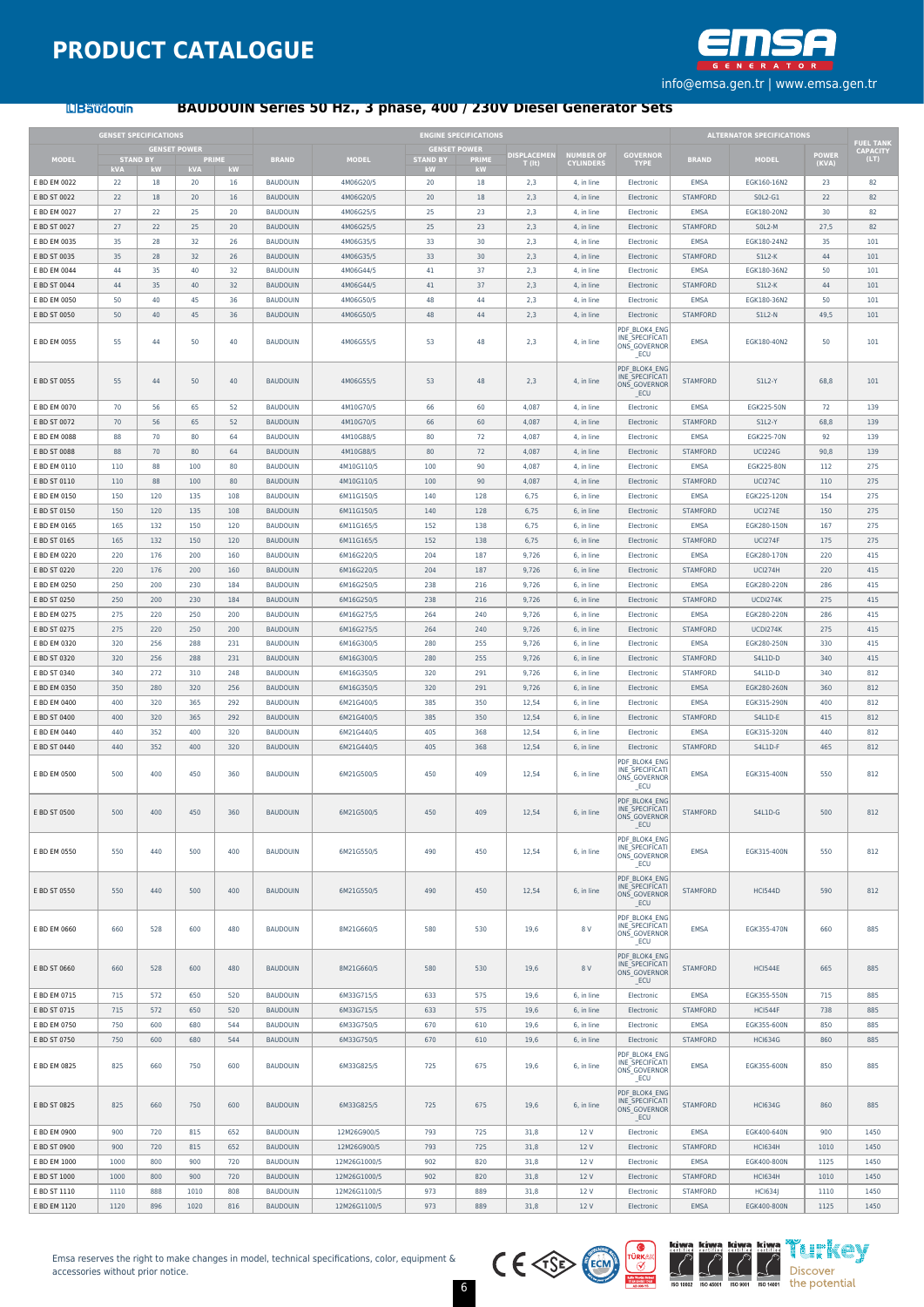

#### **LIBaudouin**

#### **BAUDOUIN Series 50 Hz., 3 phase, 400 / 230V Diesel Generator Sets**

|              |                        | <b>GENSET SPECIFICATIONS</b> |              |      |                 |              |                       | <b>ENGINE SPECIFICATIONS</b> |                            |                                      |                                                                |                 | <b>ALTERNATOR SPECIFICATIONS</b> |                       |                                     |
|--------------|------------------------|------------------------------|--------------|------|-----------------|--------------|-----------------------|------------------------------|----------------------------|--------------------------------------|----------------------------------------------------------------|-----------------|----------------------------------|-----------------------|-------------------------------------|
|              |                        | <b>GENSET POWER</b>          |              |      |                 |              | <b>GENSET POWER</b>   |                              |                            |                                      |                                                                |                 |                                  |                       | <b>FUEL TANK</b><br><b>CAPACITY</b> |
| <b>MODEL</b> | <b>STAND BY</b><br>kVA | kW                           | PRIME<br>kVA | kW   | <b>BRAND</b>    | <b>MODEL</b> | <b>STAND BY</b><br>kW | <b>PRIME</b><br>kW           | <b>DISPLACEMEN</b><br>T(h) | <b>NUMBER OF</b><br><b>CYLINDERS</b> | <b>GOVERNOR</b><br><b>TYPE</b>                                 | <b>BRAND</b>    | <b>MODEL</b>                     | <b>POWER</b><br>(KVA) | (LT)                                |
| E BD EM 1250 | 1250                   | 1000                         | 1150         | 920  | <b>BAUDOUIN</b> | 12M33G1250/5 | 1108                  | 1007                         | 39,2                       | 12 V                                 | Electronic                                                     | EMSA            | EGK400-900N                      | 1250                  | 2072                                |
| E BD ST 1250 | 1250                   | 1000                         | 1150         | 920  | <b>BAUDOUIN</b> | 12M33G1250/5 | 1108                  | 1007                         | 39,2                       | 12V                                  | Electronic                                                     | <b>STAMFORD</b> | <b>HCI634K</b>                   | 1230                  | 2072                                |
| E BD EM 1400 | 1400                   | 1120                         | 1250         | 1000 | <b>BAUDOUIN</b> | 12M33G1400/5 | 1210                  | 1100                         | 39,2                       | 12 V                                 | Electronic                                                     | EMSA            | EGK400-1000N                     | 1400                  | 2072                                |
| E BD ST 1400 | 1400                   | 1120                         | 1250         | 1000 | <b>BAUDOUIN</b> | 12M33G1400/5 | 1210                  | 1100                         | 39,2                       | 12 V                                 | Electronic                                                     | <b>STAMFORD</b> | <b>PI734B</b>                    | 1500                  | 2072                                |
| E BD EM 1500 | 1500                   | 1200                         | 1375         | 1100 | <b>BAUDOUIN</b> | 12M33G1500/5 | 1320                  | 1200                         | 39,2                       | 12 V                                 | Electronic                                                     | EMSA            | EG400-1000N                      | 1438                  | 2275                                |
| E BD ST 1500 | 1500                   | 1200                         | 1375         | 1100 | <b>BAUDOUIN</b> | 12M33G1500/5 | 1320                  | 1200                         | 39.2                       | 12 V                                 | Electronic                                                     | <b>STAMFORD</b> | <b>PI734B</b>                    | 1500                  | 2275                                |
| E BD EM 1650 | 1650                   | 1320                         | 1500         | 1200 | <b>BAUDOUIN</b> | 12M33G1650/5 | 1450                  | 1350                         | 39,2                       | 12 V                                 | ECU                                                            | EMSA            | EG450-1200N                      | 1725                  | 2275                                |
| E BD ST 1650 | 1650                   | 1320                         | 1500         | 1200 | <b>BAUDOUIN</b> | 12M33G1650/5 | 1450                  | 1350                         | 39.2                       | 12 V                                 | PDF BLOK4 ENG<br>INE SPECIFICATI<br>ONS GOVERNOR<br>ECU        | <b>STAMFORD</b> | <b>PI734C</b>                    | 1660                  | 2275                                |
| E BD EM 1900 | 1900                   | 1520                         | 1750         | 1400 | <b>BAUDOUIN</b> | 16M33G1900/5 | 1680                  | 1530                         | 52,3                       | 16 V                                 | PDF BLOK4 ENG<br>INE SPECIFICATI<br>ONS GOVERNOR<br>ECU        | <b>EMSA</b>     | EG450-1350N                      | 1941                  | ÷.                                  |
| E BD ST 1900 | 1900                   | 1520                         | 1750         | 1400 | <b>BAUDOUIN</b> | 16M33G1900/5 | 1680                  | 1530                         | 52.3                       | 16 V                                 | PDF BLOK4 ENG<br>INE SPECIFICATI<br>ONS GOVERNOR<br>ECU        | <b>STAMFORD</b> | S7L1D-E                          | 1873                  | $\sim$                              |
| E BD EM 2000 | 2000                   | 1600                         | 1830         | 1464 | <b>BAUDOUIN</b> | 16M33G2000/5 | 1800                  | 1680                         | 52.3                       | 16 V                                 | PDF BLOK4 ENG<br>INE SPECIFICATI<br>ONS GOVERNOR<br>ECU        | <b>EMSA</b>     | EG450-1500N                      | 2156                  | $\sim$                              |
| E BD ST 2000 | 2000                   | 1600                         | 1830         | 1464 | <b>BAUDOUIN</b> | 16M33G2000/5 | 1800                  | 1680                         | 52,3                       | 16 V                                 | PDF BLOK4 ENG<br>INE SPECIFICATI<br>ONS GOVERNOR<br>ECU        | <b>STAMFORD</b> | <b>PI734E</b>                    | 2035                  |                                     |
| E BD EM 2250 | 2250                   | 1800                         | $\sim$       | ×    | <b>BAUDOUIN</b> | 16M33G2250/5 | 1980                  | 1800                         | 52.3                       | 16 V                                 | PDF BLOK4 ENG<br>INE SPECIFICATI<br>ONS GOVERNOR<br>ECU        | EMSA            | EG450-1600N                      | 2300                  | $\sim$                              |
| E BD ST 2250 | 2250                   | 1800                         | $\sim$       | ×    | <b>BAUDOUIN</b> | 16M33G2250/5 | 1980                  | 1800                         | 52.3                       | 16 V                                 | PDF BLOK4 ENG<br>INE SPECIFICATI<br>ONS_GOVERNOR<br>ECU        | <b>STAMFORD</b> | <b>PI734F</b>                    | 2250                  | $\sim$                              |
| E BD EM 2500 | 2500                   | 2000                         | 2250         | 1800 | <b>BAUDOUIN</b> | 20M33G2500/5 | 2210                  | 2010                         | 65.4                       | 20 V                                 | PDF BLOK4 ENG<br>INE SPECIFICATI<br>ONS_GOVERNOR<br>ECU        | <b>EMSA</b>     | EG500-1800N                      | 2588                  | $\sim$                              |
| E BD ST 2500 | 2500                   | 2000                         | 2250         | 1800 | <b>BAUDOUIN</b> | 20M33G2500/5 | 2009                  | 2210                         | 65.4                       | 20 V                                 | PDF BLOK4 ENG<br><b>INE SPECIFICATI</b><br>ONS GOVERNOR<br>ECU | <b>STAMFORD</b> | <b>PI734H</b>                    | 2600                  | $\sim$                              |
| E BD EM 2550 | 2550                   | 2040                         | 2304         | 1843 | <b>BAUDOUIN</b> | 12M55G2550/5 | 2210                  | 1985                         | 65.65                      | 12 V                                 | PDF BLOK4 ENG<br>INE SPECIFICATI<br>ONS GOVERNOR<br>ECU        | <b>EMSA</b>     | EG500-1800N                      | 2588                  | $\sim$                              |
| E BD ST 2550 | 2550                   | 2040                         | 2304         | 1843 | <b>BAUDOUIN</b> | 12M55G2550/5 | 2210                  | 1985                         | 65.65                      | 12 V                                 | PDF BLOK4 ENG<br><b>INE SPECIFICATI</b><br>ONS GOVERNOR<br>ECU | <b>STAMFORD</b> | <b>PI734H</b>                    | 2600                  | $\sim$                              |

Standby Ration on the standby engine should be sized for a maximum of 70% average load factor and roughly 200 hours per year. Standby power ratings should never be applied except in true emergency outage situations. With s

#### **LBaudouin**

## **BAUDOUIN Series 60 Hz., 3 phase, 220 / 440V Diesel Generator Sets**

|                |            | <b>GENSET SPECIFICATIONS</b>                 |            |                    |                 |              |                                              | <b>ENGINE SPECIFICATIONS</b> |                              |                                      |                                |                 | <b>ALTERNATOR SPECIFICATIONS</b> |                       | <b>FUEL TANK</b>        |
|----------------|------------|----------------------------------------------|------------|--------------------|-----------------|--------------|----------------------------------------------|------------------------------|------------------------------|--------------------------------------|--------------------------------|-----------------|----------------------------------|-----------------------|-------------------------|
| <b>MODEL</b>   | <b>kVA</b> | <b>GENSET POWER</b><br><b>STAND BY</b><br>kW | <b>kVA</b> | <b>PRIME</b><br>kW | <b>BRAND</b>    | <b>MODEL</b> | <b>GENSET POWER</b><br><b>STAND BY</b><br>kW | <b>PRIME</b><br>kW           | <b>DISPLACEM</b><br>ENT (It) | <b>NUMBER OF</b><br><b>CYLINDERS</b> | <b>GOVERNOR</b><br><b>TYPE</b> | <b>BRAND</b>    | <b>MODEL</b>                     | <b>POWER</b><br>(KVA) | <b>CAPACITY</b><br>(LT) |
| E BD ST 0025/6 | 25         | 20                                           | 23         | 18                 | <b>BAUDOUIN</b> | 4M06G20/6    | 25                                           | 23                           | 2.3                          | 4. in line                           | Electronic                     | <b>STAMFORD</b> | SOL2-M                           | 30,8                  | 82                      |
| E BD ST 0032/6 | 32         | 26                                           | 29         | 23                 | <b>BAUDOUIN</b> | 4M06G25/6    | 30                                           | 27                           | 2,3                          | 4. in line                           | Electronic                     | <b>STAMFORD</b> | $SOL2-P$                         | 36.9                  | 82                      |
| E BD ST 0042/6 | 42         | 34                                           | 38         | 30                 | <b>BAUDOUIN</b> | 4M06G33/6    | 41                                           | 37                           | 2,3                          | 4. in line                           | Electronic                     | <b>STAMFORD</b> | <b>S1L2-K</b>                    | 49.3                  | 82                      |
| E BD ST 0050/6 | 50         | 40                                           | 46         | 37                 | <b>BAUDOUIN</b> | 4M06G41/6    | 47                                           | 43                           | 2,3                          | 4. in line                           | Electronic                     | <b>STAMFORD</b> | $S1L2-K$                         | 49.3                  | 101                     |
| E BD ST 0063/6 | 63         | 50                                           | 56         | 45                 | <b>BAUDOUIN</b> | 4M06G50/6    | 58                                           | 53                           | 2,3                          | 4. in line                           | Electronic                     | <b>STAMFORD</b> | <b>S1L2-Y</b>                    | 76.2                  | 101                     |
| E BD ST 0069/6 | 69         | 55                                           | 63         | 50                 | <b>BAUDOUIN</b> | 4M06G55/6    | 63                                           | 58                           | 2.3                          | 4. in line                           | Electronic                     | <b>STAMFORD</b> | <b>S1L2-Y</b>                    | 76.2                  | 101                     |
| E BD ST 0103/6 | 103        | 82                                           | 94         | 75                 | <b>BAUDOUIN</b> | 4M11G83/6    | 93                                           | 85                           | 4.5                          | 4. in line                           | Electronic                     | <b>STAMFORD</b> | <b>UCI224G</b>                   | 106.3                 | 139                     |
| E BD ST 0127/6 | 127        | 102                                          | 115        | 92                 | <b>BAUDOUIN</b> | 4M11G106/6   | 118                                          | 108                          | 4.5                          | 4. in line                           | Electronic                     | <b>STAMFORD</b> | <b>UCI274E</b>                   | 181.3                 | 139                     |
| E BD ST 0138/6 | 138        | 110                                          | 125        | 100                | <b>BAUDOUIN</b> | 6M11G110/6   | 132                                          | 120                          | 6,75                         | 6, in line                           | Electronic                     | <b>STAMFORD</b> | <b>UCI274E</b>                   | 181,3                 | 139                     |
| E BD ST 0170/6 | 170        | 136                                          | 150        | 120                | <b>BAUDOUIN</b> | 6M11G135/6   | 158                                          | 144                          | 6.75                         | 6. in line                           | Electronic                     | <b>STAMFORD</b> | <b>UCI274E</b>                   | 181.3                 | 275                     |
| E BD ST 0200/6 | 200        | 160                                          | 181        | 145                | <b>BAUDOUIN</b> | 6M11G160/6   | 180                                          | 164                          | 6.75                         | 6, in line                           | Electronic                     | <b>STAMFORD</b> | <b>UCI274F</b>                   | 206.3                 | 275                     |
| E BD ST 0220/6 | 220        | 176                                          | 200        | 160                | <b>BAUDOUIN</b> | 6M11G176/6^  | 200                                          | 182                          | 6.75                         | 6. in line                           | Electronic                     | <b>STAMFORD</b> | <b>UCI274G</b>                   | 234                   | 275                     |
| E BD ST 0250/6 | 250        | 200                                          | 225        | 180                | <b>BAUDOUIN</b> | 6M16G200/6   | 238                                          | 216                          | 9.726                        | 6. in line                           | Electronic                     | <b>STAMFORD</b> | <b>UCI274H</b>                   | 265                   | 415                     |
| E BD ST 0275/6 | 275        | 220                                          | 250        | 200                | <b>BAUDOUIN</b> | 6M16G220/6   | 264                                          | 240                          | 9.726                        | 6. in line                           | Electronic                     | <b>STAMFORD</b> | <b>UCI274K</b>                   | 320                   | 360                     |
| E BD ST 0313/6 | 313        | 250                                          | 284        | 227                | <b>BAUDOUIN</b> | 6M16G250/6   | 288                                          | 262                          | 9.726                        | 6. in line                           | Electronic                     | <b>STAMFORD</b> | <b>UCI274K</b>                   | 320                   | 360                     |
| E BD ST 0385/6 | 385        | 308                                          | 350        | 280                | <b>BAUDOUIN</b> | 6M16G308/6^  | 360                                          | 327                          | 9.726                        | 6. in line                           | Electronic                     | <b>STAMFORD</b> | S4L1D-D                          | 410                   | 360                     |
| E BD ST 0410/6 | 410        | 328                                          | 375        | 300                | <b>BAUDOUIN</b> | 6M21G330/6   | 385                                          | 350                          | 12,54                        | 6. in line                           | Electronic                     | <b>STAMFORD</b> | S4L1D-D                          | 410                   | 360                     |
| E BD ST 0470/6 | 470        | 376                                          | 422        | 338                | <b>BAUDOUIN</b> | 6M21G390/6   | 448                                          | 407                          | 12.54                        | 6. in line                           | Electronic                     | <b>STAMFORD</b> | S4L1D-E                          | 470                   | 980                     |

7





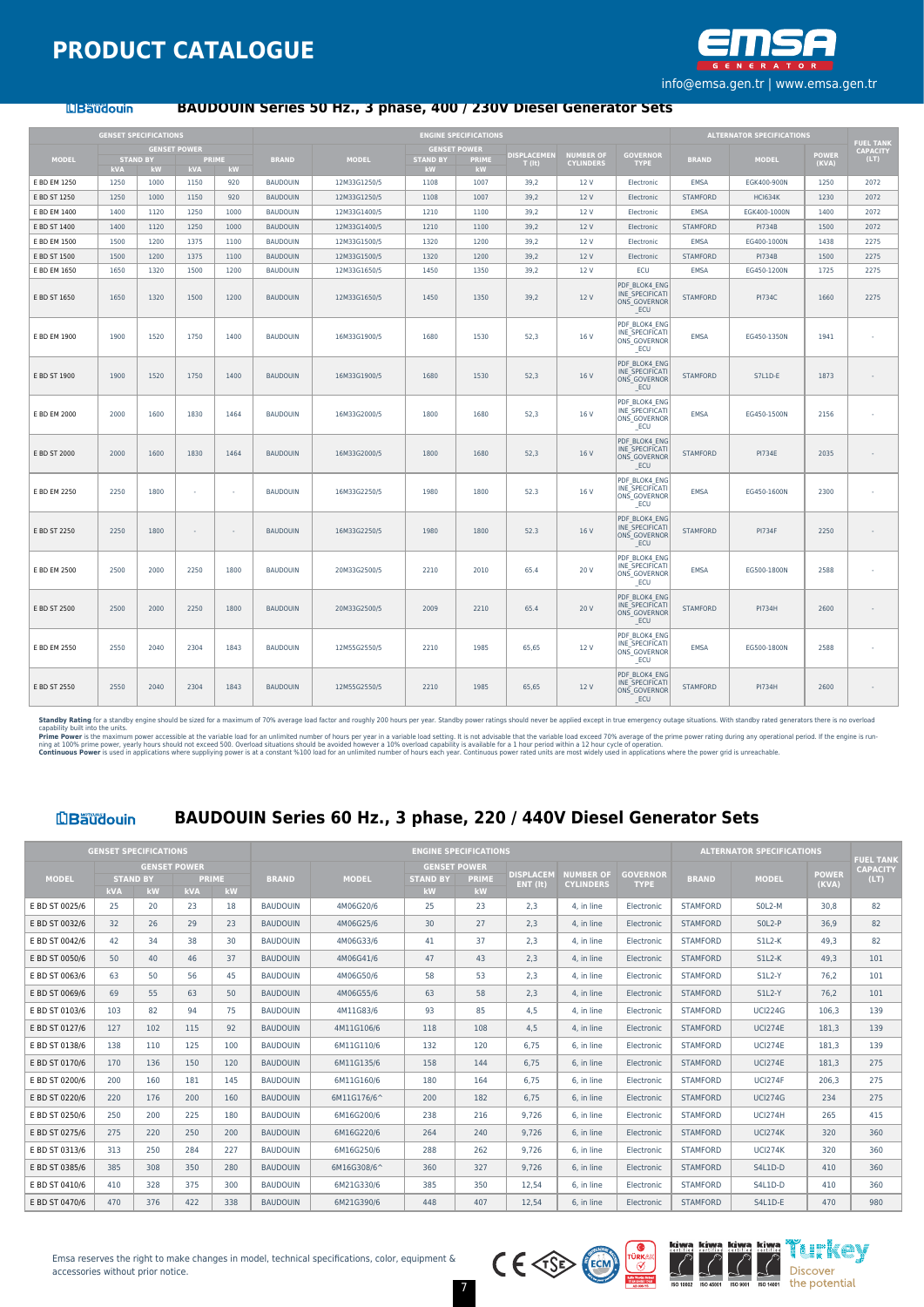

#### **LBaudouin**

## **BAUDOUIN Series 60 Hz., 3 phase, 220 / 440V Diesel Generator Sets**

|                |                               | <b>GENSET SPECIFICATIONS</b> |                     |                    |                 |              |                       | <b>ENGINE SPECIFICATIONS</b> |                  |                  |                 |                 | <b>ALTERNATOR SPECIFICATIONS</b> |              | <b>FUEL TANK</b> |
|----------------|-------------------------------|------------------------------|---------------------|--------------------|-----------------|--------------|-----------------------|------------------------------|------------------|------------------|-----------------|-----------------|----------------------------------|--------------|------------------|
|                |                               |                              | <b>GENSET POWER</b> |                    |                 |              |                       | <b>GENSET POWER</b>          | <b>DISPLACEM</b> | <b>NUMBER OF</b> | <b>GOVERNOR</b> |                 |                                  | <b>POWER</b> | <b>CAPACITY</b>  |
| <b>MODEL</b>   | <b>STAND BY</b><br><b>kVA</b> | kW                           | <b>kVA</b>          | <b>PRIME</b><br>kW | <b>BRAND</b>    | <b>MODEL</b> | <b>STAND BY</b><br>kW | <b>PRIME</b><br>kW           | ENT (It)         | <b>CYLINDERS</b> | <b>TYPE</b>     | <b>BRAND</b>    | <b>MODEL</b>                     | (KVA)        | (LT)             |
| E BD ST 0500/6 | 500                           | 400                          | 455                 | 364                | <b>BAUDOUIN</b> | 6M21G400/6^  | 460                   | 418                          | 12,54            | 6. in line       | Electronic      | <b>STAMFORD</b> | S4L1D-F                          | 550          | 980              |
| E BD ST 0550/6 | 550                           | 440                          | 500                 | 400                | <b>BAUDOUIN</b> | 6M26G450/6   | 506                   | 460                          | 15,9             | 6, in line       | Electronic      | <b>STAMFORD</b> | S4L1D-F                          | 550          | 980              |
| E BD ST 0625/6 | 625                           | 500                          | 563                 | 450                | <b>BAUDOUIN</b> | 6M26G500/6   | 556                   | 506                          | 15,9             | 6, in line       | Electronic      | <b>STAMFORD</b> | HCI544D                          | 644          | 980              |
| E BD ST 0719/6 | 719                           | 575                          | 650                 | 520                | <b>BAUDOUIN</b> | 6M33G575/6   | 633                   | 575                          | 19.6             | 6. in line       | Electronic      | <b>STAMFORD</b> | <b>HCI544E</b>                   | 769          | 980              |
| E BD ST 0750/6 | 750                           | 600                          | 688                 | 550                | <b>BAUDOUIN</b> | 6M33G600/6   | 670                   | 610                          | 19.6             | 6, in line       | Electronic      | <b>STAMFORD</b> | <b>HCI544E</b>                   | 769          | 980              |
| E BD ST 0791/6 | 791                           | 633                          | 719                 | 575                | <b>BAUDOUIN</b> | 6M33G633/6^  | 710                   | 645                          | 19.6             | 6, in line       | Electronic      | <b>STAMFORD</b> | HCI544F                          | 844          | 1704             |
| E BD ST 0825/6 | 825                           | 660                          | 750                 | 600                | <b>BAUDOUIN</b> | 6M33G660/6^  | 740                   | 670                          | 19.6             | 6. in line       | Electronic      | <b>STAMFORD</b> | HCI544F                          | 844          | 2072             |
| E BD ST 0880/6 | 880                           | 704                          | 800                 | 640                | <b>BAUDOUIN</b> | 12M26G704/6  | 792                   | 720                          | 31.8             | 12 V             | Electronic      | <b>STAMFORD</b> | <b>HCI634G</b>                   | 1000         | 2500             |
| E BD ST 1000/6 | 1000                          | 800                          | 900                 | 720                | <b>BAUDOUIN</b> | 12M26G800/6  | 902                   | 820                          | 31.8             | 12 V             | Electronic      | <b>STAMFORD</b> | <b>HCI634G</b>                   | 1000         | 2500             |
| E BD ST 1125/6 | 1125                          | 900                          | 1000                | 800                | <b>BAUDOUIN</b> | 12M26G900/6  | 1012                  | 920                          | 31,8             | 12 V             | Electronic      | <b>STAMFORD</b> | <b>HCI634H</b>                   | 1163         | 2500             |

Standby Rating for a standby engine should be sized for a maximum of 70% average load factor and roughly 200 hours per year. Standby power ratings should never be applied except in true emergency outage situations. With st rated generators there is no overload capability built into the units.<br>Prime Power is the maximum power accessible at the variable budden and himited number of hours per year in a variable load setting. It is not advisable

operation. Continuous Power is used in applications where suppliving power is at a constant %100 load for an unlimited number of hours each year. Continuous power rated units are most widely used in applications where the power grid unreachable.

#### **LBäudouin**

#### **BAUDOUIN Series 60 Hz., 3 phase, 380V Diesel Generator Sets**

|                | <b>GENSET SPECIFICATIONS</b> |                       |                     |                    |                 |              |                       | <b>ENGINE SPECIFICATIONS</b> |                  |                  |                 |                 | <b>ALTERNATOR SPECIFICATIONS</b> |              |                                     |
|----------------|------------------------------|-----------------------|---------------------|--------------------|-----------------|--------------|-----------------------|------------------------------|------------------|------------------|-----------------|-----------------|----------------------------------|--------------|-------------------------------------|
|                |                              |                       | <b>GENSET POWER</b> |                    |                 |              |                       | <b>GENSET POWER</b>          | <b>DISPLACEM</b> | <b>NUMBER OF</b> | <b>GOVERNOR</b> |                 |                                  | <b>POWER</b> | <b>FUEL TANK</b><br><b>CAPACITY</b> |
| <b>MODEL</b>   | <b>kVA</b>                   | <b>STAND BY</b><br>kW | <b>kVA</b>          | <b>PRIME</b><br>kW | <b>BRAND</b>    | <b>MODEL</b> | <b>STAND BY</b><br>kW | <b>PRIME</b><br>kW           | ENT (It)         | <b>CYLINDERS</b> | <b>TYPE</b>     | <b>BRAND</b>    | <b>MODEL</b>                     | (KVA)        | (LT)                                |
| E BD ST 0025/6 | 25                           | 20                    | 23                  | 18                 | <b>BAUDOUIN</b> | 4M06G20/6    | 25                    | 23                           | 2.3              | 4. in line       | Electronic      | <b>STAMFORD</b> | <b>N20G4</b>                     | 24,2         | 82                                  |
| E BD ST 0032/6 | 32                           | 26                    | 29                  | 23                 | <b>BAUDOUIN</b> | 4M06G25/6    | 30                    | 27                           | 2,3              | 4, in line       | Electronic      | <b>STAMFORD</b> | SOL2-P                           | 31,4         | 82                                  |
| E BD ST 0042/6 | 42                           | 34                    | 38                  | 30                 | <b>BAUDOUIN</b> | 4M06G33/6    | 41                    | 37                           | 2.3              | 4, in line       | Electronic      | <b>STAMFORD</b> | $S1L2-K$                         | 41,8         | 82                                  |
| E BD ST 0050/6 | 50                           | 40                    | 46                  | 37                 | <b>BAUDOUIN</b> | 4M06G41/6    | 47                    | 43                           | 2.3              | 4. in line       | Electronic      | <b>STAMFORD</b> | <b>S1L2-K</b>                    | 41.8         | 101                                 |
| E BD ST 0063/6 | 63                           | 50                    | 56                  | 45                 | <b>BAUDOUIN</b> | 4M06G50/6    | 58                    | 53                           | 2,3              | 4, in line       | Electronic      | <b>STAMFORD</b> | <b>S1L2-Y</b>                    | 65,3         | 101                                 |
| E BD ST 0069/6 | 69                           | 55                    | 63                  | 50                 | <b>BAUDOUIN</b> | 4M06G55/6    | 63                    | 58                           | 2.3              | 4. in line       | Electronic      | <b>STAMFORD</b> | <b>S1L2-Y</b>                    | 65.3         | 101                                 |
| E BD ST 0103/6 | 103                          | 82                    | 94                  | 75                 | <b>BAUDOUIN</b> | 4M11G83/6    | 93                    | 85                           | 4,5              | 4, in line       | Electronic      | <b>STAMFORD</b> | <b>UCI274C</b>                   | 108,8        | 139                                 |
| E BD ST 0127/6 | 127                          | 102                   | 115                 | 92                 | <b>BAUDOUIN</b> | 4M11G106/6   | 118                   | 108                          | 4.5              | 4. in line       | Electronic      | <b>STAMFORD</b> | <b>UCI274E</b>                   | 160          | 139                                 |
| E BD ST 0138/6 | 138                          | 110                   | 125                 | 100                | <b>BAUDOUIN</b> | 6M11G110/6   | 132                   | 120                          | 6,75             | 6, in line       | Electronic      | <b>STAMFORD</b> | <b>UCI274E</b>                   | 160          | 139                                 |
| E BD ST 0170/6 | 170                          | 136                   | 150                 | 120                | <b>BAUDOUIN</b> | 6M11G135/6   | 158                   | 144                          | 6,75             | 6, in line       | Electronic      | <b>STAMFORD</b> | <b>UCI274F</b>                   | 175          | 275                                 |
| E BD ST 0200/6 | 200                          | 160                   | 181                 | 145                | <b>BAUDOUIN</b> | 6M11G160/6   | 180                   | 164                          | 6.75             | 6. in line       | Electronic      | <b>STAMFORD</b> | <b>UCI274G</b>                   | 199          | 275                                 |
| E BD ST 0220/6 | 220                          | 176                   | 200                 | 160                | <b>BAUDOUIN</b> | 6M11G176/6^  | 200                   | 182                          | 6,75             | 6, in line       | Electronic      | <b>STAMFORD</b> | <b>UCI274H</b>                   | 233,8        | 275                                 |
| E BD ST 0250/6 | 250                          | 200                   | 225                 | 180                | <b>BAUDOUIN</b> | 6M16G200/6   | 238                   | 216                          | 9,726            | 6, in line       | Electronic      | <b>STAMFORD</b> | <b>UCI274K</b>                   | 276.4        | 415                                 |
| E BD ST 0275/6 | 275                          | 220                   | 250                 | 200                | <b>BAUDOUIN</b> | 6M16G220/6   | 264                   | 240                          | 9.726            | 6. in line       | Electronic      | <b>STAMFORD</b> | <b>UCI274K</b>                   | 276.4        | 360                                 |
| E BD ST 0313/6 | 313                          | 250                   | 284                 | 227                | <b>BAUDOUIN</b> | 6M16G250/6   | 288                   | 262                          | 9,726            | 6, in line       | Electronic      | <b>STAMFORD</b> | S4L1D-D                          | 354,1        | 360                                 |
| E BD ST 0385/6 | 385                          | 308                   | 350                 | 280                | <b>BAUDOUIN</b> | 6M16G308/6^  | 360                   | 327                          | 9.726            | 6. in line       | Electronic      | <b>STAMFORD</b> | S4L1D-E                          | 405.9        | 360                                 |
| E BD ST 0410/6 | 410                          | 328                   | 375                 | 300                | <b>BAUDOUIN</b> | 6M21G330/6   | 385                   | 350                          | 12,54            | 6, in line       | Electronic      | <b>STAMFORD</b> | S4L1D-F                          | 475          | 360                                 |
| E BD ST 0470/6 | 470                          | 376                   | 422                 | 338                | <b>BAUDOUIN</b> | 6M21G390/6   | 448                   | 407                          | 12.54            | 6. in line       | Electronic      | <b>STAMFORD</b> | S4L1D-F                          | 475          | 980                                 |
| E BD ST 0500/6 | 500                          | 400                   | 455                 | 364                | <b>BAUDOUIN</b> | 6M21G400/6^  | 460                   | 418                          | 12,54            | 6, in line       | Electronic      | <b>STAMFORD</b> | S4L1D-G                          | 518,2        | 980                                 |
| E BD ST 0550/6 | 550                          | 440                   | 500                 | 400                | <b>BAUDOUIN</b> | 6M26G450/6   | 506                   | 460                          | 15,9             | 6, in line       | Electronic      | <b>STAMFORD</b> | <b>HCI544D</b>                   | 556,2        | 980                                 |
| E BD ST 0625/6 | 625                          | 500                   | 563                 | 450                | <b>BAUDOUIN</b> | 6M26G500/6   | 556                   | 506                          | 15.9             | 6. in line       | Electronic      | <b>STAMFORD</b> | <b>HCI544E</b>                   | 664.1        | 980                                 |
| E BD ST 0719/6 | 719                          | 575                   | 650                 | 520                | <b>BAUDOUIN</b> | 6M33G575/6   | 633                   | 575                          | 19,6             | 6, in line       | Electronic      | <b>STAMFORD</b> | <b>HCI544F</b>                   | 728,9        | 980                                 |
| E BD ST 0750/6 | 750                          | 600                   | 688                 | 550                | <b>BAUDOUIN</b> | 6M33G600/6   | 670                   | 610                          | 19.6             | 6, in line       | Electronic      | <b>STAMFORD</b> | <b>HCI634G</b>                   | 863,6        | 980                                 |
| E BD ST 0791/6 | 791                          | 633                   | 719                 | 575                | <b>BAUDOUIN</b> | 6M33G633/6^  | 710                   | 645                          | 19.6             | 6. in line       | Electronic      | <b>STAMFORD</b> | <b>HCI634G</b>                   | 863.6        | 1704                                |
| E BD ST 0825/6 | 825                          | 660                   | 750                 | 600                | <b>BAUDOUIN</b> | 6M33G660/6^  | 740                   | 670                          | 19,6             | 6, in line       | Electronic      | <b>STAMFORD</b> | <b>HCI634G</b>                   | 863,6        | 2072                                |
| E BD ST 0880/6 | 880                          | 704                   | 800                 | 640                | <b>BAUDOUIN</b> | 12M26G704/6  | 792                   | 720                          | 31.8             | 12 V             | Electronic      | <b>STAMFORD</b> | <b>HCI634H</b>                   | 1004.4       | 2500                                |
| E BD ST 1000/6 | 1000                         | 800                   | 900                 | 720                | <b>BAUDOUIN</b> | 12M26G800/6  | 902                   | 820                          | 31,8             | 12 V             | Electronic      | <b>STAMFORD</b> | <b>HCI634H</b>                   | 1004,4       | 2500                                |
| E BD ST 1125/6 | 1125                         | 900                   | 1000                | 800                | <b>BAUDOUIN</b> | 12M26G900/6  | 1012                  | 920                          | 31.8             | 12 V             | Electronic      | <b>STAMFORD</b> | <b>HCI634</b>                    | 1122,7       | 2500                                |

Standby Rating for a standby engine should be sized for a maximum of 70% average load factor and roughly 200 hours per year. Standby power ratings should never be applied except in true emergency outage situations. With st rated generators there is no overload capability built into the units.<br>**Prime Power** is the maximum power accessible at the variable load for an unlimited number of hours per year in a variable load setting. It is not advi

**Continuous Power** is used in applications where suppliying power is at a constant %100 load for an unlimited number of hours each year. Continuous power rated units are most widely used in applications where the power gri

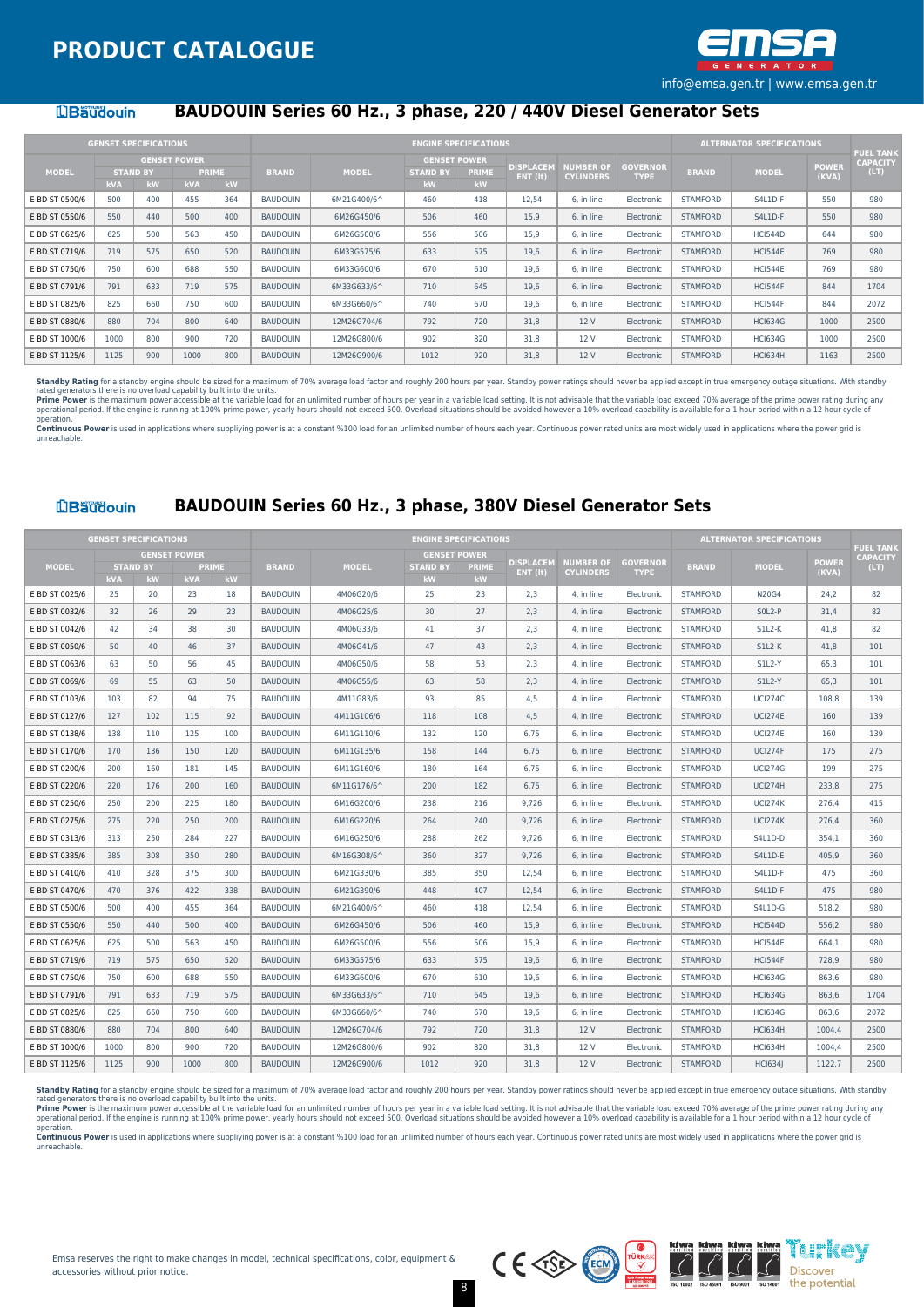

#### **A MITSUBISHI**

## **MITSUBISHI Series 50 Hz., 3 phase, 400 / 230V Diesel Generator Sets**

|              | <b>GENSET SPECIFICATIONS</b> |                       |                                   |                    |                   |               |                       | <b>ENGINE SPECIFICATIONS</b>              |                                        |                                      |                                |                 | <b>ALTERNATOR SPECIFICATIONS</b> |                       |                                             |
|--------------|------------------------------|-----------------------|-----------------------------------|--------------------|-------------------|---------------|-----------------------|-------------------------------------------|----------------------------------------|--------------------------------------|--------------------------------|-----------------|----------------------------------|-----------------------|---------------------------------------------|
| <b>MODEL</b> | <b>kVA</b>                   | <b>STAND BY</b><br>kW | <b>GENSET POWER</b><br><b>kVA</b> | <b>PRIME</b><br>kW | <b>BRAND</b>      | <b>MODEL</b>  | <b>STAND BY</b><br>kW | <b>GENSET POWER</b><br><b>PRIME</b><br>kW | <b>DISPLACEM</b><br>$ENT$ ( $\bf{t}$ ) | <b>NUMBER OF</b><br><b>CYLINDERS</b> | <b>GOVERNOR</b><br><b>TYPE</b> | <b>BRAND</b>    | <b>MODEL</b>                     | <b>POWER</b><br>(KVA) | <b>FUEL TANK</b><br><b>CAPACITY</b><br>(LT) |
| E MH EM 1125 | 1125                         | 900                   | 1022                              | 818                | <b>MITSUBISHI</b> | S12H-PTA      | 880                   | 824                                       | 37.11                                  | 12 V                                 | Electronic                     | EMSA            | EGK400-800N                      | 1125                  | $\sim$                                      |
| E MH ST 1125 | 1125                         | 900                   | 1022                              | 818                | <b>MITSUBISHI</b> | S12H-PTA      | 1020                  | 930                                       | 37,11                                  | 12 V                                 | Electronic                     | <b>STAMFORD</b> | <b>HCI634I</b>                   | 1110                  |                                             |
| E MH EM 1425 | 1425                         | 1140                  | 1285                              | 1028               | <b>MITSUBISHI</b> | S12R-PTA      | 1190                  | 1080                                      | 49.03                                  | 12 V                                 | Electronic                     | <b>EMSA</b>     | EGK400-1000N                     | 1400                  |                                             |
| E MH ST 1425 | 1425                         | 1140                  | 1285                              | 1028               | <b>MITSUBISHI</b> | S12R-PTA      | 1190                  | 1080                                      | 49.03                                  | 12 V                                 | Electronic                     | <b>STAMFORD</b> | <b>PI734B</b>                    | 1500                  |                                             |
| E MH EM 1550 | 1550                         | 1240                  | 1400                              | 1120               | <b>MITSUBISHI</b> | S12R PTA2     | 1285                  | 1165                                      | 49.03                                  | 12 V                                 | Electronic                     | EMSA            | EG450-1200N                      | 1725                  |                                             |
| E MH ST 1550 | 1550                         | 1240                  | 1400                              | 1120               | <b>MITSUBISHI</b> | S12R PTA2     | 1285                  | 1165                                      | 49,03                                  | 12 V                                 | Electronic                     | <b>STAMFORD</b> | <b>PI734C</b>                    | 1660                  | ٠                                           |
| E MH ST 1660 | 1660                         | 1328                  | 1510                              | 1208               | <b>MITSUBISHI</b> | S12R PTAA2    | 1404                  | 1277                                      | 49.03                                  | 12 V                                 | Electronic                     | <b>STAMFORD</b> | <b>PI734C</b>                    | 1660                  |                                             |
| E MH EM 1685 | 1685                         | 1348                  | 1532                              | 1226               | <b>MITSUBISHI</b> | S12R PTAA2    | 1404                  | 1277                                      | 49.03                                  | 12 V                                 | Electronic                     | <b>EMSA</b>     | EG450-1200N                      | 1725                  |                                             |
| E MH EM 1905 | 1905                         | 1524                  | 1750                              | 1400               | <b>MITSUBISHI</b> | S16R PTA      | 1590                  | 1450                                      | 65.37                                  | 16 V                                 | Electronic                     | <b>EMSA</b>     | EG450-1350N                      | 1941                  |                                             |
| E MH ST 1905 | 1905                         | 1524                  | 1750                              | 1400               | <b>MITSUBISHI</b> | S16R PTA      | 1590                  | 1450                                      | 65.37                                  | 16 V                                 | Electronic                     | <b>STAMFORD</b> | <b>PI734E</b>                    | 2035                  | $\sim$                                      |
| E MH EM 2028 | 2028                         | 1622                  | 1844                              | 1475               | <b>MITSUBISHI</b> | S16R PTA2     | 1740                  | 1580                                      | 65.37                                  | 16 V                                 | Electronic                     | EMSA            | EG450-1500N                      | 2156                  |                                             |
| E MH ST 2028 | 2028                         | 1622                  | 1844                              | 1475               | <b>MITSUBISHI</b> | S16R PTA2     | 1740                  | 1580                                      | 65,37                                  | 16 V                                 | Electronic                     | <b>STAMFORD</b> | <b>PI734E</b>                    | 2035                  |                                             |
| E MH EM 2200 | 2200                         | 1760                  | 2000                              | 1600               | <b>MITSUBISHI</b> | S16R PTAA2    | 1895                  | 1684                                      | 65,37                                  | 16 V                                 | Electronic                     | <b>EMSA</b>     | EG450-1600N                      | 2300                  |                                             |
| E MH ST 2200 | 2200                         | 1760                  | 2000                              | 1600               | <b>MITSUBISHI</b> | S16R PTAA2    | 1939                  | 1728                                      | 65,37                                  | 16 V                                 | Electronic                     | <b>STAMFORD</b> | <b>PI734F</b>                    | 2250                  |                                             |
| E MH EM 2530 | 2530                         | 2024                  | 2286                              | 1829               | <b>MITSUBISHI</b> | S16R2 PTAW    | 2106                  | 1899                                      | 79.9                                   | 16 V                                 | Electronic                     | EMSA            | EG500-1800N                      | 2588                  |                                             |
| E MH ST 2530 | 2530                         | 2024                  | 2286                              | 1829               | <b>MITSUBISHI</b> | S16R2 PTAW    | 2106                  | 1899                                      | 79.9                                   | 16 V                                 | Electronic                     | <b>STAMFORD</b> | <b>PI734H</b>                    | 2600                  | $\overline{\phantom{a}}$                    |
| E MH EM 2700 | 2700                         | 2160                  | 2450                              | 1960               | <b>MITSUBISHI</b> | S16R2-PTAW-E  | 2275                  | 2068                                      | 79.9                                   | 16 V                                 | Electronic                     | <b>EMSA</b>     | EG500-1920N                      | 2760                  |                                             |
| E MH ST 2700 | 2700                         | 2160                  | 2450                              | 1960               | <b>MITSUBISHI</b> | S16R2-PTAW-E  | 2275                  | 2068                                      | 79.9                                   | 16 V                                 | Electronic                     | <b>STAMFORD</b> | S7L1D-I                          | 2750                  |                                             |
| E MH ST 2750 | 2750                         | 2200                  | 2500                              | 2000               | <b>MITSUBISHI</b> | S16R2 PTAW2-E | 2430                  | 2209                                      | 79.9                                   | 16 V                                 | Electronic                     | <b>STAMFORD</b> | S7L1D-J                          | 2750                  | 3000                                        |
| E MH EM 2850 | 2850                         | 2280                  | 2600                              | 2080               | <b>MITSUBISHI</b> | S16R2 PTAW2-E | 2430                  | 2209                                      | 79.9                                   | 16 V                                 | Electronic                     | <b>EMSA</b>     | EG560-2000N                      | 2875                  |                                             |

**Standby Rating** for a standby engine should be sized for a maximum of 70% average load factor and roughly 200 hours per year. Standby power ratings should never be applied except in true emergency outage situations. With

unreachable.



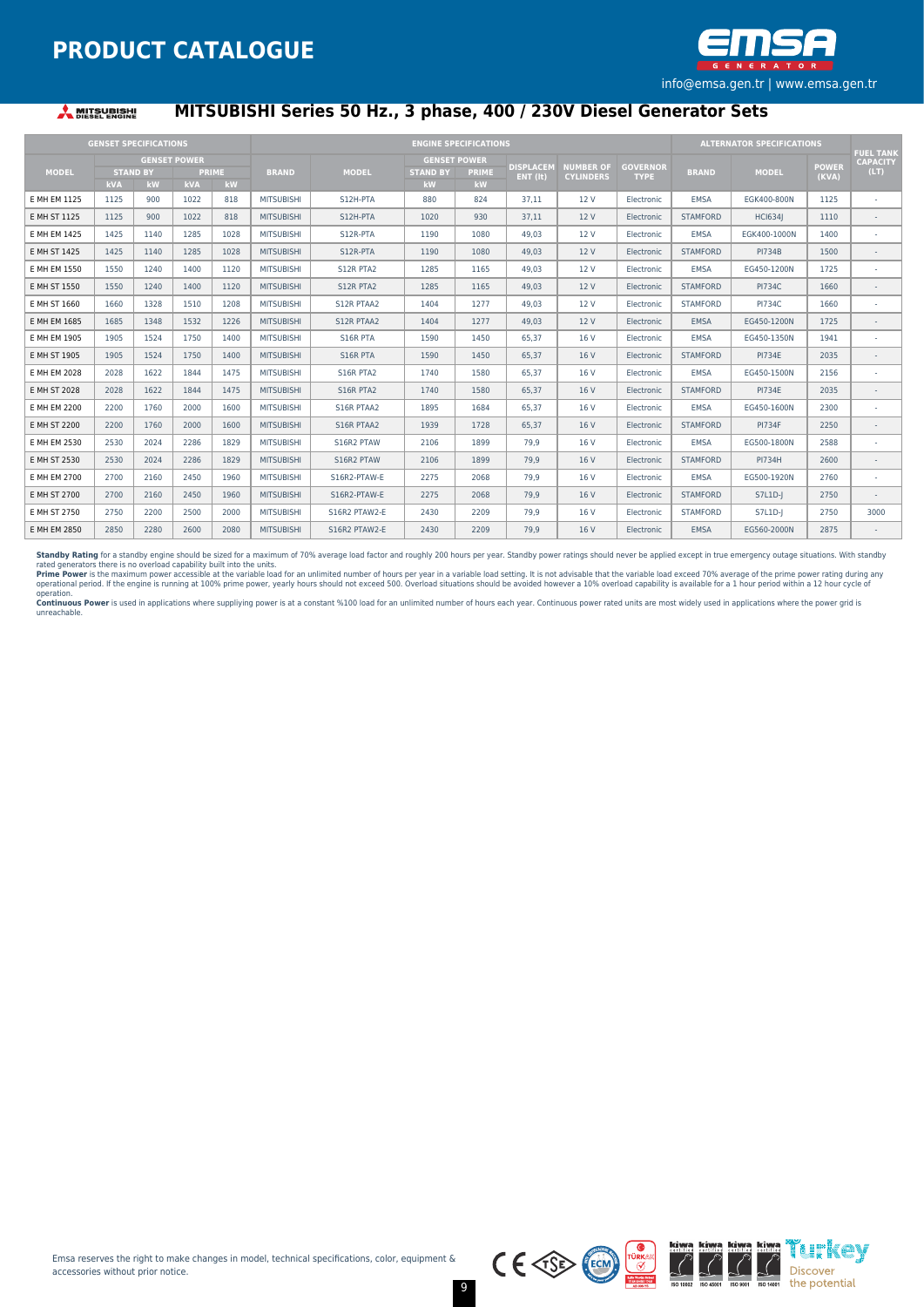



## **FPT-IVECO Series 50 Hz., 3 phase, 400 / 230V Diesel Generator Sets**

|              |     | <b>GENSET SPECIFICATIONS</b> |                     |                    |              |                   |                       | <b>ENGINE SPECIFICATIONS</b> |                  |                  |                 |                 | <b>ALTERNATOR SPECIFICATIONS</b> |              |                                     |
|--------------|-----|------------------------------|---------------------|--------------------|--------------|-------------------|-----------------------|------------------------------|------------------|------------------|-----------------|-----------------|----------------------------------|--------------|-------------------------------------|
|              |     |                              | <b>GENSET POWER</b> |                    |              |                   |                       | <b>GENSET POWER</b>          | <b>DISPLACEM</b> | <b>NUMBER OF</b> | <b>GOVERNOR</b> |                 |                                  | <b>POWER</b> | <b>FUEL TANK</b><br><b>CAPACITY</b> |
| <b>MODEL</b> | kVA | <b>STAND BY</b><br>kW        | kVA                 | <b>PRIME</b><br>kW | <b>BRAND</b> | <b>MODEL</b>      | <b>STAND BY</b><br>kW | <b>PRIME</b><br>kW           | ENT (It)         | <b>CYLINDERS</b> | <b>TYPE</b>     | <b>BRAND</b>    | <b>MODEL</b>                     | (KVA)        | (LT)                                |
| E IV EM 0033 | 33  | 26                           | 30                  | 24                 | FPT - IVECO  | 80313AM1P.S550    | 31                    | 26,4                         | 2.9              | 3, in line       | Mechanic        | <b>EMSA</b>     | EGK180-24N2                      | 35           | 101                                 |
| E IV ST 0033 | 33  | 26                           | 30                  | 24                 | FPT - IVECO  | 80313AM1P.S550    | 31                    | 26,4                         | 2,9              | 3, in line       | Mechanic        | <b>STAMFORD</b> | SOL2-P                           | 33           | 101                                 |
| E IV EM 0050 | 50  | 40                           | 45                  | 36                 | FPT - IVECO  | NEF45AM1A.S500    | 47                    | 42,7                         | 4,5              | 4, in line       | Mechanic        | <b>EMSA</b>     | EGK180-36N2                      | 50           | 101                                 |
| E IV ST 0050 | 50  | 40                           | 45                  | 36                 | FPT - IVECO  | NEF45AM1A.S500    | 47                    | 42,7                         | 4,5              | 4, in line       | Mechanic        | <b>STAMFORD</b> | <b>S1L2-N</b>                    | 49,5         | 101                                 |
| E IV EM 0055 | 55  | 44                           | 50                  | 40                 | FPT - IVECO  | NEF45SM1A.S500    | 58,8                  | 52,8                         | 4,5              | 4, in line       | Mechanic        | EMSA            | EGK180-40N2                      | 72           | 101                                 |
| E IV ST 0055 | 55  | 44                           | 50                  | 40                 | FPT - IVECO  | NEF45SM1A.S500    | 58,8                  | 52.8                         | 4,5              | 4. in line       | Mechanic        | <b>STAMFORD</b> | <b>S1L2-Y</b>                    | 68.8         | 101                                 |
| E IV EM 0066 | 66  | 53                           | 60                  | 48                 | FPT - IVECO  | NEF45SM1A.S500    | 58,8                  | 52,8                         | 4,5              | 4, in line       | Mechanic        | <b>EMSA</b>     | EGK225-50N                       | 72           | 139                                 |
| E IV ST 0066 | 66  | 53                           | 60                  | 48                 | FPT - IVECO  | NEF45SM1A.S500    | 58,8                  | 52,8                         | 4,5              | 4, in line       | Mechanic        | <b>STAMFORD</b> | <b>S1L2-Y</b>                    | 68,8         | 139                                 |
| E IV EM 0082 | 82  | 66                           | 75                  | 60                 | FPT - IVECO  | NEF45SM2A.S500    | 72,7                  | 65,6                         | 4,5              | 4, in line       | Mechanic        | <b>EMSA</b>     | EGK225-70N                       | 92           | 139                                 |
| E IV ST 0082 | 82  | 66                           | 75                  | 60                 | FPT - IVECO  | NEF45SM2A.S500    | 72,7                  | 65,6                         | 4,5              | 4, in line       | Mechanic        | <b>STAMFORD</b> | <b>UCI224G</b>                   | 90,8         | 139                                 |
| E IV EM 0090 | 90  | 72                           | 80                  | 64                 | FPT - IVECO  | NEF45SM3.S500     | 81                    | 72                           | 4,5              | 4, in line       | Mechanic        | <b>EMSA</b>     | EGK225-70N                       | 92           | 139                                 |
| E IV ST 0090 | 90  | 72                           | 80                  | 64                 | FPT - IVECO  | NEF45SM3.S500     | 81                    | 72                           | 4,5              | 4. in line       | Mechanic        | <b>STAMFORD</b> | <b>UCI224G</b>                   | 90.8         | 139                                 |
| E IV EM 0110 | 110 | 88                           | 100                 | 80                 | FPT - IVECO  | NEF45TM2A.S500    | 96,2                  | 89.6                         | 4.5              | 4, in line       | Mechanic        | <b>EMSA</b>     | EGK225-80N                       | 112          | 275                                 |
| E IV ST 0110 | 110 | 88                           | 100                 | 80                 | FPT - IVECO  | NEF45TM2A.S500    | 96.2                  | 89.6                         | 4,5              | 4. in line       | Mechanic        | <b>STAMFORD</b> | <b>UCI274C</b>                   | 110          | 275                                 |
| E IV EM 0138 | 138 | 110                          | 124                 | 99                 | FPT - IVECO  | NEF45TM3.S500     | 118                   | 107                          | 4,5              | 4, in line       | Mechanic        | <b>EMSA</b>     | EGK225-120N                      | 154          | 275                                 |
| E IV ST 0138 | 138 | 110                          | 124                 | 99                 | FPT - IVECO  | NEF45TM3.S500     | 118                   | 107                          | 4,5              | 4, in line       | Mechanic        | <b>STAMFORD</b> | <b>UCI274E</b>                   | 150          | 275                                 |
| E IV EM 0144 | 144 | 115                          | 130                 | 104                | FPT - IVECO  | NEF67TM2A.S500    | 126                   | 114                          | 6.7              | 6. in line       | Mechanic        | <b>EMSA</b>     | EGK225-120N                      | 154          | 275                                 |
| E IV ST 0144 | 144 | 115                          | 130                 | 104                | FPT - IVECO  | NEF67TM2A.S500    | 126                   | 114                          | 6,7              | 6, in line       | Mechanic        | <b>STAMFORD</b> | <b>UCI274E</b>                   | 150          | 275                                 |
| E IV EM 0176 | 176 | 141                          | 160                 | 128                | FPT - IVECO  | NEF67TM3A.S500    | 152                   | 140.8                        | 6,7              | 6, in line       | Mechanic        | <b>EMSA</b>     | EGK280-165N                      | 200          | 275                                 |
| E IV ST 0176 | 176 | 141                          | 160                 | 128                | FPT - IVECO  | NEF67TM3A.S500    | 152                   | 140,8                        | 6,7              | 6, in line       | Mechanic        | <b>STAMFORD</b> | <b>UCI274F</b>                   | 175          | 275                                 |
| E IV EM 0190 | 190 | 152                          | 170                 | 136                | FPT - IVECO  | NEF67TM4A.S500    | 165                   | 149,7                        | 6,7              | 6, in line       | Mechanic        | <b>EMSA</b>     | EGK280-165N                      | 200          | 275                                 |
| E IV ST 0190 | 190 | 152                          | 170                 | 136                | FPT - IVECO  | NEF67TM4A.S500    | 165                   | 149.7                        | 6.7              | 6. in line       | Mechanic        | <b>STAMFORD</b> | <b>UCI274G</b>                   | 200          | 275                                 |
| E IV EM 0220 | 220 | 176                          | 200                 | 160                | FPT - IVECO  | NEF67TM7.S500     | 195                   | 176                          | 6,73             | 6, in line       | Mechanic        | <b>EMSA</b>     | EGK280-170N                      | 220          | 275                                 |
| E IV ST 0220 | 220 | 176                          | 200                 | 160                | FPT - IVECO  | NEF67TM7.S500     | 195                   | 176                          | 6.73             | 6. in line       | Mechanic        | <b>STAMFORD</b> | <b>UCI274H</b>                   | 220          | 275                                 |
| E IV EM 0275 | 275 | 220                          | 250                 | 200                | FPT - IVECO  | NEF67TE8P.S550    | 238                   | 216                          | 6.7              | 6, in line       | Electronic      | <b>EMSA</b>     | EGK280-220N                      | 286          | 415                                 |
| E IV ST 0275 | 275 | 220                          | 250                 | 200                | FPT - IVECO  | NEF67TE8P.S550    | 238                   | 216                          | 6.7              | 6, in line       | Electronic      | <b>STAMFORD</b> | UCDI274K                         | 275          | 415                                 |
| E IV EM 0330 | 330 | 264                          | 305                 | 244                | FPT - IVECO  | CURSOR87TE4.S550  | 299                   | 265,6                        | 8,7              | 6, in line       | Electronic      | <b>EMSA</b>     | EGK280-250N                      | 330          | 812                                 |
| E IV ST 0330 | 330 | 264                          | 305                 | 244                | FPT - IVECO  | CURSOR87TE4.S550  | 299                   | 265,6                        | 8,7              | 6, in line       | Electronic      | <b>STAMFORD</b> | S4L1D-D                          | 340          | 812                                 |
| E IV EM 0385 | 385 | 308                          | 350                 | 280                | FPT - IVECO  | CURSOR13TE2A.S551 | 360                   | 327                          | 12,9             | 6, in line       | Electronic      | <b>EMSA</b>     | EGK315-290N                      | 400          | 812                                 |
| E IV ST 0385 | 385 | 308                          | 350                 | 280                | FPT - IVECO  | CURSOR13TE2A.S551 | 360                   | 327                          | 12,9             | 6, in line       | Electronic      | <b>STAMFORD</b> | S4L1D-E                          | 415          | 812                                 |
| E IV EM 0440 | 440 | 352                          | 400                 | 320                | FPT - IVECO  | CURSOR13TE3A.S551 | 387                   | 352                          | 12,88            | 6, in line       | Electronic      | <b>EMSA</b>     | EGK315-320N                      | 440          | 812                                 |
| E IV ST 0440 | 440 | 352                          | 400                 | 320                | FPT - IVECO  | CURSOR13TE3A.S551 | 387                   | 352                          | 12,88            | 6, in line       | Electronic      | <b>STAMFORD</b> | S4L1D-F                          | 465          | 812                                 |
| E IV EM 0550 | 550 | 440                          | 500                 | 400                | FPT - IVECO  | CURSOR13TE7W.S550 | 459                   | 440                          | 12.9             | 6. in line       | Electronic      | <b>EMSA</b>     | EGK315-400N                      | 550          | 812                                 |
| E IV ST 0550 | 550 | 440                          | 500                 | 400                | FPT - IVECO  | CURSOR13TE7W.S550 | 459                   | 440                          | 12.9             | 6, in line       | Electronic      | <b>STAMFORD</b> | <b>HCI544D</b>                   | 590          | 812                                 |
| E IV EM 0660 | 660 | 528                          | 600                 | 480                | FPT - IVECO  | CURSOR16TE1W.S550 | 559                   | 528                          | 15.9             | 6. in line       | Electronic      | <b>EMSA</b>     | EGK355-470N                      | 660          | 812                                 |
| E IV ST 0660 | 660 | 528                          | 600                 | 480                | FPT - IVECO  | CURSOR16TE1W.S550 | 559                   | 528                          | 15,9             | 6, in line       | Electronic      | <b>STAMFORD</b> | <b>HCI544E</b>                   | 665          | 812                                 |

Standby Rating for a standby engine should be sized for a maximum of 70% average load factor and roughly 200 hours per year. Standby power ratings should never be applied except in true emergency outage situations. With st rated generators there is no overload capability built into the units.<br>**Prime Power** is the maximum power accessible at the variable load for an unlimited number of hours per year in a variable load setting. It is not advi

Continuous Power is used in applications where suppliving power is at a constant %100 load for an unlimited number of hours each year. Continuous power rated units are most widely used in applications where the power grid unreachable.

**IVECO** FFPT

## **FPT-IVECO Series 60 Hz., 3 phase, 220 / 440V Diesel Generator Sets**

|                |                 | <b>GENSET SPECIFICATIONS</b> |            |              |                  |                |                                        | <b>ENGINE SPECIFICATIONS</b> |                              |                                      |                                |                 | <b>ALTERNATOR SPECIFICATIONS</b> |                       | <b>FUEL TANK</b>        |
|----------------|-----------------|------------------------------|------------|--------------|------------------|----------------|----------------------------------------|------------------------------|------------------------------|--------------------------------------|--------------------------------|-----------------|----------------------------------|-----------------------|-------------------------|
| <b>MODEL</b>   | <b>STAND BY</b> | <b>GENSET POWER</b>          |            | <b>PRIME</b> | <b>BRAND</b>     | <b>MODEL</b>   | <b>GENSET POWER</b><br><b>STAND BY</b> | <b>PRIME</b>                 | <b>DISPLACEM</b><br>ENT (It) | <b>NUMBER OF</b><br><b>CYLINDERS</b> | <b>GOVERNOR</b><br><b>TYPE</b> | <b>BRAND</b>    | <b>MODEL</b>                     | <b>POWER</b><br>(KVA) | <b>CAPACITY</b><br>(LT) |
|                | <b>kVA</b>      | kW                           | <b>kVA</b> | kW           |                  |                | kW                                     | kW                           |                              |                                      |                                |                 |                                  |                       |                         |
| E IV ST 0037/6 | 37              | 29,6                         | 34         | 27,2         | <b>FPT IVECO</b> | 80313AM1P.S550 | 35                                     | 32                           | 2,9                          | 3. in line                           | Mechanic                       | <b>STAMFORD</b> | $SOL2-P$                         | 36.9                  | 82                      |
| E IV ST 0074/6 | 74              | 59.2                         | 67         | 53.6         | <b>FPT IVECO</b> | NEF45SM1A.S500 | 65                                     | 59                           | 4,5                          | 4. in line                           | Mechanic                       | <b>STAMFORD</b> | <b>S1L2-Y</b>                    | 76.2                  | 139                     |
| E IV ST 0099/6 | 99              | 79.2                         | 90         | 72           | <b>FPT IVECO</b> | NEF45SM3.S500  | 97                                     | 88                           | 4.5                          | 4. in line                           | Mechanic                       | <b>STAMFORD</b> | <b>UCI224G</b>                   | 106,3                 | 139                     |
| E IV ST 0123/6 | 123             | 98.4                         | 113        | 90,4         | <b>FPT IVECO</b> | NEF45TM2A.S500 | 107                                    | 97                           | 4,5                          | 4. in line                           | Mechanic                       | <b>STAMFORD</b> | <b>UCI274C</b>                   | 127,5                 | 275                     |
| E IV ST 0140/6 | 140             | 112                          | 128        | 102,4        | <b>FPT IVECO</b> | NEF45TM3.S500  | 122                                    | 111                          | 4.5                          | 4. in line                           | Mechanic                       | <b>STAMFORD</b> | <b>UCI274D</b>                   | 150                   | 275                     |
| E IV ST 0162/6 | 162             | 129.6                        | 147        | 117,6        | <b>FPT IVECO</b> | NEF67TM2A.S500 | 141                                    | 128                          | 6.7                          | 6. in line                           | Mechanic                       | <b>STAMFORD</b> | <b>UCI274E</b>                   | 181.3                 | 275                     |
| E IV ST 0190/6 | 190             | 152                          | 171        | 136,8        | <b>FPT IVECO</b> | NEF67TM3A.S500 | 165                                    | 150                          | 6.7                          | 6. in line                           | Mechanic                       | <b>STAMFORD</b> | <b>UCI274F</b>                   | 206.3                 | 275                     |
| E IV ST 0227/6 | 227             | 181,6                        | 206        | 164,8        | <b>FPT IVECO</b> | NEF67TM7.S500  | 195                                    | 165                          | 6.73                         | 6, in line                           | Mechanic                       | <b>STAMFORD</b> | <b>UCI274G</b>                   | 234                   | 275                     |
| E IV ST 0294/6 | 294             | 235,2                        | 267        | 213,6        | <b>FPT IVECO</b> | NEF67TE8W.S550 | 255                                    | 231                          | 6.7                          | 6, in line                           | Electronic                     | <b>STAMFORD</b> | UCDI274K                         | 320                   | 360                     |
| E IV ST 0387/6 | 387             | 309,6                        | 356        | 284,8        | <b>FPT IVECO</b> | CURSOR87TE4    | 333                                    | 306                          | 8.7                          | 6, in line                           | Electronic                     | <b>STAMFORD</b> | S4L1D-D                          | 410                   | 880                     |





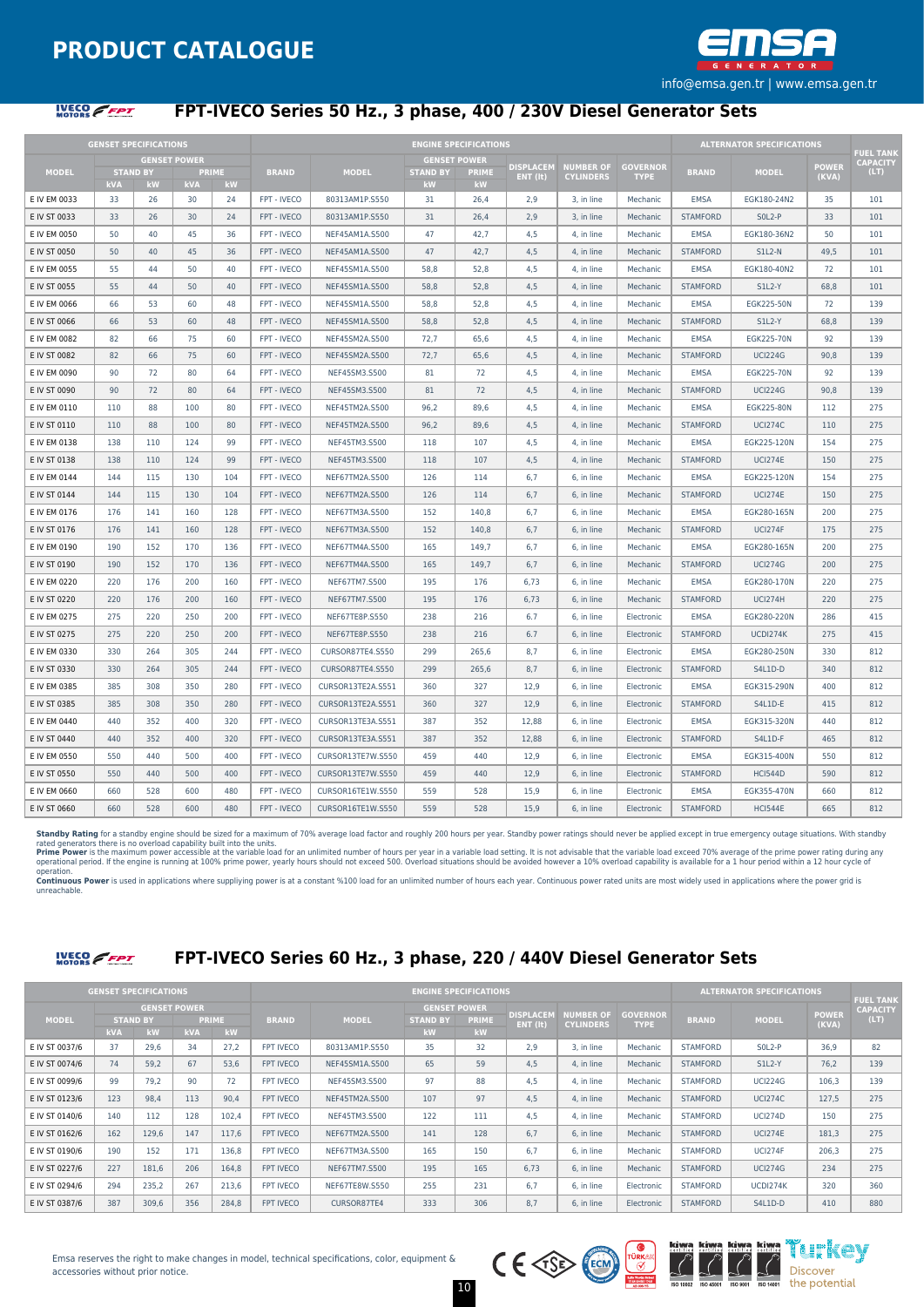

#### **IVECO** FFPT

## **FPT-IVECO Series 60 Hz., 3 phase, 220 / 440V Diesel Generator Sets**

|                |                 | <b>GENSET SPECIFICATIONS</b> |                     |              |                  |                   |                 | <b>ENGINE SPECIFICATIONS</b> |                              |                                      |                                |                 | <b>ALTERNATOR SPECIFICATIONS</b> |                       | <b>FUEL TANK</b> |
|----------------|-----------------|------------------------------|---------------------|--------------|------------------|-------------------|-----------------|------------------------------|------------------------------|--------------------------------------|--------------------------------|-----------------|----------------------------------|-----------------------|------------------|
|                |                 |                              | <b>GENSET POWER</b> |              |                  |                   |                 | <b>GENSET POWER</b>          |                              |                                      |                                |                 |                                  |                       | <b>CAPACITY</b>  |
| <b>MODEL</b>   | <b>STAND BY</b> |                              |                     | <b>PRIME</b> | <b>BRAND</b>     | <b>MODEL</b>      | <b>STAND BY</b> | PRIME                        | <b>DISPLACEM</b><br>ENT (it) | <b>NUMBER OF</b><br><b>CYLINDERS</b> | <b>GOVERNOR</b><br><b>TYPE</b> | <b>BRAND</b>    | <b>MODEL</b>                     | <b>POWER</b><br>(KVA) | (LT)             |
|                | <b>kVA</b>      | kW                           | <b>kVA</b>          | kW           |                  |                   | kW              | kW                           |                              |                                      |                                |                 |                                  |                       |                  |
| E IV ST 0419/6 | 419             | 335,2                        | 381                 | 304.8        | FPT IVECO        | CURSOR13TE2A.S551 | 360             | 327                          | 12.9                         | 6. in line                           | Electronic                     | <b>STAMFORD</b> | S4L1D-E                          | 470                   | 880              |
| E IV ST 0468/6 | 468             | 374.4                        | 423                 | 338.4        | <b>FPT IVECO</b> | CURSOR13TE3A.S551 | 398             | 360                          | 12.88                        | 6. in line                           | Electronic                     | <b>STAMFORD</b> | S4L1D-E                          | 470                   | 880              |
| E IV ST 0565/6 | 565             | 452                          | 510                 | 408          | <b>FPT IVECO</b> | CR13TE7W.S550     | 474             | 428                          | 12.9                         | 6. in line                           | Electronic                     | <b>STAMFORD</b> | <b>HCI544C</b>                   | 600                   | 880              |
| E IV ST 0644/6 | 644             | 515.2                        | 594                 | 475.2        | <b>FPT IVECO</b> | CR16TE1W.S550     | 601             | 546                          | 15.9                         | 6. in line                           | Electronic                     | <b>STAMFORD</b> | <b>HCI544D</b>                   | 644                   | 880              |
| E IV ST 0686/6 | 686             | 548.8                        | 621                 | 496.8        | <b>FPT IVECO</b> | CR16TE1W.S550     | 601             | 546                          | 15.9                         | 6. in line                           | Electronic                     | <b>STAMFORD</b> | <b>HCI544E</b>                   | 769                   | 880              |

Standby Rating for a standby engine should be sized for a maximum of 70% average load factor and roughly 200 hours per year. Standby power ratings should never be applied except in true emergency outage situations. With st

rated generators there is no overload capability built into the units.<br>Prime Power is the maximum power accessible at the variable bad for an unlimited number of hours per year in a variable load setting. It is not advisab operation.

Continuous Power is used in applications where suppliving power is at a constant %100 load for an unlimited number of hours each year. Continuous power rated units are most widely used in applications where the power grid unreachable.



## **FPT-IVECO Series 60 Hz., 3 phase, 380V Diesel Generator Sets**

|                | <b>GENSET SPECIFICATIONS</b> |                                              |            |                    |                  |                   |                                              | <b>ENGINE SPECIFICATIONS</b> |                              |                                      |                                |                 | <b>ALTERNATOR SPECIFICATIONS</b> |                       | <b>FUEL TANK</b>        |
|----------------|------------------------------|----------------------------------------------|------------|--------------------|------------------|-------------------|----------------------------------------------|------------------------------|------------------------------|--------------------------------------|--------------------------------|-----------------|----------------------------------|-----------------------|-------------------------|
| <b>MODEL</b>   | kVA                          | <b>GENSET POWER</b><br><b>STAND BY</b><br>kW | <b>kVA</b> | <b>PRIME</b><br>kW | <b>BRAND</b>     | <b>MODEL</b>      | <b>GENSET POWER</b><br><b>STAND BY</b><br>kW | <b>PRIME</b><br>kW           | <b>DISPLACEM</b><br>ENT (It) | <b>NUMBER OF</b><br><b>CYLINDERS</b> | <b>GOVERNOR</b><br><b>TYPE</b> | <b>BRAND</b>    | <b>MODEL</b>                     | <b>POWER</b><br>(KVA) | <b>CAPACITY</b><br>(LT) |
| E IV ST 0037/6 | 37                           | 29.6                                         | 34         | 27.2               | <b>FPT IVECO</b> | 80313AM1P.S550    | 35                                           | 32                           | 2.9                          | 3. in line                           | Mechanic                       | <b>STAMFORD</b> | $S1L2-K$                         | 41.8                  | 82                      |
| E IV ST 0074/6 | 74                           | 59.2                                         | 67         | 53,6               | <b>FPT IVECO</b> | NEF45SM1A.S500    | 65                                           | 59                           | 4.5                          | 4. in line                           | Mechanic                       | <b>STAMFORD</b> | <b>UCI224F</b>                   | 83.8                  | 139                     |
| E IV ST 0099/6 | 99                           | 79.2                                         | 90         | 72                 | <b>FPT IVECO</b> | NEF45SM3.S500     | 97                                           | 88                           | 4.5                          | 4. in line                           | Mechanic                       | <b>STAMFORD</b> | <b>UCI274C</b>                   | 108.8                 | 139                     |
| E IV ST 0123/6 | 123                          | 98.4                                         | 113        | 90,4               | <b>FPT IVECO</b> | NEF45TM2A.S500    | 107                                          | 97                           | 4.5                          | 4. in line                           | Mechanic                       | <b>STAMFORD</b> | <b>UCI274D</b>                   | 130                   | 275                     |
| E IV ST 0140/6 | 140                          | 112                                          | 128        | 102,4              | <b>FPT IVECO</b> | NEF45TM3.S500     | 122                                          | 111                          | 4.5                          | 4. in line                           | Mechanic                       | <b>STAMFORD</b> | <b>UCI274E</b>                   | 160                   | 275                     |
| E IV ST 0162/6 | 162                          | 129.6                                        | 147        | 117,6              | <b>FPT IVECO</b> | NEF67TM2A.S500    | 141                                          | 128                          | 6,7                          | 6. in line                           | Mechanic                       | <b>STAMFORD</b> | <b>UCI274F</b>                   | 160                   | 275                     |
| E IV ST 0190/6 | 190                          | 152                                          | 171        | 136,8              | FPT IVECO        | NEF67TM3A.S500    | 165                                          | 150                          | 6.7                          | 6. in line                           | Mechanic                       | <b>STAMFORD</b> | <b>UCI274G</b>                   | 199                   | 275                     |
| E IV ST 0227/6 | 227                          | 181.6                                        | 206        | 164,8              | <b>FPT IVECO</b> | NEF67TM7.S500     | 195                                          | 165                          | 6.73                         | 6. in line                           | Mechanic                       | <b>STAMFORD</b> | <b>UCI274H</b>                   | 233.8                 | 275                     |
| E IV ST 0294/6 | 294                          | 235.2                                        | 267        | 213,6              | FPT IVECO        | NEF67TE8W.S550    | 255                                          | 231                          | 6.7                          | 6. in line                           | Electronic                     | <b>STAMFORD</b> | S4L1D-D                          | 354.1                 | 360                     |
| E IV ST 0387/6 | 387                          | 309.6                                        | 356        | 284,8              | <b>FPT IVECO</b> | CURSOR87TE4       | 333                                          | 306                          | 8.7                          | 6. in line                           | Electronic                     | <b>STAMFORD</b> | S4L1D-E                          | 405.9                 | 880                     |
| E IV ST 0419/6 | 419                          | 335,2                                        | 381        | 304,8              | <b>FPT IVECO</b> | CURSOR13TE2A.S551 | 360                                          | 327                          | 12.9                         | 6. in line                           | Electronic                     | <b>STAMFORD</b> | S4L1D-E                          | 405.9                 | 880                     |
| E IV ST 0468/6 | 468                          | 374.4                                        | 423        | 338,4              | <b>FPT IVECO</b> | CURSOR13TE3A.S551 | 398                                          | 360                          | 12.88                        | 6. in line                           | Electronic                     | <b>STAMFORD</b> | S4L1D-F                          | 475                   | 880                     |
| E IV ST 0565/6 | 565                          | 452                                          | 510        | 408                | <b>FPT IVECO</b> | CR13TE7W.S550     | 474                                          | 428                          | 12,9                         | 6. in line                           | Electronic                     | <b>STAMFORD</b> | <b>HCI544D</b>                   | 556.2                 | 880                     |
| E IV ST 0644/6 | 644                          | 515.2                                        | 594        | 475.2              | <b>FPT IVECO</b> | CR16TE1W.S550     | 601                                          | 546                          | 15.9                         | 6. in line                           | Electronic                     | <b>STAMFORD</b> | <b>HCI544E</b>                   | 664.1                 | 880                     |
| E IV ST 0686/6 | 686                          | 548.8                                        | 621        | 496.8              | <b>FPT IVECO</b> | CR16TE1W.S550     | 601                                          | 546                          | 15.9                         | 6. in line                           | Electronic                     | <b>STAMFORD</b> | <b>HCI544F</b>                   | 728.9                 | 880                     |

**Standby Rating** for a standby engine should be sized for a maximum of 70% average load factor and roughly 200 hours per year. Standby power ratings should never be applied except in true emergency outage situations. With

Continuous Power is used in applications where suppliying power is at a constant %100 load for an unlimited number of hours each year. Continuous power rated units are most widely used in applications where the power grid unreachable.

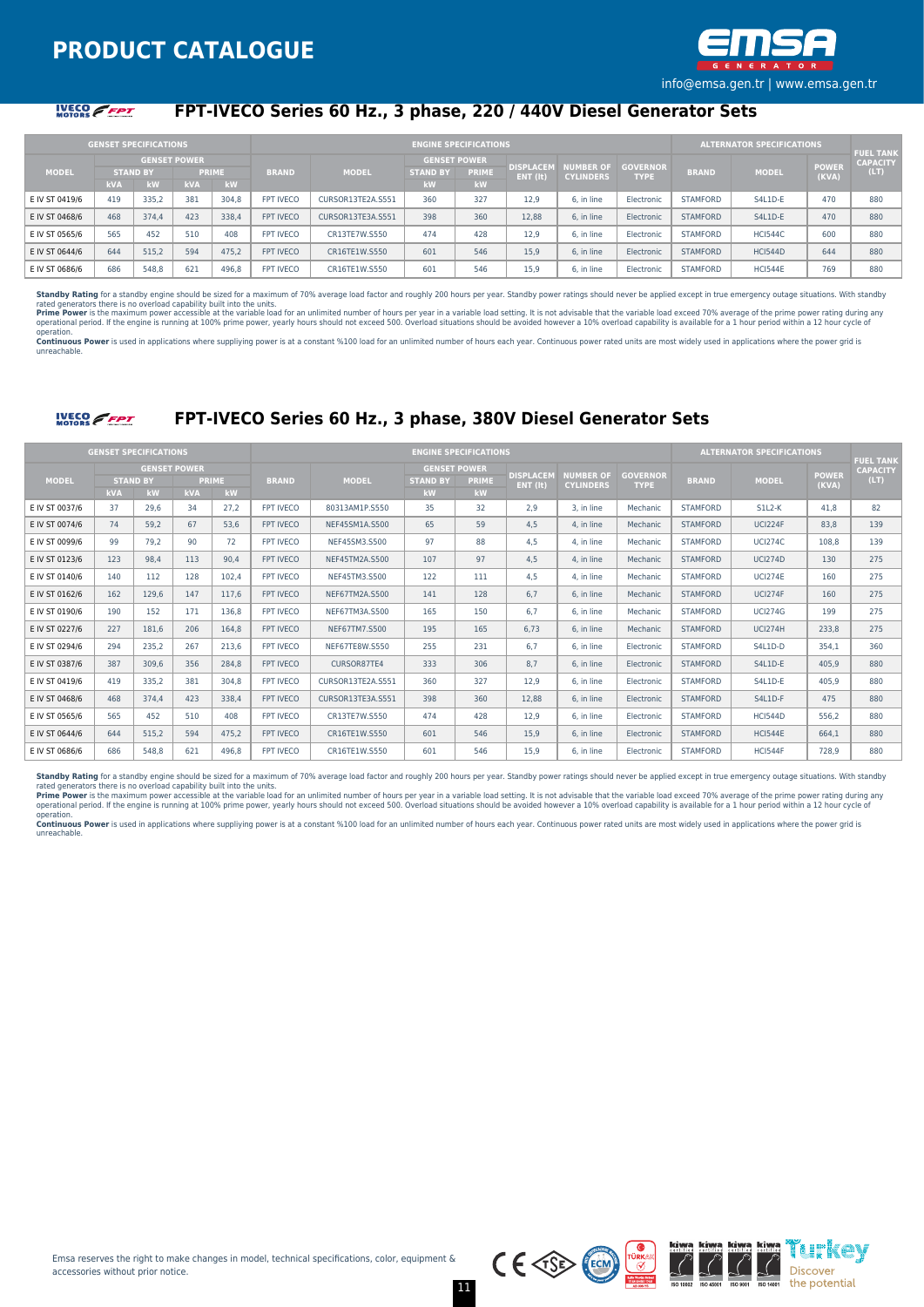

## **PENTA**

## **VOLVO Series 50 Hz., 3 phase, 400 / 230V Diesel Generator Sets**

|              | <b>GENSET SPECIFICATIONS</b> |                       |                     |                    |              |                    |                       | <b>ENGINE SPECIFICATIONS</b> |                  |                  |                                |                 | <b>ALTERNATOR SPECIFICATIONS</b> |              | <b>FUEL TANK</b> |
|--------------|------------------------------|-----------------------|---------------------|--------------------|--------------|--------------------|-----------------------|------------------------------|------------------|------------------|--------------------------------|-----------------|----------------------------------|--------------|------------------|
|              |                              |                       | <b>GENSET POWER</b> |                    |              |                    |                       | <b>GENSET POWER</b>          | <b>DISPLACEM</b> | <b>NUMBER OF</b> |                                |                 |                                  | <b>POWER</b> | <b>CAPACITY</b>  |
| <b>MODEL</b> | <b>kVA</b>                   | <b>STAND BY</b><br>kW | <b>kVA</b>          | <b>PRIME</b><br>kW | <b>BRAND</b> | <b>MODEL</b>       | <b>STAND BY</b><br>kW | <b>PRIME</b><br><b>kW</b>    | ENT (It)         | <b>CYLINDERS</b> | <b>GOVERNOR</b><br><b>TYPE</b> | <b>BRAND</b>    | <b>MODEL</b>                     | (KVA)        | (LT)             |
| E VL EM 0094 | 94                           | 75                    | 85                  | 68                 | <b>VOLVO</b> | <b>TAD 530 GE</b>  | 83                    | 74                           | 4,76             | 4, in line       | Electronic                     | <b>EMSA</b>     | EGK225-70N                       | 92           | 139              |
| E VL ST 0094 | 94                           | 75                    | 85                  | 68                 | <b>VOLVO</b> | <b>TAD 530 GE</b>  | 83                    | 74                           | 4.76             | 4. in line       | Electronic                     | <b>STAMFORD</b> | <b>UCI274C</b>                   | 110          | 139              |
| E VL EM 0109 | 109                          | 87                    | 100                 | 80                 | <b>VOLVO</b> | <b>TAD 531 GE</b>  | 98                    | 88                           | 4,76             | 4, in line       | Electronic                     | <b>EMSA</b>     | EGK225-80N                       | 112          | 275              |
| E VL ST 0109 | 109                          | 87                    | 100                 | 80                 | <b>VOLVO</b> | <b>TAD 531 GE</b>  | 98                    | 88                           | 4,76             | 4, in line       | Electronic                     | <b>STAMFORD</b> | <b>UCI274C</b>                   | 110          | 275              |
| E VL EM 0142 | 142                          | 114                   | 130                 | 104                | <b>VOLVO</b> | <b>TAD 532 GE</b>  | 125                   | 112                          | 4.76             | 4, in line       | Electronic                     | <b>EMSA</b>     | EGK225-120N                      | 154          | 275              |
| E VL ST 0142 | 142                          | 114                   | 130                 | 104                | <b>VOLVO</b> | <b>TAD 532 GE</b>  | 125                   | 112                          | 4,76             | 4. in line       | Electronic                     | <b>STAMFORD</b> | <b>UCI274E</b>                   | 150          | 275              |
| E VL EM 0167 | 167                          | 134                   | 152                 | 122                | <b>VOLVO</b> | <b>TAD 731 GE</b>  | 148                   | 133                          | 7,15             | 6, in line       | Electronic                     | <b>EMSA</b>     | EGK280-150N                      | 167          | 275              |
| E VL ST 0167 | 167                          | 134                   | 152                 | 122                | <b>VOLVO</b> | <b>TAD 731 GE</b>  | 148                   | 133                          | 7,15             | 6, in line       | Electronic                     | <b>STAMFORD</b> | <b>UCI274F</b>                   | 175          | 275              |
| E VL EM 0200 | 200                          | 160                   | 180                 | 144                | <b>VOLVO</b> | <b>TAD 732 GE</b>  | 179                   | 160                          | 7,15             | 6, in line       | Electronic                     | <b>EMSA</b>     | EGK280-165N                      | 200          | 275              |
| E VL ST 0206 | 206                          | 165                   | 186                 | 149                | <b>VOLVO</b> | <b>TAD 732 GE</b>  | 179                   | 160                          | 7,15             | 6, in line       | Electronic                     | <b>STAMFORD</b> | <b>UCI274G</b>                   | 200          | 275              |
| E VL EM 0220 | 220                          | 176                   | 200                 | 160                | <b>VOLVO</b> | <b>TAD 733 GE</b>  | 195                   | 175                          | 7,15             | 6. in line       | Electronic                     | <b>EMSA</b>     | EGK280-170N                      | 220          | 415              |
| E VL ST 0224 | 224                          | 179                   | 201                 | 161                | <b>VOLVO</b> | <b>TAD 733 GE</b>  | 195                   | 175                          | 7,15             | 6, in line       | Electronic                     | <b>STAMFORD</b> | <b>UCI274H</b>                   | 220          | 415              |
| E VL EM 0278 | 278                          | 222                   | 250                 | 200                | <b>VOLVO</b> | <b>TAD 734 GE</b>  | 238                   | 213                          | 7.15             | 6. in line       | Electronic                     | <b>EMSA</b>     | EGK280-220N                      | 286          | 415              |
| E VL ST 0278 | 278                          | 222                   | 250                 | 200                | <b>VOLVO</b> | <b>TAD 734 GE</b>  | 238                   | 213                          | 7,15             | 6, in line       | Electronic                     | <b>STAMFORD</b> | UCDI274K                         | 275          | 415              |
| E VL EM 0305 | 305                          | 244                   | 277                 | 222                | <b>VOLVO</b> | <b>TAD 1341 GE</b> | 298                   | 271                          | 12,78            | 6, in line       | Electronic                     | <b>EMSA</b>     | EGK280-250N                      | 330          | 850              |
| E VL ST 0305 | 305                          | 244                   | 277                 | 222                | <b>VOLVO</b> | <b>TAD 1341 GE</b> | 298                   | 271                          | 12,78            | 6, in line       | Electronic                     | <b>STAMFORD</b> | S4L1D-D                          | 340          | 850              |
| E VL EM 0351 | 351                          | 281                   | 319                 | 255                | <b>VOLVO</b> | <b>TAD 1341 GE</b> | 298                   | 271                          | 12,78            | 6, in line       | Electronic                     | <b>EMSA</b>     | EGK280-260N                      | 360          | 850              |
| E VL ST 0351 | 351                          | 281                   | 319                 | 255                | <b>VOLVO</b> | <b>TAD 1341 GE</b> | 298                   | 271                          | 12.78            | 6. in line       | Electronic                     | <b>STAMFORD</b> | S4L1D-D                          | 340          | 850              |
| E VL EM 0387 | 387                          | 310                   | 352                 | 282                | <b>VOLVO</b> | <b>TAD 1342 GE</b> | 333                   | 303                          | 12,78            | 6, in line       | Electronic                     | <b>EMSA</b>     | EGK315-290N                      | 400          | 850              |
| E VL ST 0387 | 387                          | 310                   | 352                 | 282                | <b>VOLVO</b> | <b>TAD 1342 GE</b> | 333                   | 303                          | 12,78            | 6, in line       | Electronic                     | <b>STAMFORD</b> | S4L1D-E                          | 415          | 850              |
| E VL EM 0400 | 400                          | 320                   | 365                 | 292                | <b>VOLVO</b> | <b>TAD 1343 GE</b> | 356                   | 325                          | 12,78            | 6, in line       | Electronic                     | <b>EMSA</b>     | EGK315-290N                      | 400          | 850              |
| E VL ST 0414 | 414                          | 331                   | 378                 | 302                | <b>VOLVO</b> | <b>TAD 1343 GE</b> | 356                   | 325                          | 12,78            | 6, in line       | Electronic                     | <b>STAMFORD</b> | S4L1D-E                          | 415          | 850              |
| E VL EM 0440 | 440                          | 352                   | 400                 | 320                | <b>VOLVO</b> | <b>TAD 1344 GE</b> | 389                   | 354                          | 12,78            | 6, in line       | Electronic                     | <b>EMSA</b>     | EGK315-320N                      | 440          | 850              |
| E VL ST 0452 | 452                          | 362                   | 412                 | 330                | <b>VOLVO</b> | <b>TAD 1344 GE</b> | 389                   | 354                          | 12.78            | 6, in line       | Electronic                     | <b>STAMFORD</b> | S4L1D-F                          | 465          | 850              |
| E VL EM 0501 | 501                          | 401                   | 451                 | 361                | <b>VOLVO</b> | <b>TAD 1345 GE</b> | 431                   | 388                          | 12,78            | 6, in line       | Electronic                     | <b>EMSA</b>     | EGK315-400N                      | 550          | 850              |
| E VL ST 0501 | 501                          | 401                   | 451                 | 361                | <b>VOLVO</b> | <b>TAD 1345 GE</b> | 431                   | 388                          | 12,78            | 6, in line       | Electronic                     | <b>STAMFORD</b> | S4L1D-G                          | 500          | 850              |
| E VL EM 0550 | 550                          | 440                   | 500                 | 400                | <b>VOLVO</b> | <b>TAD 1641 GE</b> | 473                   | 430                          | 16.12            | 6. in line       | Electronic                     | <b>EMSA</b>     | EGK315-400N                      | 550          | 1050             |
| E VL ST 0556 | 556                          | 445                   | 505                 | 404                | <b>VOLVO</b> | <b>TAD 1641 GE</b> | 473                   | 430                          | 16,12            | 6, in line       | Electronic                     | <b>STAMFORD</b> | <b>HCI544D</b>                   | 590          | 1050             |
| E VL EM 0651 | 651                          | 521                   | 591                 | 473                | <b>VOLVO</b> | <b>TAD 1642 GE</b> | 554                   | 503                          | 16,12            | 6, in line       | Electronic                     | <b>EMSA</b>     | EGK355-470N                      | 660          | 1050             |
| E VL ST 0651 | 651                          | 521                   | 591                 | 473                | <b>VOLVO</b> | <b>TAD 1642 GE</b> | 554                   | 503                          | 16,12            | 6, in line       | Electronic                     | <b>STAMFORD</b> | <b>HCI544E</b>                   | 665          | 1050             |
| E VL EM 0700 | 700                          | 560                   | 630                 | 504                | <b>VOLVO</b> | <b>TWD 1643 GE</b> | 596                   | 536                          | 16,12            | 6, in line       | Electronic                     | <b>EMSA</b>     | EGK355-550N                      | 715          | 1050             |
| E VL ST 0700 | 700                          | 560                   | 630                 | 504                | <b>VOLVO</b> | <b>TWD 1643 GE</b> | 596                   | 536                          | 16.12            | 6. in line       | Electronic                     | <b>STAMFORD</b> | <b>HCI544F</b>                   | 738          | 1050             |
| E VL EM 0715 | 715                          | 572                   | 650                 | 520                | <b>VOLVO</b> | <b>TWD 1644 GE</b> | 610                   | 555                          | 16,12            | 6, in line       | Electronic                     | <b>EMSA</b>     | EGK355-550N                      | 715          | 1050             |
| E VL ST 0715 | 715                          | 572                   | 650                 | 520                | <b>VOLVO</b> | <b>TWD 1644 GE</b> | 610                   | 555                          | 16.12            | 6. in line       | Electronic                     | <b>STAMFORD</b> | <b>HCI544F</b>                   | 738          | 1050             |
| E VL EM 0770 | 770                          | 616                   | 700                 | 560                | <b>VOLVO</b> | <b>TWD 1645 GE</b> | 655                   | 595                          | 16,12            | 3, in line       | Electronic                     | <b>EMSA</b>     | EGK355-600N                      | 850          | 1050             |
| E VL ST 0770 | 770                          | 616                   | 700                 | 560                | <b>VOLVO</b> | <b>TWD 1645 GE</b> | 655                   | 595                          | 16.12            | 3, in line       | Electronic                     | <b>STAMFORD</b> | <b>HCI634G</b>                   | 860          | 1050             |

**Standby Rating** for a standby engine should be sized for a maximum of 70% average load factor and roughly 200 hours per year. Standby power ratings should never be applied except in true emergency outage situations. With

Continuous Power is used in applications where suppliying power is at a constant %100 load for an unlimited number of hours each year. Continuous power rated units are most widely used in applications where the power grid unreachable.

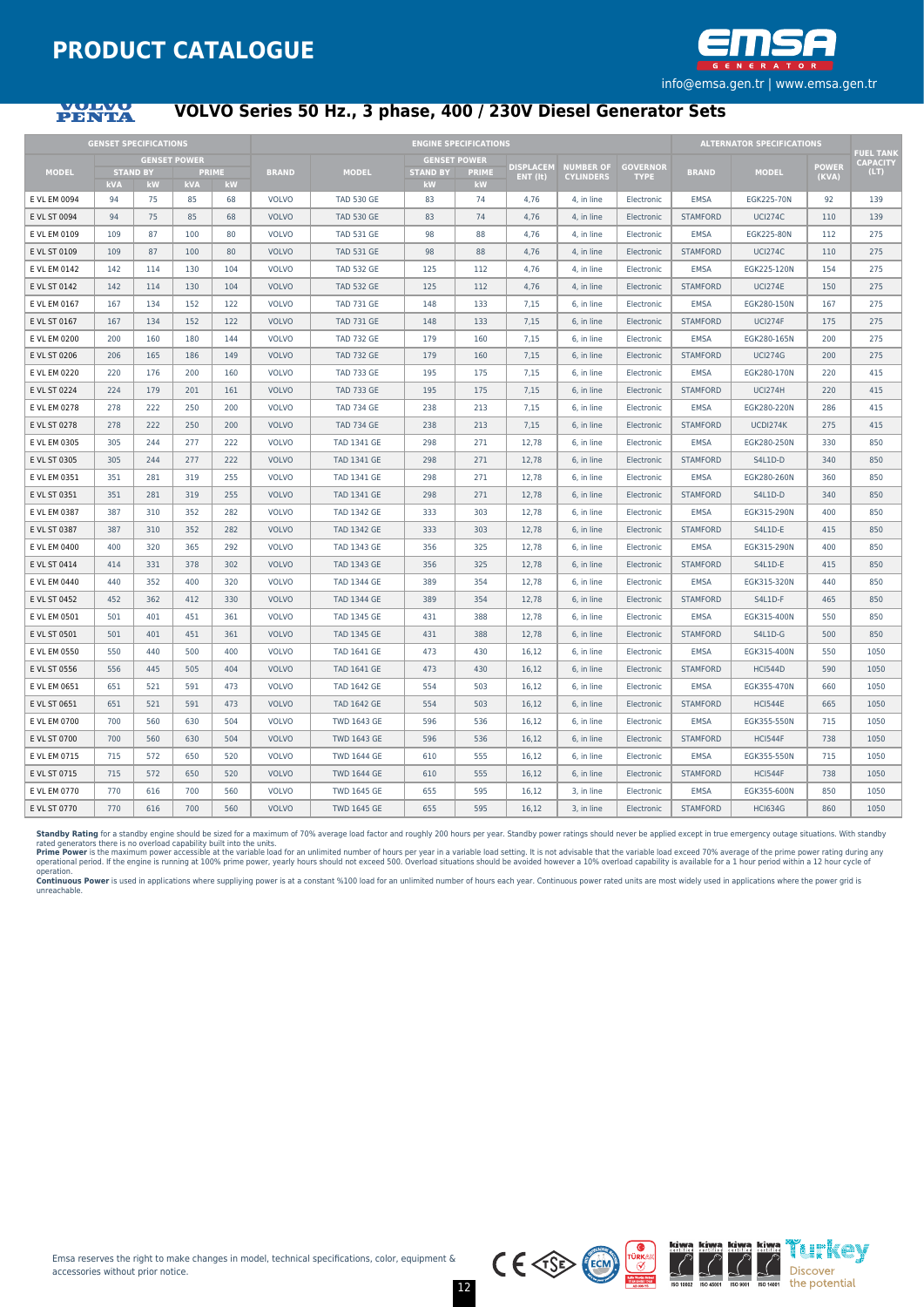



## **DEUTZ Series 50 Hz., 3 phase, 400 / 230V Diesel Generator Sets**

|              | <b>GENSET SPECIFICATIONS</b>  |                           |            |                    |              |                  |                                                     | <b>ENGINE SPECIFICATIONS</b> |                              |                                      |                                |                 | <b>ALTERNATOR SPECIFICATIONS</b> |                       |                                             |
|--------------|-------------------------------|---------------------------|------------|--------------------|--------------|------------------|-----------------------------------------------------|------------------------------|------------------------------|--------------------------------------|--------------------------------|-----------------|----------------------------------|-----------------------|---------------------------------------------|
| <b>MODEL</b> | <b>STAND BY</b><br><b>kVA</b> | <b>GENSET POWER</b><br>kW | <b>kVA</b> | <b>PRIME</b><br>kW | <b>BRAND</b> | <b>MODEL</b>     | <b>GENSET POWER</b><br><b>STAND BY</b><br><b>kW</b> | <b>PRIME</b><br>kW           | <b>DISPLACEM</b><br>ENT (It) | <b>NUMBER OF</b><br><b>CYLINDERS</b> | <b>GOVERNOR</b><br><b>TYPE</b> | <b>BRAND</b>    | <b>MODEL</b>                     | <b>POWER</b><br>(KVA) | <b>FUEL TANK</b><br><b>CAPACITY</b><br>(LT) |
| E DT ST 0275 | 275                           | 220                       | 250        | 200                | <b>DEUTZ</b> | BF6M1015-LA GA   | 250                                                 | 227                          | 11,906                       | 6 V                                  | Electronic                     | <b>STAMFORD</b> | UCDI274K                         | 275                   | 435                                         |
| E DT EM 0290 | 290                           | 232                       | 264        | 211                | <b>DEUTZ</b> | BF6M1015C-LA-G1A | 250                                                 | 227                          | 11,906                       | 6 V                                  | Electronic                     | EMSA            | EGK280-220N                      | 286                   | 435                                         |
| E DT ST 0290 | 290                           | 232                       | 264        | 211                | <b>DEUTZ</b> | BF6M1015C-LA-G1A | 250                                                 | 227                          | 11,906                       | 6 V                                  | Electronic                     | <b>STAMFORD</b> | S4L1D-D                          | 340                   | 435                                         |
| E DT EM 0400 | 400                           | 320                       | 365        | 292                | <b>DEUTZ</b> | BF6M1015CP-LAG   | 365                                                 | 332                          | 11,906                       | 6 V                                  | Electronic                     | <b>EMSA</b>     | EGK315-290N                      | 400                   | 638                                         |
| E DT ST 0415 | 415                           | 332                       | 380        | 304                | <b>DEUTZ</b> | BF6M1015CP-LAG   | 365                                                 | 332                          | 11,906                       | 6 V                                  | Electronic                     | <b>STAMFORD</b> | S4L1D-E                          | 415                   | 638                                         |
| E DT EM 0440 | 440                           | 352                       | 400        | 320                | <b>DEUTZ</b> | BF6M1015CP-LAG   | 365                                                 | 332                          | 11,906                       | 6 V                                  | Electronic                     | <b>EMSA</b>     | EGK315-320N                      | 440                   | 638                                         |
| E DT ST 0440 | 440                           | 352                       | 400        | 320                | <b>DEUTZ</b> | BF6M1015CP-LAG   | 365                                                 | 332                          | 11,906                       | 6 V                                  | Electronic                     | <b>STAMFORD</b> | S4L1D-F                          | 465                   | 638                                         |
| E DT EM 0550 | 550                           | 440                       | 500        | 400                | <b>DEUTZ</b> | BF8M1015C-LA G2  | 440                                                 | 416                          | 15,874                       | 8 V                                  | Electronic                     | <b>EMSA</b>     | EGK315-400N                      | 550                   | 657                                         |
| E DT ST 0550 | 550                           | 440                       | 500        | 400                | <b>DEUTZ</b> | BF8M1015C-LA G2  | 440                                                 | 416                          | 15,874                       | 8 V                                  | Electronic                     | <b>STAMFORD</b> | <b>HCI544D</b>                   | 590                   | 657                                         |
| E DT EM 0630 | 630                           | 504                       | 570        | 456                | <b>DEUTZ</b> | BF8M1015CP-LA-G4 | 540                                                 | 504                          | 15,874                       | 8 V                                  | Electronic                     | <b>EMSA</b>     | EGK355-470N                      | 660                   | 657                                         |
| E DT ST 0630 | 630                           | 504                       | 570        | 456                | <b>DEUTZ</b> | BF8M1015CP-LA G4 | 540                                                 | 504                          | 15.874                       | 8 V                                  | Electronic                     | <b>STAMFORD</b> | <b>HCI544E</b>                   | 665                   | 657                                         |
| E DT EM 0700 | 700                           | 560                       | 636        | 509                | <b>DEUTZ</b> | BF8M1015CP-LA G5 | 560                                                 | 509                          | 15,874                       | 8 V                                  | Electronic                     | <b>EMSA</b>     | EGK355-550N                      | 715                   | 657                                         |
| E DT ST 0700 | 700                           | 560                       | 636        | 509                | <b>DEUTZ</b> | BF8M1015CP-LA G5 | 560                                                 | 509                          | 15,874                       | 8 V                                  | Electronic                     | <b>STAMFORD</b> | HCI544F                          | 738                   | 657                                         |

**Standby Rating** for a standby engine should be sized for a maximum of 70% average load factor and roughly 200 hours per year. Standby power ratings should never be applied except in true emergency outage situations. With

operation.<br>**Continuous Power** is used in applications where suppliying power is at a constant %100 load for an unlimited number of hours each year. Continuous power rated units are most widely used in applications where th

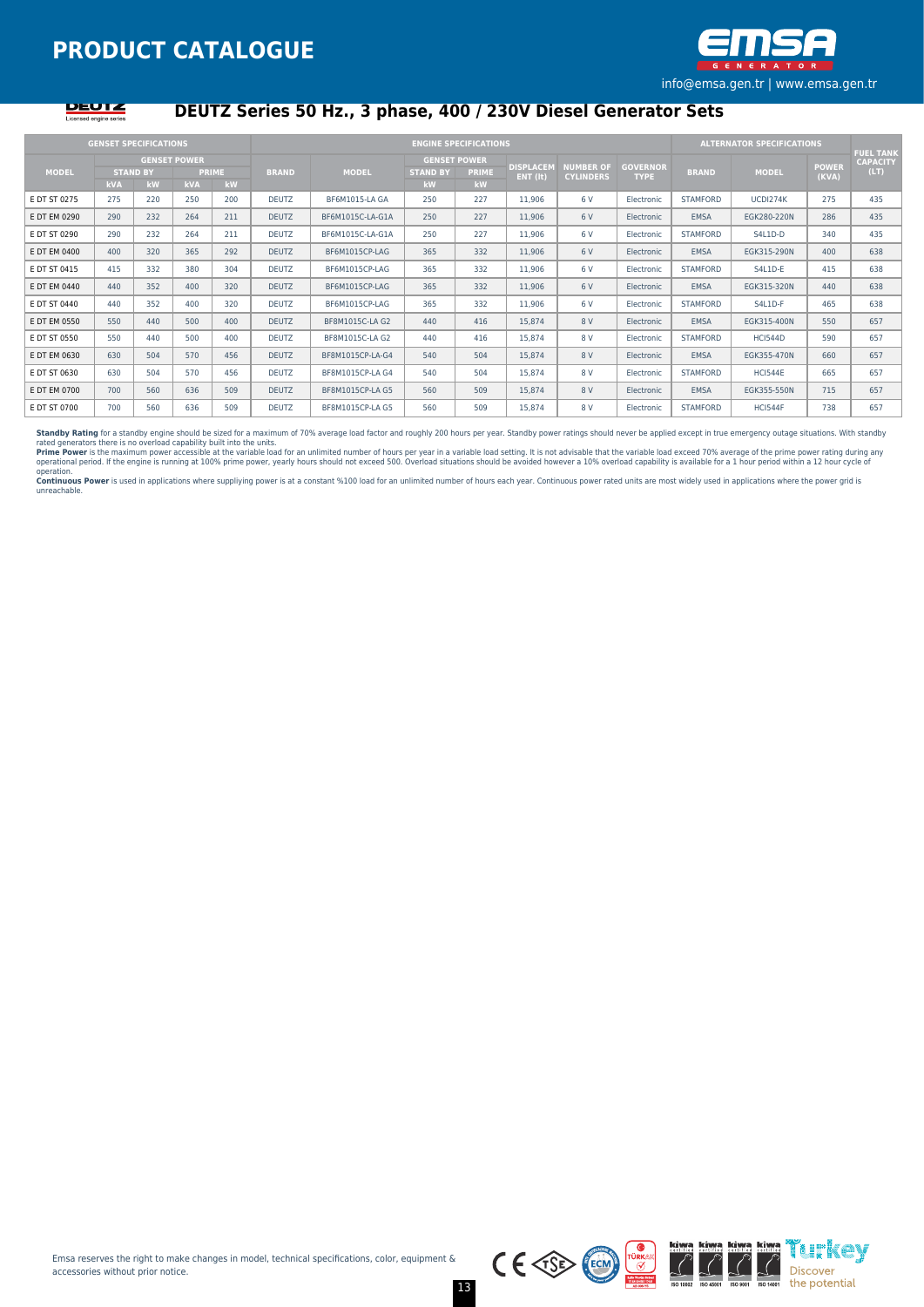

#### **《卷》SCANIA**

## **SCANIA Series 50 Hz., 3 phase, 400 / 230V Diesel Generator Sets**

|              | <b>GENSET SPECIFICATIONS</b> |                 |                     |              |               |                  | <b>ENGINE SPECIFICATIONS</b> |                     |                    |                  |                 | <b>ALTERNATOR SPECIFICATIONS</b> |                |              |                                     |
|--------------|------------------------------|-----------------|---------------------|--------------|---------------|------------------|------------------------------|---------------------|--------------------|------------------|-----------------|----------------------------------|----------------|--------------|-------------------------------------|
|              |                              |                 | <b>GENSET POWER</b> |              |               |                  |                              | <b>GENSET POWER</b> |                    |                  |                 |                                  |                |              | <b>FUEL TANK</b><br><b>CAPACITY</b> |
| <b>MODEL</b> |                              | <b>STAND BY</b> |                     | <b>PRIME</b> | <b>BRAND</b>  | <b>MODEL</b>     | <b>STAND BY</b>              | <b>PRIME</b>        | <b>DISPLACEM</b>   | <b>NUMBER OF</b> | <b>GOVERNOR</b> | <b>BRAND</b>                     | <b>MODEL</b>   | <b>POWER</b> | (LT)                                |
|              | <b>kVA</b>                   | <b>kW</b>       | <b>kVA</b>          | kW           |               |                  | kW                           | kW                  | $ENT$ ( $\bf{t}$ ) | <b>CYLINDERS</b> | <b>TYPE</b>     |                                  |                | (KVA)        |                                     |
| E SC EM 0275 | 275                          | 220             | 250                 | 200          | <b>SCANIA</b> | DC09 072 A 02 11 | 249                          | 226                 | 9.3                | 5. in line       | Electronic      | <b>EMSA</b>                      | EGK280-220N    | 286          | 415                                 |
| E SC ST 0275 | 275                          | 220             | 250                 | 200          | <b>SCANIA</b> | DC09 072 A 02 11 | 249                          | 226                 | 9.3                | 5. in line       | Electronic      | <b>STAMFORD</b>                  | UCDI274K       | 275          | 415                                 |
| E SC EM 0300 | 300                          | 240             | 275                 | 220          | <b>SCANIA</b> | DC09 072 A 02 12 | 273                          | 248                 | 9.3                | 5. in line       | Electronic      | <b>EMSA</b>                      | EGK280-250N    | 330          | 415                                 |
| E SC ST 0300 | 300                          | 240             | 275                 | 220          | <b>SCANIA</b> | DC09 072 A 02 12 | 273                          | 248                 | 9.3                | 5. in line       | Electronic      | <b>STAMFORD</b>                  | S4L1D-D        | 340          | 415                                 |
| E SC EM 0330 | 330                          | 264             | 300                 | 240          | <b>SCANIA</b> | DC09 072 A 02 13 | 294                          | 267                 | 9.3                | 5. in line       | Electronic      | <b>EMSA</b>                      | EGK280-250N    | 330          | 415                                 |
| E SC ST 0330 | 330                          | 264             | 300                 | 240          | <b>SCANIA</b> | DC09 072 A 02 13 | 294                          | 267                 | 9.3                | 5, in line       | Electronic      | <b>STAMFORD</b>                  | S4L1D-D        | 340          | 415                                 |
| E SC EM 0360 | 360                          | 288             | 330                 | 264          | <b>SCANIA</b> | DC09 072 A 02 14 | 317                          | 289                 | 9,3                | 5, in line       | Electronic      | <b>EMSA</b>                      | EGK280-260N    | 360          | 812                                 |
| E SC ST 0360 | 360                          | 288             | 330                 | 264          | <b>SCANIA</b> | DC09 072 A 02 14 | 317                          | 289                 | 9.3                | 5. in line       | Electronic      | <b>STAMFORD</b>                  | S4L1D-E        | 415          | 812                                 |
| E SC EM 0400 | 400                          | 320             | 350                 | 280          | <b>SCANIA</b> | DC13 072 A 02 11 | 356                          | 326                 | 12.7               | 6. in line       | Electronic      | <b>EMSA</b>                      | EGK315-290N    | 400          | 827                                 |
| E SC ST 0400 | 400                          | 320             | 350                 | 280          | <b>SCANIA</b> | DC13 072 A 02 11 | 356                          | 326                 | 12.7               | 6. in line       | Electronic      | <b>STAMFORD</b>                  | S4L1D-E        | 415          | 827                                 |
| E SC EM 0440 | 440                          | 352             | 400                 | 320          | <b>SCANIA</b> | DC13 072 A 02 12 | 403                          | 365                 | 12,7               | 6. in line       | Electronic      | <b>EMSA</b>                      | EGK315-320N    | 440          | 827                                 |
| E SC ST 0440 | 440                          | 352             | 400                 | 320          | <b>SCANIA</b> | DC13 072 A 02 12 | 403                          | 365                 | 12.7               | 6. in line       | Electronic      | <b>STAMFORD</b>                  | S4L1D-F        | 465          | 827                                 |
| E SC EM 0500 | 500                          | 400             | 450                 | 360          | <b>SCANIA</b> | DC13 072 A 02 13 | 438                          | 403                 | 12,7               | 6. in line       | Electronic      | <b>EMSA</b>                      | EGK315-400N    | 550          | 827                                 |
| E SC ST 0500 | 500                          | 400             | 450                 | 360          | <b>SCANIA</b> | DC13 072 A 02 13 | 438                          | 403                 | 12,7               | 6. in line       | Electronic      | <b>STAMFORD</b>                  | S4L1D-G        | 500          | 827                                 |
| E SC EM 0550 | 550                          | 440             | 500                 | 400          | <b>SCANIA</b> | DC13 072 A 02 14 | 480                          | 438                 | 12,7               | 6. in line       | Electronic      | <b>EMSA</b>                      | EGK315-400N    | 550          | 827                                 |
| E SC ST 0550 | 550                          | 440             | 500                 | 400          | <b>SCANIA</b> | DC13 072 A 02 14 | 480                          | 438                 | 12,7               | 6. in line       | Electronic      | <b>STAMFORD</b>                  | <b>HCI544D</b> | 590          | 827                                 |
| E SC EM 0660 | 660                          | 528             | 610                 | 488          | <b>SCANIA</b> | DC16 093A 02 53  | 582                          | 529                 | 16,4               | 8 V              | Electronic      | <b>EMSA</b>                      | EGK355-470N    | 660          | 1041                                |
| E SC ST 0660 | 660                          | 528             | 610                 | 488          | <b>SCANIA</b> | DC16 093A 02 53  | 582                          | 529                 | 16,4               | 8 V              | Electronic      | <b>STAMFORD</b>                  | <b>HCI544E</b> | 665          | 1041                                |
| E SC EM 0700 | 700                          | 560             | 635                 | 508          | <b>SCANIA</b> | DC16 093A 02 54  | 614                          | 558                 | 16,4               | 8 V              | Electronic      | <b>EMSA</b>                      | EGK355-550N    | 715          | 1041                                |
| E SC ST 0700 | 700                          | 560             | 635                 | 508          | <b>SCANIA</b> | DC16 093A 02 54  | 614                          | 558                 | 16.4               | 8 V              | Electronic      | <b>STAMFORD</b>                  | <b>HCI544F</b> | 738          | 1041                                |
| E SC EM 0715 | 715                          | 572             | 650                 | 520          | <b>SCANIA</b> | DC16 072A 02 12  | 634                          | 578                 | 16.4               | 8 V              | Electronic      | <b>EMSA</b>                      | EGK355-550N    | 715          | 1041                                |
| E SC ST 0715 | 715                          | 572             | 650                 | 520          | <b>SCANIA</b> | DC16 072A 02 12  | 634                          | 578                 | 16.4               | 8 V              | Electronic      | <b>STAMFORD</b>                  | <b>HCI544F</b> | 738          | 1041                                |
| E SC EM 0770 | 770                          | 616             | 700                 | 560          | <b>SCANIA</b> | DC16 072A 02 13  | 680                          | 621                 | 16.4               | 8 V              | Electronic      | <b>EMSA</b>                      | EGK355-600N    | 850          | 1041                                |
| E SC ST 0770 | 770                          | 616             | 700                 | 560          | <b>SCANIA</b> | DC16 072A 02 13  | 680                          | 621                 | 16.4               | 8 V              | Electronic      | <b>STAMFORD</b>                  | <b>HCI634G</b> | 860          | 1041                                |

Standby Rating for a standby engine should be sized for a maximum of 70% average load factor and roughly 200 hours per year. Standby power ratings should never be applied except in true emergency outage situations. With st

rated generators there is no overload capabilty built into the units.<br>Prime Power is the maximum power accessible at the variable load for an unlimited number of hours per year in a variable load setting. It is not advisab

unreachable.



Ťurkey

Discover the potential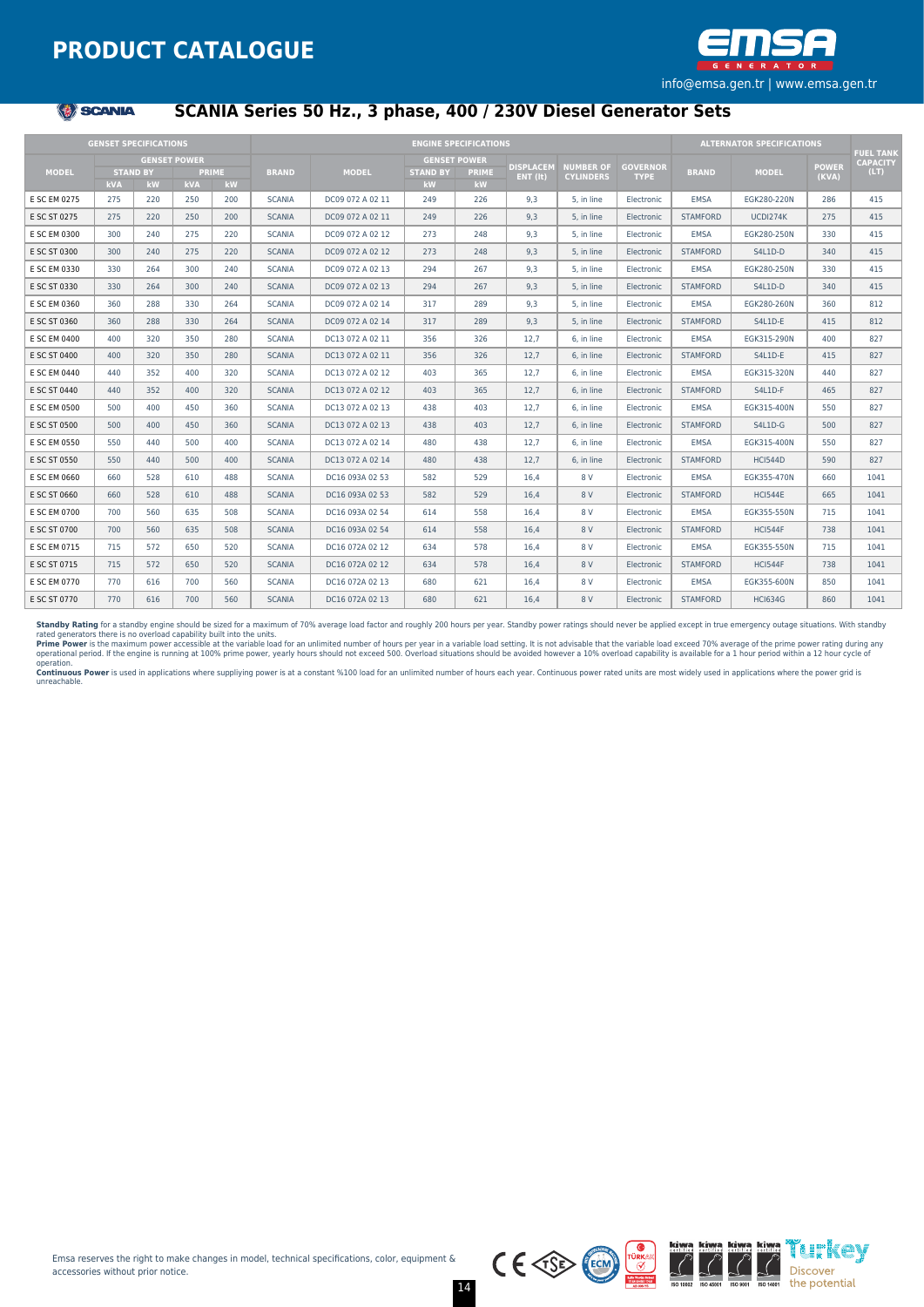

#### **YANGDONG**

## **YANGDONG Series 50 Hz., 3 phase, 400 / 230V Diesel Generator Sets**

| <b>GENSET SPECIFICATIONS</b> |            |                 |                     |              |                 |                 |                 | <b>ENGINE SPECIFICATIONS</b>        |                   |                  |                 |                 | <b>ALTERNATOR SPECIFICATIONS</b> |              |                         |
|------------------------------|------------|-----------------|---------------------|--------------|-----------------|-----------------|-----------------|-------------------------------------|-------------------|------------------|-----------------|-----------------|----------------------------------|--------------|-------------------------|
|                              |            |                 |                     |              |                 |                 |                 |                                     |                   |                  |                 |                 |                                  |              | <b>FUEL TANK</b>        |
| <b>MODEL</b>                 |            | <b>STAND BY</b> | <b>GENSET POWER</b> | <b>PRIME</b> | <b>BRAND</b>    | <b>MODEL</b>    | <b>STAND BY</b> | <b>GENSET POWER</b><br><b>PRIME</b> | <b>DISPLACEM</b>  | <b>NUMBER OF</b> | <b>GOVERNOR</b> | <b>BRAND</b>    | <b>MODEL</b>                     | <b>POWER</b> | <b>CAPACITY</b><br>(LT) |
|                              | <b>kVA</b> | <b>kW</b>       | <b>kVA</b>          | kW           |                 |                 | kW              | kW                                  | $ENT$ ( $\{t\}$ ) | <b>CYLINDERS</b> | <b>TYPE</b>     |                 |                                  | (KVA)        |                         |
| E YD EM 0011                 | 11         | 9               | 10                  | 8            | YANGDONG        | <b>YD380D</b>   | 11              | 10                                  | 1,357             | 3, in line       | M/E             | <b>EMSA</b>     | EGK160-10N2                      | 15           | 82                      |
| E YD ST 0011                 | 11         | $\overline{9}$  | 10                  | 8            | YANGDONG        | <b>YD380D</b>   | 11              | 10                                  | 1.357             | 3, in line       | M/E             | <b>STAMFORD</b> | S0L1-H1                          | 11           | 82                      |
| E YD EM 0013                 | 13         | 10              | 11                  | 9            | YANGDONG        | <b>YD385D</b>   | 12              | 11                                  | 1,532             | 3. in line       | Mechanic        | <b>EMSA</b>     | EGK160-10N2                      | 15           | 82                      |
| E YD ST 0013                 | 13         | 10              | 11                  | 9            | YANGDONG        | <b>YD385D</b>   | 12              | 11                                  | 1.532             | 3. in line       | Mechanic        | <b>STAMFORD</b> | S0L1-P1                          | 11           | 82                      |
| E YD EM 0017                 | 17         | 14              | 15                  | 12           | YANGDONG        | <b>YD480D</b>   | 15              | 14                                  | 1,809             | 4. in line       | Electronic      | <b>EMSA</b>     | EGK160-16N2                      | 23           | 82                      |
| E YD ST 0017                 | 17         | 14              | 15                  | 12           | YANGDONG        | <b>YD480D</b>   | 15              | 14                                  | 1.809             | 4. in line       | Electronic      | <b>STAMFORD</b> | S0L1-P1                          | 11           | 82                      |
| E YD EM 0022                 | 22         | 18              | 20                  | 16           | YANGDONG        | <b>YND485D</b>  | 19              | 17                                  | 2.156             | 4. in line       | Electronic      | EMSA            | EGK160-16N2                      | 23           | 82                      |
| E YD ST 0022                 | 22         | 18              | 20                  | 16           | YANGDONG        | <b>YND485D</b>  | 19              | 17                                  | 2.156             | 4. in line       | Electronic      | <b>STAMFORD</b> | $SOL2-G1$                        | 22           | 82                      |
| E YD EM 0030                 | 30         | 24              | 27                  | 22           | YANGDONG        | Y490D           | 26.4            | 24                                  | 2.67              | 4. in line       | Electronic      | <b>EMSA</b>     | EGK180-20N2                      | 30           | 82                      |
| E YD ST 0030                 | 30         | 24              | 27                  | 22           | <b>YANGDONG</b> | <b>Y490D</b>    | 26.4            | 24                                  | 2.67              | 4. in line       | Electronic      | <b>STAMFORD</b> | $SOL2-P$                         | 33           | 82                      |
| E YD EM 0040                 | 40         | 32              | 36                  | 29           | YANGDONG        | Y4102D          | 36.3            | 33                                  | 3.875             | 4. in line       | M/E             | <b>EMSA</b>     | EGK180-36N2                      | 50           | 101                     |
| E YD ST 0040                 | 40         | 32              | 36                  | 29           | YANGDONG        | Y4102D          | 36.3            | 33                                  | 3.875             | 4. in line       | M/E             | <b>STAMFORD</b> | $S1L2-K$                         | 44           | 101                     |
| E YD EM 0044                 | 44         | 35              | 40                  | 32           | YANGDONG        | Y4105D          | 42              | 38                                  | 4.087             | 4. in line       | M/E             | EMSA            | EGK180-36N2                      | 50           | 101                     |
| E YD ST 0044                 | 44         | 35              | 40                  | 32           | YANGDONG        | Y4105D          | 42              | 38                                  | 4,087             | 4, in line       | M/E             | <b>STAMFORD</b> | $S1L2-K$                         | 44           | 101                     |
| E YD EM 0050                 | 50         | 40              | 45                  | 36           | YANGDONG        | Y4102ZLD        | 53              | 48                                  | 3.875             | 4. in line       | M/E             | <b>EMSA</b>     | EGK180-36N2                      | 50           | 101                     |
| E YD ST 0050                 | 50         | 40              | 45                  | 36           | YANGDONG        | <b>Y4102ZLD</b> | 53              | 48                                  | 3.875             | 4. in line       | M/E             | <b>STAMFORD</b> | $SLL2-N$                         | 49.5         | 101                     |
| E YD EM 0060                 | 60         | 48              | 54                  | 43           | YANGDONG        | Y4102ZLD        | 53              | 48                                  | 3.875             | 4. in line       | M/E             | <b>EMSA</b>     | EGK180-40N2                      | 72           | 101                     |
| E YD ST 0060                 | 60         | 48              | 54                  | 43           | YANGDONG        | Y4102ZLD        | 53              | 48                                  | 3.875             | 4. in line       | M/E             | <b>STAMFORD</b> | $SLL2-Y$                         | 68.8         | 101                     |
| E YD EM 0070                 | 70         | 56              | 65                  | 52           | YANGDONG        | Y4105ZLD        | 61              | 55                                  | 4.087             | 4. in line       | M/E             | <b>EMSA</b>     | EGK225-50N                       | 72           | 139                     |
| E YD ST 0070                 | 70         | 56              | 65                  | 52           | YANGDONG        | Y4105ZLD        | 61              | 55                                  | 4,087             | 4, in line       | M/E             | <b>STAMFORD</b> | <b>S1L2-Y</b>                    | 68,8         | 139                     |
| E YD EM 0080                 | 80         | 64              | 72                  | 58           | YANGDONG        | YD4EZLD         | 69              | 63                                  | 4.087             | 4. in line       | M/E             | <b>EMSA</b>     | EGK225-70N                       | 92           | 139                     |
| E YD ST 0080                 | 80         | 64              | 72                  | 58           | YANGDONG        | YD4EZLD         | 69              | 63                                  | 4.087             | 4. in line       | M/E             | <b>STAMFORD</b> | <b>UCI224G</b>                   | 90.8         | 139                     |
| E YD EM 0110                 | 110        | 88              | 100                 | 80           | YANGDONG        | LR4N5LP-D       | 100             | 92                                  | 5.32              | 4. in line       | Electronic      | <b>EMSA</b>     | EGK225-80N                       | 112          | 139                     |
| E YD ST 0110                 | 110        | 88              | 100                 | 80           | YANGDONG        | LR4N5LP-D       | 100             | 92                                  | 5.32              | 4. in line       | Electronic      | <b>STAMFORD</b> | <b>UCI274C</b>                   | 110          | 139                     |

**Standby Rating** for a standby engine should be sized for a maximum of 70% average load factor and roughly 200 hours per year. Standby power ratings should never be applied except in true emergency outage situations. With

unreachable.

(1) YANGDONG

#### **YANGDONG 50 Hz., 1 phase, 220V Diesel Generator Sets**

|                | <b>GENSET SPECIFICATIONS</b> |                     |                                             |                         |              |                |                 | <b>ENGINE SPECIFICATIONS</b> |                  |                  |                 |              | <b>ALTERNATOR SPECIFICATIONS</b> |                       |                                             |
|----------------|------------------------------|---------------------|---------------------------------------------|-------------------------|--------------|----------------|-----------------|------------------------------|------------------|------------------|-----------------|--------------|----------------------------------|-----------------------|---------------------------------------------|
| <b>MODEL</b>   |                              |                     | <b>GENSET POWER</b><br><b>COS PHI 0,8/1</b> |                         | <b>BRAND</b> | <b>MODEL</b>   |                 | <b>GENSET POWER</b>          | <b>DISPLACEM</b> | <b>NUMBER OF</b> | <b>GOVERNOR</b> | <b>BRAND</b> | <b>MODEL</b>                     | <b>POWER</b><br>(KVA) | <b>FUEL TANK</b><br><b>CAPACITY</b><br>(LT) |
|                |                              | <b>STAND BY</b>     |                                             | <b>PRIME</b>            |              |                | <b>STAND BY</b> | <b>PRIME</b>                 | ENT (it)         | <b>CYLINDERS</b> | <b>TYPE</b>     |              |                                  | <b>COS PHI</b>        |                                             |
|                | <b>kVA</b>                   | kW                  | <b>kVA</b>                                  | kW                      |              |                | kW              | <b>kW</b>                    |                  |                  |                 |              |                                  | 0,8/1                 |                                             |
| E YD EM 0011/M | 11/8,8                       | 8,8/8,8             | 10/8                                        | 8/8                     | YANG DONG    | <b>YD380D</b>  | 11              | 10                           | 1.357            | 3. in line       | M/E             | <b>EMSA</b>  | EGK160-16N2                      | 14/11                 | 82                                          |
| E YD EM 0013/M | 13/10,4                      | 10,4/10,4           | 11/9.5                                      | 8,8/9,5                 | YANG DONG    | <b>YD385D</b>  | 12              | 11                           | 1,532            | 3. in line       | Mechanic        | <b>EMSA</b>  | EGK160-16N2                      | 14/11                 | 82                                          |
| E YD EM 0017/M |                              | 16,9/13,5 13,5/13,5 | 15/12,3                                     | 12/12,3                 | YANG DONG    | <b>YD480D</b>  | 15,4            | 14                           | 1,809            | 4. in line       | M/E             | <b>EMSA</b>  | EGK180-20N2                      | 17/14                 | 82                                          |
| E YD EM 0022/M | 22/17,6                      | 17,6/17,6           | 20/16                                       | 16/16                   | YANG DONG    | <b>YND485D</b> | 18.7            | 17                           | 2,156            | 4. in line       | Electronic      | <b>EMSA</b>  | EGK180-36N2                      | 29/23                 | 82                                          |
| E YD EM 0029/M | 28,8/23                      | 23/23               |                                             | 26,1/20,9 20,9/20,9     | YANG DONG    | <b>YSD490D</b> | 27              | 24.5                         | 2,54             | 4. in line       | Mechanic        | <b>EMSA</b>  | EGK180-36N2                      | 29/23                 | 101                                         |
| E YD EM 0030/M | 30/24                        | 24/24               | 27/21,8                                     | 21,8/21,8               | YANG DONG    | <b>YSD490D</b> | 27              | 24.5                         | 2.54             | 4. in line       | Mechanic        | <b>EMSA</b>  | EGK225-50N                       | 43/34                 | 101                                         |
| E YD EM 0035/M | 35/28                        | 28/28               | 32/25,5                                     | 25,5/25,5               | YANG DONG    | Y495D          | 29.7            | 27                           | 2.977            | 4. in line       | M/E             | <b>EMSA</b>  | EGK225-50N                       | 43/34                 | 101                                         |
| E YD EM 0040/M | 40/32                        | 32/32               | 36/29,1                                     | 29,1/29,1               | YANG DONG    | Y4100D         | 33              | 30                           | 3.707            | 4. in line       | M/E             | <b>EMSA</b>  | EGK225-50N                       | 43/34                 | 101                                         |
| E YD EM 0043/M | 42,5/34                      | 34/34               |                                             | 38,6/30,9 30,9/30,9     | YANG DONG    | Y4102D         | 36.3            | 33                           | 3.875            | 4. in line       | M/E             | <b>EMSA</b>  | EGK225-50N                       | 43/34                 | 101                                         |
| E YD EM 0044/M | 44/35,2                      | 35,2/35,2           | 40/32                                       | 32/32                   | YANG DONG    | Y4102D         | 36,3            | 33                           | 3.875            | 4. in line       | M/E             | <b>EMSA</b>  | EGK225-70N                       | 54/43                 | 101                                         |
| E YD EM 0050/M | 50/40                        | 40/40               | 45/36,4                                     | 36/36,4                 | YANG DONG    | Y4105D         | 41,8            | 38                           | 4.087            | 4. in line       | M/E             | <b>EMSA</b>  | EGK225-70N                       | 54/43                 | 101                                         |
| E YD EM 0054/M | 53,8/43                      | 43/43               |                                             | 48, 9/39, 1 39, 1/39, 1 | YANG DONG    | Y4102ZLD       | 52.8            | 48                           | 3.875            | 4. in line       | M/E             | <b>EMSA</b>  | <b>EGK225-70N</b>                | 54/43                 | 101                                         |
| E YD EM 0060/M | 60/48                        | 48/48               |                                             | 54/43,6 43,2/43,6       | YANG DONG    | Y4102ZLD       | 52,8            | 48                           | 3.875            | 4. in line       | M/E             | <b>EMSA</b>  | EGK225-80N                       | 68/54                 | 101                                         |
| E YD EM 0068/M | 67,5/54                      | 54/54               |                                             | 61,4/49,1 49,1/49,1     | YANG DONG    | Y4105ZLD       | 63              | 57                           | 4.087            | 4. in line       | M/E             | <b>EMSA</b>  | EGK225-80N                       | 68/54                 | 139                                         |
| E YD EM 0070/M | 70/56                        | 56/56               | 65/50,9                                     | 52/50,9                 | YANG DONG    | Y4105ZLD       | 63              | 57                           | 4.087            | 4. in line       | M/E             | <b>EMSA</b>  | EGK225-120N                      | 95/76                 | 139                                         |

Standby Rating for a standby engine should be sized for a maximum of 70% average load factor and roughly 200 hours per year. Standby power ratings should never be applied except in true emergency outage situations. With st rated generators there is no overload capability built into the units.<br>Prime Power is the maximum power accessible at the variable bad for an unlimited number of hours per year in a variable load setting. It is not advisab

15

operation.<br>**Continuous Power** is used in applications where suppliying power is at a constant %100 load for an unlimited number of hours each year. Continuous power rated units are most widely used in applications where th

unreachable.

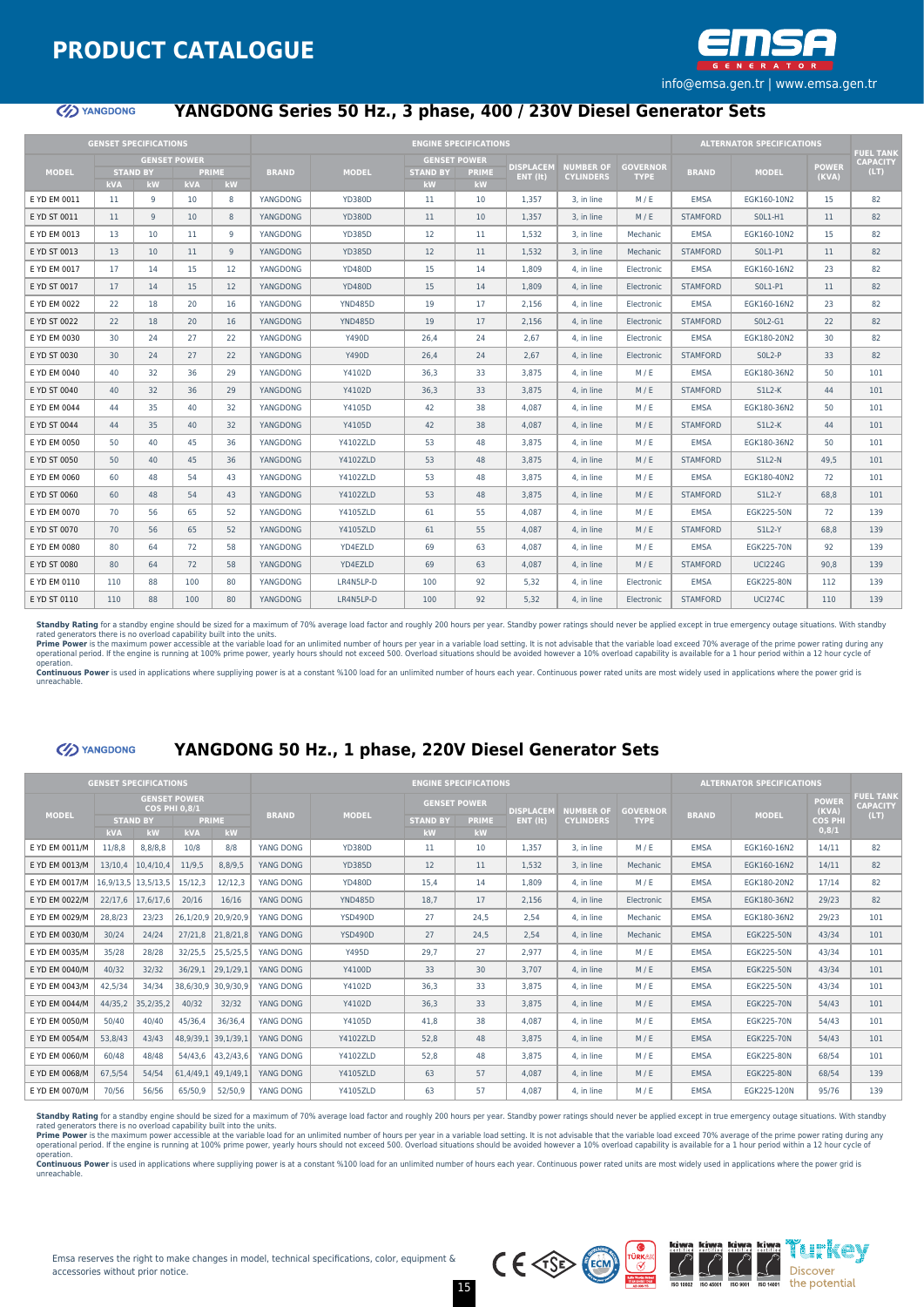



## **SDEC Series 50 Hz., 3 phase, 400 / 230V Diesel Generator Sets**

|              | <b>GENSET SPECIFICATIONS</b>  |                     |                            |     |              |                 |                       | <b>ENGINE SPECIFICATIONS</b> |                  |                               |                                |                 | <b>ALTERNATOR SPECIFICATIONS</b> |                |                                     |
|--------------|-------------------------------|---------------------|----------------------------|-----|--------------|-----------------|-----------------------|------------------------------|------------------|-------------------------------|--------------------------------|-----------------|----------------------------------|----------------|-------------------------------------|
|              |                               | <b>GENSET POWER</b> |                            |     |              |                 | <b>GENSET POWER</b>   |                              | <b>DISPLACEM</b> |                               |                                |                 |                                  |                | <b>FUEL TANK</b><br><b>CAPACITY</b> |
| <b>MODEL</b> | <b>STAND BY</b><br><b>kVA</b> | <b>kW</b>           | <b>PRIME</b><br><b>kVA</b> | kW  | <b>BRAND</b> | <b>MODEL</b>    | <b>STAND BY</b><br>kW | <b>PRIME</b><br><b>kW</b>    | ENT (It)         | NUMBER OF<br><b>CYLINDERS</b> | <b>GOVERNOR</b><br><b>TYPE</b> | <b>BRAND</b>    | <b>MODEL</b>                     | POWER<br>(KVA) | (LT)                                |
| E SD EM 0100 | 100                           | 80                  | 90                         | 72  | <b>SDEC</b>  | <b>SC4H95D2</b> | 68                    | 62                           | 4.3              | 4. in line                    | Electronic                     | <b>EMSA</b>     | EGK225-80N                       | 112            | 139                                 |
| E SD ST 0100 | 100                           | 80                  | 90                         | 72  | <b>SDEC</b>  | <b>SC4H95D2</b> | 68                    | 62                           | 4,3              | 4, in line                    | Electronic                     | <b>STAMFORD</b> | <b>UCI274C</b>                   | 110            | 139                                 |
| E SD ST 0110 | 110                           | 88                  | 100                        | 80  | <b>SDEC</b>  | SC4H115D2       | 86                    | 82                           | 4,3              | 4, in line                    | Electronic                     | <b>STAMFORD</b> | <b>UCI274C</b>                   | 110            | 139                                 |
| E SD EM 0112 | 112                           | 90                  | 105                        | 84  | <b>SDEC</b>  | SC4H115D2       | 86                    | 82                           | 4,3              | 4. in line                    | Electronic                     | <b>EMSA</b>     | EGK225-80N                       | 112            | 139                                 |
| E SD EM 0135 | 135                           | 108                 | 125                        | 100 | <b>SDEC</b>  | SC4H160D2       | 116                   | 110                          | 4,3              | 4, in line                    | Electronic                     | <b>EMSA</b>     | EGK225-120N                      | 154            | 275                                 |
| E SD ST 0135 | 135                           | 108                 | 125                        | 100 | SDEC         | SC4H160D2       | 116                   | 110                          | 4,3              | 4, in line                    | Electronic                     | <b>STAMFORD</b> | <b>UCI274E</b>                   | 150            | 275                                 |
| E SD EM 0165 | 165                           | 132                 | 150                        | 120 | <b>SDEC</b>  | SC4H180D2       | 132                   | 126                          | 4,3              | 4, in line                    | Electronic                     | <b>EMSA</b>     | EGK280-150N                      | 167            | 275                                 |
| E SD ST 0165 | 165                           | 132                 | 150                        | 120 | <b>SDEC</b>  | SC4H180D2       | 132                   | 126                          | 4,3              | 4, in line                    | Electronic                     | <b>STAMFORD</b> | <b>UCI274F</b>                   | 175            | 275                                 |
| E SD EM 0200 | 200                           | 160                 | 185                        | 148 | <b>SDEC</b>  | SC7H230D2       | 170                   | 154                          | 6,44             | 6, in line                    | Electronic                     | <b>EMSA</b>     | EGK280-165N                      | 200            | 275                                 |
| E SD ST 0200 | 200                           | 160                 | 185                        | 148 | <b>SDEC</b>  | SC7H230D2       | 170                   | 154                          | 6,44             | 6, in line                    | Electronic                     | <b>STAMFORD</b> | <b>UCI274G</b>                   | 200            | 275                                 |
| E SD EM 0220 | 220                           | 176                 | 200                        | 160 | <b>SDEC</b>  | SC7H250D2       | 185                   | 168                          | 6,44             | 6. in line                    | Electronic                     | <b>EMSA</b>     | EGK280-170N                      | 220            | 415                                 |
| E SD ST 0220 | 220                           | 176                 | 200                        | 160 | <b>SDEC</b>  | SC7H250D2       | 185                   | 168                          | 6,44             | 6, in line                    | Electronic                     | <b>STAMFORD</b> | <b>UCI274H</b>                   | 220            | 415                                 |
| E SD EM 0250 | 250                           | 200                 | 225                        | 180 | <b>SDEC</b>  | SC9D280D2       | 204                   | 185                          | 8.27             | 6, in line                    | Electronic                     | EMSA            | EGK280-220N                      | 286            | 415                                 |
| E SD ST 0250 | 250                           | 200                 | 225                        | 180 | <b>SDEC</b>  | SC9D280D2       | 204                   | 185                          | 8,27             | 6, in line                    | Electronic                     | <b>STAMFORD</b> | UCDI274K                         | 275            | 415                                 |
| E SD EM 0275 | 275                           | 220                 | 250                        | 200 | <b>SDEC</b>  | SC9D310D2       | 228                   | 207                          | 8,82             | 6, in line                    | Electronic                     | EMSA            | EGK280-220N                      | 286            | 415                                 |
| E SD ST 0275 | 275                           | 220                 | 250                        | 200 | <b>SDEC</b>  | SC9D310D2       | 228                   | 207                          | 8.82             | 6, in line                    | Electronic                     | <b>STAMFORD</b> | UCDI274K                         | 275            | 415                                 |
| E SD EM 0290 | 290                           | 232                 | 275                        | 220 | <b>SDEC</b>  | SC9D340D2       | 255                   | 232                          | 8,82             | 6, in line                    | Electronic                     | <b>EMSA</b>     | EGK280-220N                      | 286            | 415                                 |
| E SD ST 0290 | 290                           | 232                 | 275                        | 220 | SDEC.        | SC9D340D2       | 255                   | 232                          | 8,82             | 6. in line                    | Electronic                     | <b>STAMFORD</b> | S4L1D-D                          | 340            | 415                                 |
| E SD EM 0330 | 330                           | 264                 | 300                        | 240 | <b>SDEC</b>  | SC10E380D2      | 280                   | 255                          | 11,8             | 6, in line                    | Electronic                     | <b>EMSA</b>     | EGK280-250N                      | 330            | 812                                 |
| E SD ST 0330 | 330                           | 264                 | 300                        | 240 | <b>SDEC</b>  | SC10E380D2      | 280                   | 255                          | 11,8             | 6, in line                    | Electronic                     | <b>STAMFORD</b> | S4L1D-D                          | 340            | 812                                 |
| E SD EM 0360 | 360                           | 288                 | 330                        | 264 | SDEC         | SC12E420D2      | 308                   | 280                          | 11,8             | 6. in line                    | Electronic                     | <b>EMSA</b>     | EGK280-260N                      | 360            | 812                                 |
| E SD ST 0360 | 360                           | 288                 | 330                        | 264 | <b>SDEC</b>  | SC12E420D2      | 308                   | 280                          | 11,8             | 6, in line                    | Electronic                     | <b>STAMFORD</b> | S4L1D-E                          | 415            | 812                                 |
| E SD EM 0400 | 400                           | 320                 | 365                        | 292 | <b>SDEC</b>  | SC12E460D2      | 338                   | 307                          | 11.8             | 6, in line                    | Electronic                     | <b>EMSA</b>     | EGK315-290N                      | 400            | 812                                 |
| E SD ST 0400 | 400                           | 320                 | 365                        | 292 | <b>SDEC</b>  | SC12E460D2      | 338                   | 307                          | 11,8             | 6, in line                    | Electronic                     | <b>STAMFORD</b> | S4L1D-E                          | 415            | 812                                 |
| E SD EM 0440 | 440                           | 352                 | 400                        | 320 | <b>SDEC</b>  | SC15G500D2      | 363                   | 330                          | 14,16            | 6, in line                    | Electronic                     | EMSA            | EGK315-320N                      | 440            | 812                                 |
| E SD ST 0440 | 440                           | 352                 | 400                        | 320 | <b>SDEC</b>  | SC15G500D2      | 363                   | 330                          | 14,16            | 6. in line                    | Electronic                     | <b>STAMFORD</b> | S4L1D-F                          | 465            | 812                                 |
| E SD EM 0550 | 550                           | 440                 | 500                        | 400 | <b>SDEC</b>  | SC25G610D2      | 445                   | 405                          | 25,8             | 12 V                          | Electronic                     | <b>EMSA</b>     | EGK315-400N                      | 550            | 1263                                |
| E SD ST 0550 | 550                           | 440                 | 500                        | 400 | <b>SDEC</b>  | SC25G610D2      | 445                   | 405                          | 25.8             | 12V                           | Electronic                     | <b>STAMFORD</b> | <b>HCI544D</b>                   | 590            | 1263                                |
| E SD EM 0600 | 600                           | 480                 | 550                        | 440 | <b>SDEC</b>  | SC25G690D2      | 505                   | 459                          | 25,8             | 12 V                          | Electronic                     | <b>EMSA</b>     | EGK355-470N                      | 660            | 1263                                |
| E SD ST 0600 | 600                           | 480                 | 550                        | 440 | <b>SDEC</b>  | SC25G690D2      | 505                   | 459                          | 25,8             | 12 V                          | Electronic                     | <b>STAMFORD</b> | HCI544E                          | 665            | 1263                                |
| E SD EM 0660 | 660                           | 528                 | 600                        | 480 | SDEC.        | SC27G755D2      | 555                   | 505                          | 26,6             | 12 V                          | <b>Electronic</b>              | <b>EMSA</b>     | EGK355-470N                      | 660            | 1263                                |
| E SD ST 0660 | 660                           | 528                 | 600                        | 480 | <b>SDEC</b>  | SC27G755D2      | 555                   | 505                          | 26,6             | 12 V                          | Electronic                     | <b>STAMFORD</b> | <b>HCI544E</b>                   | 665            | 1263                                |
| E SD EM 0715 | 715                           | 572                 | 650                        | 520 | <b>SDEC</b>  | SC27G830D2      | 610                   | 555                          | 26,6             | 12 V                          | Electronic                     | <b>EMSA</b>     | EGK355-550N                      | 715            | 1263                                |
| E SD ST 0715 | 715                           | 572                 | 650                        | 520 | <b>SDEC</b>  | SC27G830D2      | 610                   | 555                          | 26,6             | 12 V                          | Electronic                     | <b>STAMFORD</b> | <b>HCI544F</b>                   | 738            | 1263                                |
| E SD EM 0800 | 800                           | 640                 | 725                        | 580 | SDEC         | SC27G900D2      | 662                   | 602                          | 26,6             | 12V                           | Electronic                     | <b>EMSA</b>     | EGK355-600N                      | 850            | 1263                                |
| E SD ST 0800 | 800                           | 640                 | 725                        | 580 | <b>SDEC</b>  | SC27G900D2      | 662                   | 602                          | 26,6             | 12 V                          | Electronic                     | <b>STAMFORD</b> | <b>HCI634G</b>                   | 860            | 1263                                |
| E SD EM 0850 | 850                           | 680                 | 785                        | 628 | <b>SDEC</b>  | SC33W990D2      | 726                   | 660                          | 32,8             | 6, in line                    | Electronic                     | <b>EMSA</b>     | EGK355-600N                      | 850            | 1410                                |
| E SD ST 0850 | 850                           | 680                 | 785                        | 628 | SDEC.        | SC33W990D2      | 726                   | 660                          | 32.8             | 6. in line                    | Electronic                     | <b>STAMFORD</b> | <b>HCI634G</b>                   | 860            | 1410                                |
| E SD EM 1010 | 1010                          | 808                 | 910                        | 728 | <b>SDEC</b>  | SC33W1150D2     | 860                   | 782                          | 32,8             | 6, in line                    | Electronic                     | <b>EMSA</b>     | EGK400-800N                      | 1125           | 1410                                |
| E SD ST 1010 | 1010                          | 808                 | 910                        | 728 | <b>SDEC</b>  | SC33W1150D2     | 860                   | 782                          | 32,8             | 6, in line                    | Electronic                     | <b>STAMFORD</b> | <b>HCI634H</b>                   | 1010           | 1410                                |
| E SD EM 1100 | 1100                          | 880                 | 1000                       | 800 | <b>SDEC</b>  | 6WTAA35-G31     | 970                   | 882                          | 35,1             | 6. in line                    | Electronic                     | <b>EMSA</b>     | EGK400-800N                      | 1125           | 1560                                |
| E SD ST 1100 | 1100                          | 880                 | 1000                       | 800 | SDEC         | 6WTAA35-G31     | 970                   | 882                          | 35,1             | 6, in line                    | Electronic                     | <b>STAMFORD</b> | <b>HCI634J</b>                   | 1110           | 1560                                |

**Standby Rating** for a standby engine should be sized for a maximum of 70% average load factor and roughly 200 hours per year. Standby power ratings should never be applied except in true emergency outage situations. With

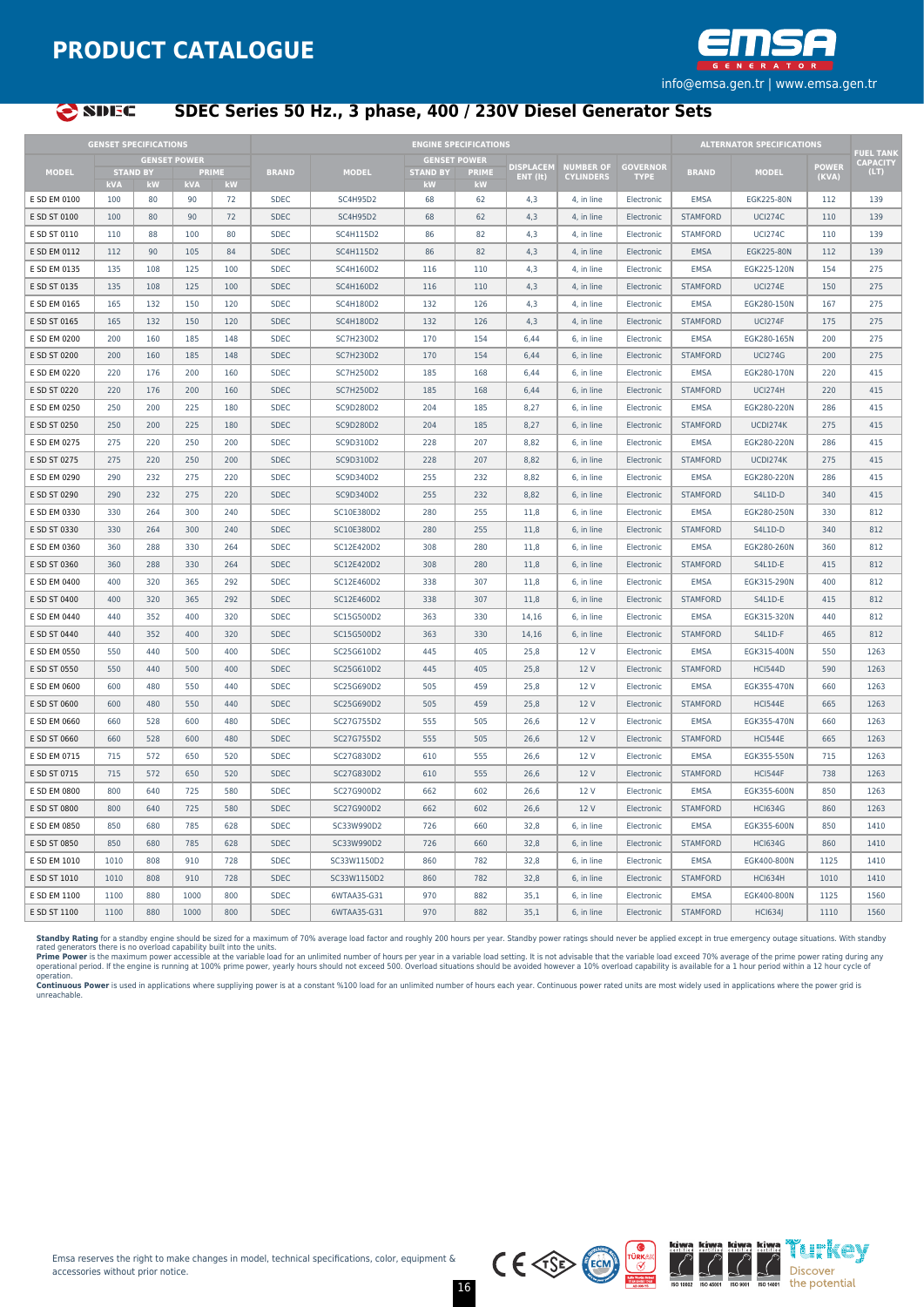

# **ILOFO**

## **KOFO Series 50 Hz., 3 phase, 400 / 230V Diesel Generator Sets**

|              | <b>GENSET SPECIFICATIONS</b> |                                              |            |                    |              |              |                       | <b>ENGINE SPECIFICATIONS</b>              |                              |                                      |                                |                 | <b>ALTERNATOR SPECIFICATIONS</b> |                       |                                             |
|--------------|------------------------------|----------------------------------------------|------------|--------------------|--------------|--------------|-----------------------|-------------------------------------------|------------------------------|--------------------------------------|--------------------------------|-----------------|----------------------------------|-----------------------|---------------------------------------------|
| <b>MODEL</b> | kVA                          | <b>GENSET POWER</b><br><b>STAND BY</b><br>kW | <b>kVA</b> | <b>PRIME</b><br>kW | <b>BRAND</b> | <b>MODEL</b> | <b>STAND BY</b><br>kW | <b>GENSET POWER</b><br><b>PRIME</b><br>kW | <b>DISPLACEM</b><br>ENT (It) | <b>NUMBER OF</b><br><b>CYLINDERS</b> | <b>GOVERNOR</b><br><b>TYPE</b> | <b>BRAND</b>    | <b>MODEL</b>                     | <b>POWER</b><br>(KVA) | <b>FUEL TANK</b><br><b>CAPACITY</b><br>(LT) |
| E RC EM 0035 | 35                           | 28                                           | 32         | 26                 | <b>KOFO</b>  | K4100DS      | 33                    | 30                                        | 3.61                         | 4. in line                           | Electronic                     | <b>EMSA</b>     | EGK180-24N2                      | 35                    | 101                                         |
| E RC ST 0035 | 35                           | 28                                           | 32         | 26                 | <b>KOFO</b>  | K4100DS      | 33                    | 30                                        | 3.61                         | 4. in line                           | Electronic                     | <b>STAMFORD</b> | $SL2-K$                          | 44                    | 101                                         |
| E RC EM 0050 | 50                           | 40                                           | 45         | 36                 | <b>KOFO</b>  | N4100ZDS     | 47                    | 42                                        | 3.61                         | 4. in line                           | Electronic                     | <b>EMSA</b>     | EGK180-36N2                      | 50                    | 101                                         |
| E RC ST 0050 | 50                           | 40                                           | 45         | 36                 | <b>KOFO</b>  | N4100ZDS     | 47                    | 42                                        | 3,61                         | 4, in line                           | Electronic                     | <b>STAMFORD</b> | $SLL2-N$                         | 49.5                  | 101                                         |
| E RC EM 0070 | 70                           | 56                                           | 65         | 52                 | <b>KOFO</b>  | N4105ZDS     | 62                    | 56                                        | 4.15                         | 4. in line                           | Electronic                     | EMSA            | EGK225-50N                       | 72                    | 139                                         |
| E RC ST 0070 | 70                           | 56                                           | 65         | 52                 | <b>KOFO</b>  | N4105ZDS     | 62                    | 56                                        | 4,15                         | 4. in line                           | Electronic                     | <b>STAMFORD</b> | S1L2-Y                           | 68,8                  | 139                                         |
| E RC EM 0082 | 82                           | 66                                           | 75         | 60                 | <b>KOFO</b>  | N4105ZLDS    | 73                    | 66                                        | 4.15                         | 4. in line                           | Electronic                     | <b>EMSA</b>     | EGK225-70N                       | 92                    | 139                                         |
| E RC ST 0082 | 82                           | 66                                           | 75         | 60                 | <b>KOFO</b>  | N4105ZLDS    | 73                    | 66                                        | 4,15                         | 4. in line                           | Electronic                     | <b>STAMFORD</b> | <b>UCI224G</b>                   | 90,8                  | 139                                         |
| E RC EM 0094 | 94                           | 75                                           | 85         | 68                 | <b>KOFO</b>  | 4RT55-88DE   | 80                    | 72                                        | 4.67                         | 4. in line                           | Electronic                     | EMSA            | EGK225-70N                       | 92                    | 139                                         |
| E RC ST 0094 | 94                           | 75                                           | 85         | 68                 | <b>KOFO</b>  | 4RT55-88DE   | 80                    | 72                                        | 4.67                         | 4. in line                           | Electronic                     | <b>STAMFORD</b> | <b>UCI274C</b>                   | 110                   | 139                                         |
| E RC EM 0110 | 110                          | 88                                           | 100        | 80                 | <b>KOFO</b>  | R6105ZDS     | 93                    | 84                                        | 6,49                         | 6. in line                           | Electronic                     | <b>EMSA</b>     | EGK225-80N                       | 112                   | 275                                         |
| E RC ST 0110 | 110                          | 88                                           | 100        | 80                 | <b>KOFO</b>  | R6105ZDS     | 93                    | 84                                        | 6.49                         | 6. in line                           | Electronic                     | <b>STAMFORD</b> | <b>UCI274C</b>                   | 110                   | 275                                         |
| E RC EM 0125 | 125                          | 100                                          | 114        | 91                 | <b>KOFO</b>  | R6105ZLDS    | 111                   | 100                                       | 6.49                         | 6. in line                           | Electronic                     | <b>EMSA</b>     | EGK225-120N                      | 154                   | 275                                         |
| E RC ST 0125 | 125                          | 100                                          | 114        | 91                 | <b>KOFO</b>  | R6105ZLDS    | 111                   | 100                                       | 6.49                         | 6. in line                           | Electronic                     | <b>STAMFORD</b> | <b>UCI274E</b>                   | 150                   | 275                                         |
| E RC EM 0150 | 150                          | 120                                          | 136        | 109                | <b>KOFO</b>  | R6105AZLDS   | 134                   | 121                                       | 6.75                         | 6. in line                           | Electronic                     | <b>EMSA</b>     | EGK225-120N                      | 154                   | 275                                         |
| E RC ST 0150 | 150                          | 120                                          | 136        | 109                | <b>KOFO</b>  | R6105AZLDS   | 134                   | 121                                       | 6,75                         | 6. in line                           | Electronic                     | <b>STAMFORD</b> | <b>UCI274E</b>                   | 150                   | 275                                         |
| E RC EM 0165 | 165                          | 132                                          | 150        | 120                | <b>KOFO</b>  | R6105BZLDS   | 147                   | 132                                       | 7.01                         | 6. in line                           | Electronic                     | <b>EMSA</b>     | EGK280-150N                      | 167                   | 275                                         |
| E RC ST 0165 | 165                          | 132                                          | 150        | 120                | <b>KOFO</b>  | R6105BZLDS   | 147                   | 132                                       | 7,01                         | 6, in line                           | Electronic                     | <b>STAMFORD</b> | <b>UCI274F</b>                   | 175                   | 275                                         |
| E RC EM 0200 | 200                          | 160                                          | 180        | 144                | <b>KOFO</b>  | 6RT80-176DE  | 172                   | 155                                       | 7.69                         | 6. in line                           | Electronic                     | <b>EMSA</b>     | EGK280-165N                      | 200                   | 275                                         |
| E RC ST 0200 | 200                          | 160                                          | 180        | 144                | <b>KOFO</b>  | 6RT80-176DE  | 172                   | 155                                       | 7.69                         | 6. in line                           | Electronic                     | <b>STAMFORD</b> | <b>UCI274G</b>                   | 200                   | 275                                         |

**Standby Rating** for a standby engine should be sized for a maximum of 70% average load factor and roughly 200 hours per year. Standby power ratings should never be applied except in true emergency outage situations. With

unreachable.



## **KOFO Series 50 Hz., 1 phase, 220V Diesel Generator Sets**

|                | <b>GENSET SPECIFICATIONS</b>                |       |                     |              | <b>ENGINE SPECIFICATIONS</b> |              |                     |          |                  |                  |                 |              | <b>ALTERNATOR SPECIFICATIONS</b> |                       |                                     |
|----------------|---------------------------------------------|-------|---------------------|--------------|------------------------------|--------------|---------------------|----------|------------------|------------------|-----------------|--------------|----------------------------------|-----------------------|-------------------------------------|
| <b>MODEL</b>   | <b>GENSET POWER</b><br><b>COS PHI 0.8/1</b> |       |                     |              |                              | <b>MODEL</b> | <b>GENSET POWER</b> |          | <b>DISPLACEM</b> | <b>NUMBER OF</b> | <b>GOVERNOR</b> |              |                                  | <b>POWER</b><br>(KVA) | <b>FUEL TANK</b><br><b>CAPACITY</b> |
|                | <b>PRIME</b><br><b>STAND BY</b>             |       |                     | <b>BRAND</b> | <b>STAND BY</b>              |              | <b>PRIME</b>        | ENT (It) | <b>CYLINDERS</b> | <b>TYPE</b>      | <b>BRAND</b>    | <b>MODEL</b> | <b>COS PHI</b>                   | (LT)                  |                                     |
|                | <b>kVA</b>                                  | kW    | <b>kVA</b>          | kw.          |                              |              | kW.                 | kW.      |                  |                  |                 |              |                                  | 0,8/1                 |                                     |
| E RC EM 0035/M | 35/28                                       | 28/28 | 32/25,5             | 25,5/25,5    | <b>KOFO</b>                  | K4100DS      | 33.3                | 30       | 3.61             | 4. in line       | Electronic      | <b>EMSA</b>  | EGK225-50N                       | 43/34                 | 101                                 |
| E RC EM 0050/M | 50/40                                       | 40/40 | 45/36,4             | 36/36.4      | <b>KOFO</b>                  | K4100ZDS     | 46.7                | 42       | 3.61             | 4. in line       | Electronic      | <b>EMSA</b>  | EGK225-70N                       | 54/43                 | 101                                 |
| E RC EM 0068/M | 67.5/54                                     | 54/54 | 61.4/49.1 49.1/49.1 |              | <b>KOFO</b>                  | N4105ZDS     | 62.2                | 56       | 4.15             | 4. in line       | Electronic      | <b>EMSA</b>  | EGK225-80N                       | 68/54                 | 139                                 |
| E RC EM 0070/M | 70/56                                       | 56/56 | 65/50,9             | 52/50,9      | <b>KOFO</b>                  | N4105ZDS     | 62,2                | 56       | 4,15             | 4. in line       | Electronic      | <b>EMSA</b>  | EGK225-120N                      | 95/76                 | 139                                 |

Standby Rating for a standby engine should be sized for a maximum of 70% average load factor and roughly 200 hours per year. Standby power ratings should never be applied except in true emergency outage situations. With st

rated generators there is no overload capability built into the units.<br>Prime Power is the maximum power accessible at the variable load for an unlimited number of hours per year in a variable load setting. It is not advisa

unreachable.

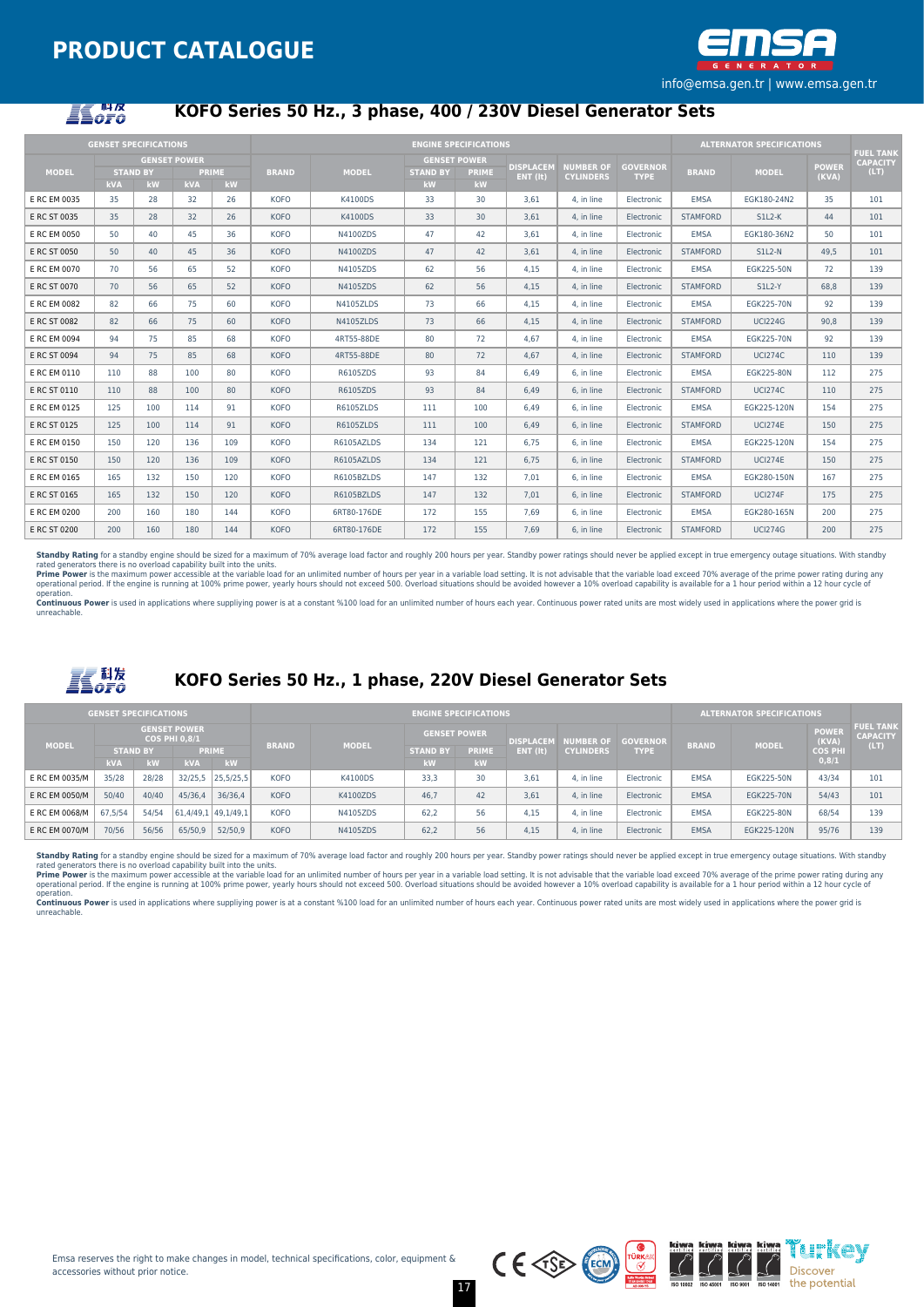

|                       |            | <b>GENSET SPECIFICATIONS</b> |            |                    |                     | <b>ENGINE SPECIFICATIONS</b> |                       |                    |          |                  |                                |              | <b>ALTERNATOR SPECIFICATIONS</b>    |       |      |
|-----------------------|------------|------------------------------|------------|--------------------|---------------------|------------------------------|-----------------------|--------------------|----------|------------------|--------------------------------|--------------|-------------------------------------|-------|------|
| <b>GENSET POWER</b>   |            |                              |            |                    | <b>GENSET POWER</b> |                              | <b>DISPLACEM</b>      | <b>NUMBER OF</b>   |          |                  |                                | <b>POWER</b> | <b>FUEL TANK</b><br><b>CAPACITY</b> |       |      |
| <b>MODEL</b>          | <b>kVA</b> | <b>STAND BY</b><br>kW        | <b>kVA</b> | <b>PRIME</b><br>kW | <b>BRAND</b>        | <b>MODEL</b>                 | <b>STAND BY</b><br>kW | <b>PRIME</b><br>kW | ENT (It) | <b>CYLINDERS</b> | <b>GOVERNOR</b><br><b>TYPE</b> | <b>BRAND</b> | <b>MODEL</b>                        | (KVA) | (LT) |
| ETW DT EM 0880        | 880        | 704                          | 800        | 640                | Deutz               | BF6M1015CP-LAG               | 314                   | 299                | 11.91    | 6 V              | Electronic                     | Emsa         | EGK315-320N                         | 440/  | 1540 |
| ETW SD EM 0880        | 880        | 704                          | 800        | 640                | Sdec                | SC15G500D2                   | 363                   | 330                | 14.16    | 6. in line       | Electronic                     | Emsa         | EGK315-320N                         | 440/  | 1760 |
| ETW IV EM 0880        | 880        | 704                          | 800        | 640                | Iveco               | CURSOR13TE3A                 | 387                   | 352                | 12,88    | 6, in line       | Electronic                     | Emsa         | EGK315-320N                         | 440/  | 1760 |
| <b>ETW IV ST 0880</b> | 880        | 704                          | 800        | 640                | Iveco               | CURSOR13TE3A                 | 387                   | 352                | 12,88    | 6. in line       | Electronic                     | Stamford     | S4L1D-F                             | 465/  | 1760 |
| ETW PR EM 0880        | 880        | 704                          | 800        | 640                | Perkins             | 2206A-E13TAG3                | 392                   | 349                | 12,5     | 6, in line       | Electronic                     | Emsa         | EGK315-320N                         | 440/  | 1960 |
| ETW PR ST 0880        | 880        | 704                          | 800        | 640                | <b>Perkins</b>      | 2206A-E13TAG3                | 392                   | 349                | 12.5     | 6. in line       | Electronic                     | Stamford     | S4L1D-F                             | 465/  | 1960 |
| ETW BD EM 0880        | 880        | 704                          | 800        | 640                | Baudouin            | 6M21G440/5                   | 405                   | 368                | 12,54    | 6. in line       | Electronic                     | Emsa         | EGK315-320N                         | 440/  | 1760 |
| ETW BD ST 0880        | 880        | 704                          | 800        | 640                | Baudouin            | 6M21G440/5                   | 405                   | 368                | 12.54    | 6. in line       | Electronic                     | Stamford     | S4L1D-F                             | 465/  | 1760 |
| <b>ETW PR EM 1000</b> | 1000       | 800                          | 909        | 727                | Perkins             | 2506A-E15TAG1                | 435                   | 396                | 15,2     | 6. in line       | Electronic                     | Emsa         | EGK315-400N                         | 550/  | 1960 |
| <b>ETW PR ST 1000</b> | 1000       | 800                          | 909        | 727                | Perkins             | 2506A-E15TAG1                | 435                   | 396                | 15,2     | 6, in line       | Electronic                     | Stamford     | S4L1D-G                             | 500/  | 1960 |
| ETW BD EM 1000        | 1000       | 800                          | 909        | 727                | Baudouin            | 6M21G500/5                   | 450                   | 409                | 12,54    | 6, in line       | ECU/<br>Electronic             | Emsa         | EGK315-400N                         | 550/  | 2544 |
| <b>ETW BD ST 1000</b> | 1000       | 800                          | 909        | 727                | <b>Baudouin</b>     | 6M21G500/5                   | 450                   | 409                | 12.54    | 6. in line       | ECU/<br>Electronic             | Stamford     | S4L1D-G                             | 500/  | 2544 |
| ETW DT EM 1100        | 1100       | 880                          | 1000       | 800                | Deutz               | BF8M1015C-LA G2              | 440                   | 416                | 15.874   | 8 V              | Electronic                     | Emsa         | EGK315-400N                         | 550/  | 2082 |
| ETW SD EM 1100        | 1100       | 880                          | 1000       | 800                | Sdec                | SC25G610D2                   | 445                   | 405                | 25,8     | 12 V             | Electronic                     | Emsa         | EGK315-400N                         | 550/  | 2544 |
| ETW IV EM 1100        | 1100       | 880                          | 1000       | 800                | Iveco               | CURSOR13TE7W                 | 459                   | 440                | 12,9     | 6, in line       | Electronic                     | Emsa         | EGK315-400N                         | 550/  | 1760 |
| <b>ETW IV ST 1100</b> | 1100       | 880                          | 1000       | 800                | Iveco               | CURSOR13TE7W                 | 459                   | 440                | 12.9     | 6, in line       | Electronic                     | Stamford     | <b>HCI544D</b>                      | 590/  | 1760 |
| <b>ETW PR EM 1100</b> | 1100       | 880                          | 1000       | 800                | Perkins             | 2506A-E15TAG2                | 478                   | 435                | 15,2     | 6. in line       | Electronic                     | Emsa         | EGK315-400N                         | 550/  | 1960 |
| <b>ETW PR ST 1100</b> | 1100       | 880                          | 1000       | 800                | <b>Perkins</b>      | 2506A-E15TAG2                | 478                   | 435                | 15,2     | 6. in line       | Electronic                     | Stamford     | <b>HCI544D</b>                      | 590/  | 1960 |
| <b>ETW BD EM 1100</b> | 1100       | 880                          | 1000       | 800                | Baudouin            | 6M26G550/5                   | 490                   | 448                | 15.9     | 6. in line       | Electronic                     | Emsa         | EGK315-400N                         | 550/  | 2544 |
| ETW BD ST 1100        | 1100       | 880                          | 1000       | 800                | Baudouin            | 6M26G550/5                   | 490                   | 448                | 15,9     | 6, in line       | Electronic                     | Stamford     | <b>HCI544D</b>                      | 590/  | 2544 |
| ETW SD EM 1200        | 1200       | 960                          | 1091       | 873                | Sdec                | SC25G690D2                   | 505                   | 459                | 25,8     | 12 V             | Electronic                     | Emsa         | EGK355-470N                         | 660/  | 2544 |
| ETW DT EM 1260        | 1260       | 1008                         | 1145       | 916                | Deutz               | BF8M1015CP-LA G4             | 540                   | 504                | 15,874   | 8 V              | Electronic                     | Emsa         | EGK355-470N                         | 660/  | 2082 |
| ETW PR EM 1300        | 1300       | 1040                         | 1182       | 945                | Perkins             | 2806A-E18TAG1A               | 574                   | 522                | 18,1     | 6, in line       | Electronic                     | Emsa         | EGK355-470N                         | 660/  | 1960 |
| ETW SD EM 1320        | 1320       | 1056                         | 1200       | 960                | Sdec                | SC27G755D2                   | 555                   | 505                | 26,6     | 12 V             | Electronic                     | Emsa         | EGK355-470N                         | 660/  | 2544 |
| <b>ETW IV EM 1320</b> | 1320       | 1056                         | 1200       | 960                | Iveco               | CURSOR16TE1W                 | 559                   | 528                | 15,9     | 6, in line       | Electronic                     | Emsa         | EGK355-470N                         | 660/  | 1760 |
| <b>ETW IV ST 1320</b> | 1320       | 1056                         | 1200       | 960                | Iveco               | CURSOR16TE1W                 | 559                   | 528                | 15,9     | 6, in line       | Electronic                     | Stamford     | <b>HCI544E</b>                      | 665/  | 1760 |
| <b>ETW PR ST 1320</b> | 1320       | 1056                         | 1200       | 960                | Perkins             | 2806A-E18TAG1A               | 574                   | 522                | 18,1     | 6, in line       | Electronic                     | Stamford     | <b>HCI544E</b>                      | 665/  | 1960 |
| ETW BD EM 1320        | 1320       | 1056                         | 1200       | 960                | Baudouin            | 6M33G660/5                   | 587                   | 536                | 19,6     | 6, in line       | Electronic                     | Emsa         | EGK355-470N                         | 660/  | 2280 |
| ETW BD ST 1320        | 1320       | 1056                         | 1200       | 960                | Baudouin            | 6M33G660/5                   | 587                   | 536                | 19,6     | 6, in line       | Electronic                     | Stamford     | <b>HCI544E</b>                      | 665/  | 2280 |
| ETW DT EM 1400        | 1400       | 1120                         | 1273       | 1018               | Deutz               | BF8M1015CP-LA G5             | 560                   | 560                | 15,874   | 8 V              | Electronic                     | Emsa         | EGK355-550N                         | 715/  | 2082 |
| <b>ETW PR EM 1400</b> | 1400       | 1120                         | 1273       | 1018               | Perkins             | 2806A-E18TAG2                | 609                   | 565                | 18,1     | 6. in line       | Electronic                     | Emsa         | EGK355-550N                         | 715/  | 1960 |
| <b>ETW PR ST 1400</b> | 1400       | 1120                         | 1273       | 1018               | <b>Perkins</b>      | 2806A-E18TAG2                | 609                   | 565                | 18.1     | 6. in line       | Electronic                     | Stamford     | <b>HCI544F</b>                      | 738/  | 1960 |
| ETW SD EM 1430        | 1430       | 1144                         | 1300       | 1040               | Sdec                | SC27G830D2                   | 610                   | 555                | 26,6     | 12 V             | Electronic                     | Emsa         | EGK355-550N                         | 715/  | 2544 |

**Standby Rating** for a standby engine should be sized for a maximum of 70% average load factor and roughly 200 hours per year. Standby power ratings should never be applied except in true emergency outage situations. With

operation.<br>**Continuous Power** is used in applications where suppliying power is at a constant %100 load for an unlimited number of hours each year. Continuous power rated units are most widely used in applications where th



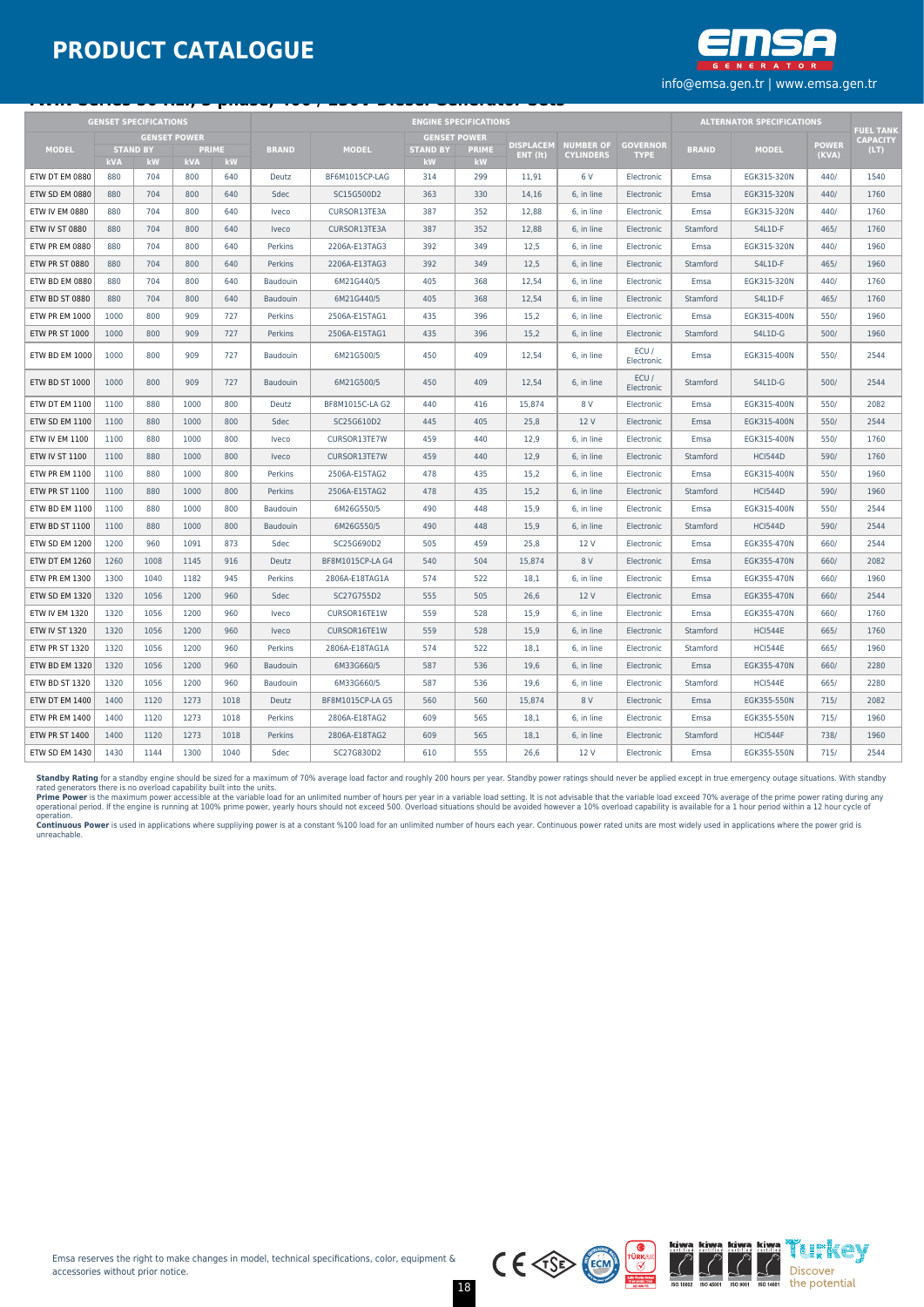

# **LIGHT TOWER**



**SPECIFICATIONS AND OPTIONS**

**HYDRAULIC/PNEUMATIC MAST**

- Canopy with 2000-hour salt spray test
- Standard automatic 340° light rotating system
- 80 km speed wind durability
- 6 or 4x1000watt metal halide lamp option
- Hydraulic/Mechanical/Pneumatic tower option
- Hydraulic/Mechanical stabliser option
- LED lamp option

hydraulic mast.

consumption.

- Special color option
- Single or double axle trailer option



This is a hydraulic piston and pump-driven stabiliser system to use the illumination set on uneven surfaces. Generally, 4 stabliser are used for positioning. The number of fasteners might change depending on the need.

#### **MECHANICAL STABLISER**



**MECHANICAL MAST**

mm mīm

**METAL HALIDE LIGHTING SET**

**LED LIGHTING SET (OPTIONAL)**

Mast movement of the light tower is guided with the help of hydraulic piston and pump or pneumatic and compressor power. The movements can be easily controlled with a joystick on the control panel.

Mast movement of the light tower is guided with the help of a mechanical crane. Mechanical crane is used for bringing the mast to a horizontal position. This option occupies less space in terms of height than the

Lamps inside the fixture are manufactured as metal halide. Luminescence capacity is high. The fixture

Lamps inside the fixture are manufactured as LED. Luminescence capacity is high. It has low energy

should be heated for full capacity.



This is a mechanical lever jack stabiliser system to use the illumination set on uneven surfaces. Generally, 4 stablisers are used for positioning. The number of fasteners might change depending on the need.

#### **TRAILER AND BRAKING SYSTEMS**

#### **TOW**



Ring type trailer tongue can be manufactured for coupling or special standards (ex. NATO).

#### **TOWING EYE SET (OPTIONAL)**



Trailer tongue systems can be manufactured fixed or adjustable. There are options with and without braking system.

Axle positioning can be adjusted for the load and customer demand. Generally, single axle is ideal for load distribution. But other options are possible depending on the need. Adjustable trailer towing eye set might provide an advantage to use with different vehicles.









**LIGHTING SET MOBILITY CAPABILITY**



Fixtures can be guided by using the joystick on the command panel with electric engines. Movement is possible for the vertical and horizontal axis. Also, each fixture can be manually adjusted around its own axis.

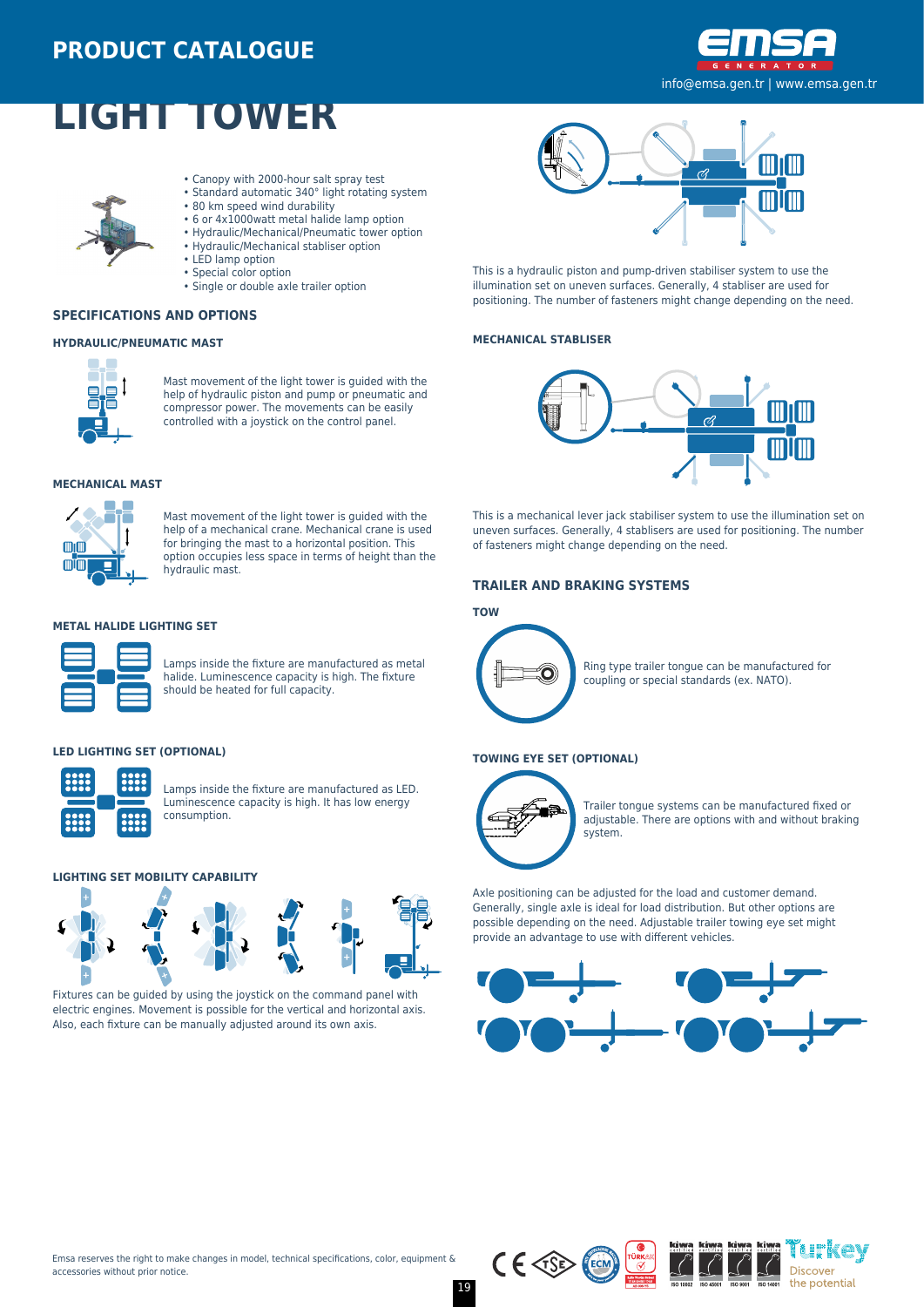

## **TECHNICAL SPECIFICATIONS**

| <b>MODEL</b>            |                                | LT-0010-PE<br>LT-0010-PS    |                                                    | LT-0015-PE                  | LT-0015-PS      | LT-0017-YE                                         | LT-0022-PE<br>LT-0022-PS    |                 | LT-0022-YE                  |  |
|-------------------------|--------------------------------|-----------------------------|----------------------------------------------------|-----------------------------|-----------------|----------------------------------------------------|-----------------------------|-----------------|-----------------------------|--|
|                         | <b>POWER kW (kVA)</b>          | 8(10)                       |                                                    | 12(15)                      |                 | 13,5(17)                                           | 17,5(22)                    |                 | 17,5(22)                    |  |
|                         | <b>VOLTAGE (V)</b>             | 231/400 V                   |                                                    | 231/400 V                   |                 | 231/400 V                                          | 231/400 V                   |                 | 231/400 V                   |  |
|                         | <b>LIGHTING TYPE</b>           | METAL HALIDE / LED          |                                                    | METAL HALIDE / LED          |                 | METAL HALIDE / LED                                 | METAL HALIDE / LED          |                 | METAL HALIDE / LED          |  |
| LIGHT TOWER             | LIGHT FLUX (Im) (PER UNIT)     | 85.000 / 32.500             |                                                    | 85.000 / 32.500             |                 | 85.000 / 32.500                                    | 85.000 / 32.500             |                 | 85.000 / 32.500             |  |
|                         | <b>LAMP POWER (PER UNIT)</b>   | 1000 W / 240W               |                                                    | 1000 W / 240W               |                 | 1000 W / 240W                                      | 1000 W / 240W               |                 | 1000 W / 240W               |  |
|                         | <b>LAMP QUANTITY</b>           | 4/6                         |                                                    | 4/6                         |                 | 4/6                                                | 4/6                         |                 | 4/6                         |  |
|                         | <b>ROTATION CAPACITY</b>       | $340^\circ$                 |                                                    | $340^\circ$                 |                 | $340^\circ$                                        | $340^\circ$                 |                 | $340^\circ$                 |  |
|                         | <b>LIFTING SYSTEM</b>          | <b>HYDRAULIC / MECHANIC</b> |                                                    | <b>HYDRAULIC / MECHANIC</b> |                 | <b>HYDRAULIC / MECHANIC</b>                        | <b>HYDRAULIC / MECHANIC</b> |                 | <b>HYDRAULIC / MECHANIC</b> |  |
|                         | <b>FUEL TANK CAPACITY (LT)</b> | 45 (MEC) / 105 (HYD)        |                                                    | 45 (MEC) / 105 (HYD)        |                 | 45 (MEC) / 105 (HYD)                               | 45 (MEC) / 105 (HYD)        |                 | 45 (MEC) / 105 (HYD)        |  |
|                         | <b>WIND SPEED</b>              | 80 km/h                     |                                                    | 80 km/h                     |                 | 80 km/h                                            | 80 km/h                     |                 | 80 km/h                     |  |
|                         | <b>BRAND</b>                   | <b>PERKINS</b>              |                                                    | <b>PERKINS</b>              |                 | YANGDONG                                           | <b>PERKINS</b>              |                 | YANGDONG                    |  |
|                         | <b>MODEL</b>                   | 403A-11 G1                  |                                                    | 403A-15 G1                  |                 | <b>Y480D</b>                                       | 404A-22 G1                  |                 | <b>YND485D</b>              |  |
|                         | <b>TYPE</b>                    | DIESEL, WATER COOLED        |                                                    | DIESEL, WATER COOLED        |                 | DIESEL, WATER COOLED                               | DIESEL, WATER COOLED        |                 | DIESEL, WATER COOLED        |  |
| DIESEL ENGINE           | SPEED (rpm)                    | 1500                        |                                                    | 1500                        |                 | 1500                                               | 1500                        |                 | 1500                        |  |
|                         | <b>NUMBER OF CYLINDERS</b>     |                             | $\overline{3}$<br>$\overline{3}$<br>$\overline{4}$ |                             | $\overline{4}$  |                                                    | $\overline{4}$              |                 |                             |  |
|                         | <b>FUEL CONSUMPTION (It/h)</b> | 3,6                         |                                                    | 4,1                         |                 | 3,5                                                | 6,1                         |                 | 6, 5                        |  |
|                         | <b>BRAND</b>                   | <b>EMSA</b>                 | <b>STAMFORD</b>                                    | <b>EMSA</b>                 | <b>STAMFORD</b> | <b>EMSA</b>                                        | <b>EMSA</b>                 | <b>STAMFORD</b> | <b>EMSA</b>                 |  |
| <b>ALTERNATOR</b>       | <b>MODEL</b>                   | EGK160-8N2                  | $SOL1-H$                                           | EGK160-10N2                 | <b>SOL1-P</b>   | EGK160-12N2                                        | EGK160-16N2                 | <b>N20G4</b>    | EGK160-16N2                 |  |
|                         | <b>FREQUENCY (HZ)</b>          | 50                          |                                                    | 50                          |                 | 50                                                 | 50                          |                 | 50                          |  |
|                         | <b>TYPE</b>                    | <b>BRUSHLESS</b>            |                                                    | <b>BRUSHLESS</b>            |                 | <b>BRUSHLESS</b>                                   | <b>BRUSHLESS</b>            |                 | <b>BRUSHLESS</b>            |  |
|                         | <b>CONTROLLER</b>              | <b>SMART-200</b>            |                                                    | SMART-200                   |                 | <b>SMART-200</b>                                   | SMART-200                   |                 | <b>SMART-200</b>            |  |
| <b>ELECTRICAL</b>       | <b>POWER INLET PLUG (CEE)</b>  | 3PH 16A IP67                |                                                    | 3PH 32A IP67                |                 | 3PH 32A IP67                                       | 3PH 32A IP67                |                 | 3PH 32A IP67                |  |
|                         | <b>POWER OUTLET PLUG (CEE)</b> | 1PH 16A IP67                |                                                    | 1PH 32A IP67                |                 | 1PH 32A IP67                                       | 1PH 32A IP67                |                 | 1PH 32A IP67                |  |
|                         | <b>CIRCUIT BREAKER (MCB)</b>   | ABB - 3PH 16A               |                                                    | ABB - 3PH 25A               |                 | ABB - 3PH 25A                                      | ABB - 3PH 32A               |                 | ABB - 3PH 32A               |  |
|                         | <b>AXLE</b>                    | 1 UNIT / TORSION            |                                                    | 1 UNIT / TORSION            |                 | 1 UNIT / TORSION                                   | 1 UNIT / TORSION            |                 | 1 UNIT / TORSION            |  |
| TRAILER                 | <b>PARK BREAKE</b>             | <b>YES</b>                  |                                                    | <b>YES</b>                  |                 | <b>YES</b>                                         | <b>YES</b>                  |                 | <b>YES</b>                  |  |
|                         | <b>TYRE'S</b>                  | $2 \times R13$              |                                                    | 2 x R13                     |                 | 2 x R13                                            | 2 x R14                     |                 | 2 x R14                     |  |
| <b>TOWER DIMENSIONS</b> | <b>MAX. TOWER HEIGHT (mm)</b>  |                             | 8000 (MEC) / 9000 (HYD)                            | 8000 (MEC) / 9000 (HYD)     |                 | 8000 (MEC) / 9000 (HYD)                            | 8000 (MEC) / 9000 (HYD)     |                 | 8000 (MEC) / 9000 (HYD)     |  |
|                         | LENGTH (mm)                    | 4160 (MEC) / 3050 (HYD)     |                                                    | 4160 (MEC) / 3050 (HYD)     |                 | 4160 (MEC) / 3050 (HYD)                            | 4180 (MEC) / 3050 (HYD)     |                 | 4180 (MEC) / 3050 (HYD)     |  |
|                         | <b>WIDTH (mm)</b>              | 1480                        |                                                    | 1480                        |                 | 1480                                               | 1580                        |                 | 1580                        |  |
| <b>IGHT</b>             | <b>HEIGHT (tower off) (mm)</b> | 1650 (MEC) / 2690 (HYD)     |                                                    | 1650 (MEC) / 2690 (HYD)     |                 | 1650 (MEC) / 2690 (HYD)<br>1760 (MEC) / 2600 (HYD) |                             |                 | 1760 (MEC) / 2600 (HYD)     |  |



20